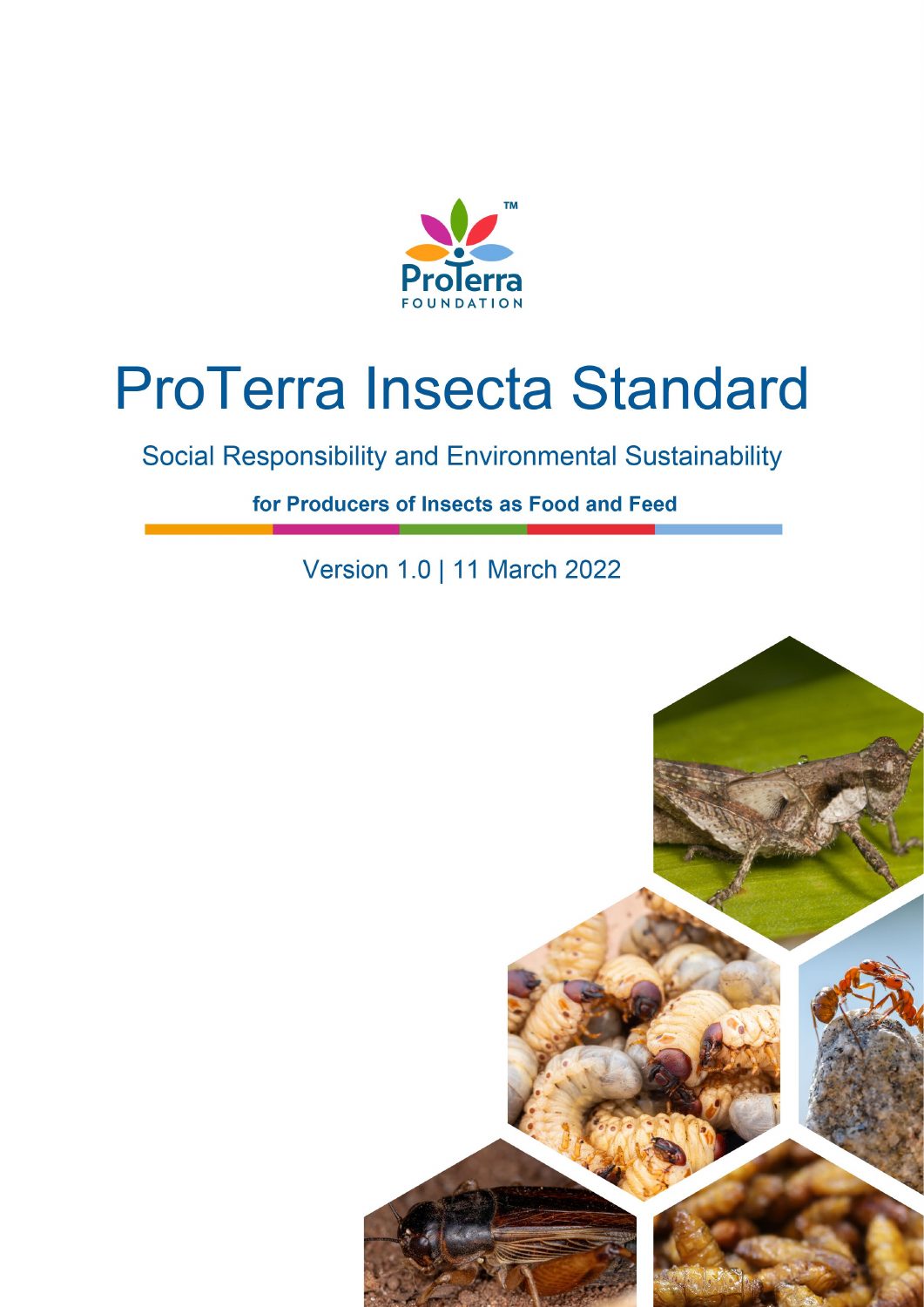

ProTerra Foundation is a non-for-profit organisation that envisages a world where all businesses contribute to the protection of biodiversity by switching to sustainable production, conserve natural resources and ensure that workers and local communities are treated with dignity and respect. The ProTerra Foundation owns the ProTerra Insecta Certification Standard and related audit methodology.

More information [www.proterrafoundation.org](http://www.proterrafoundation.org)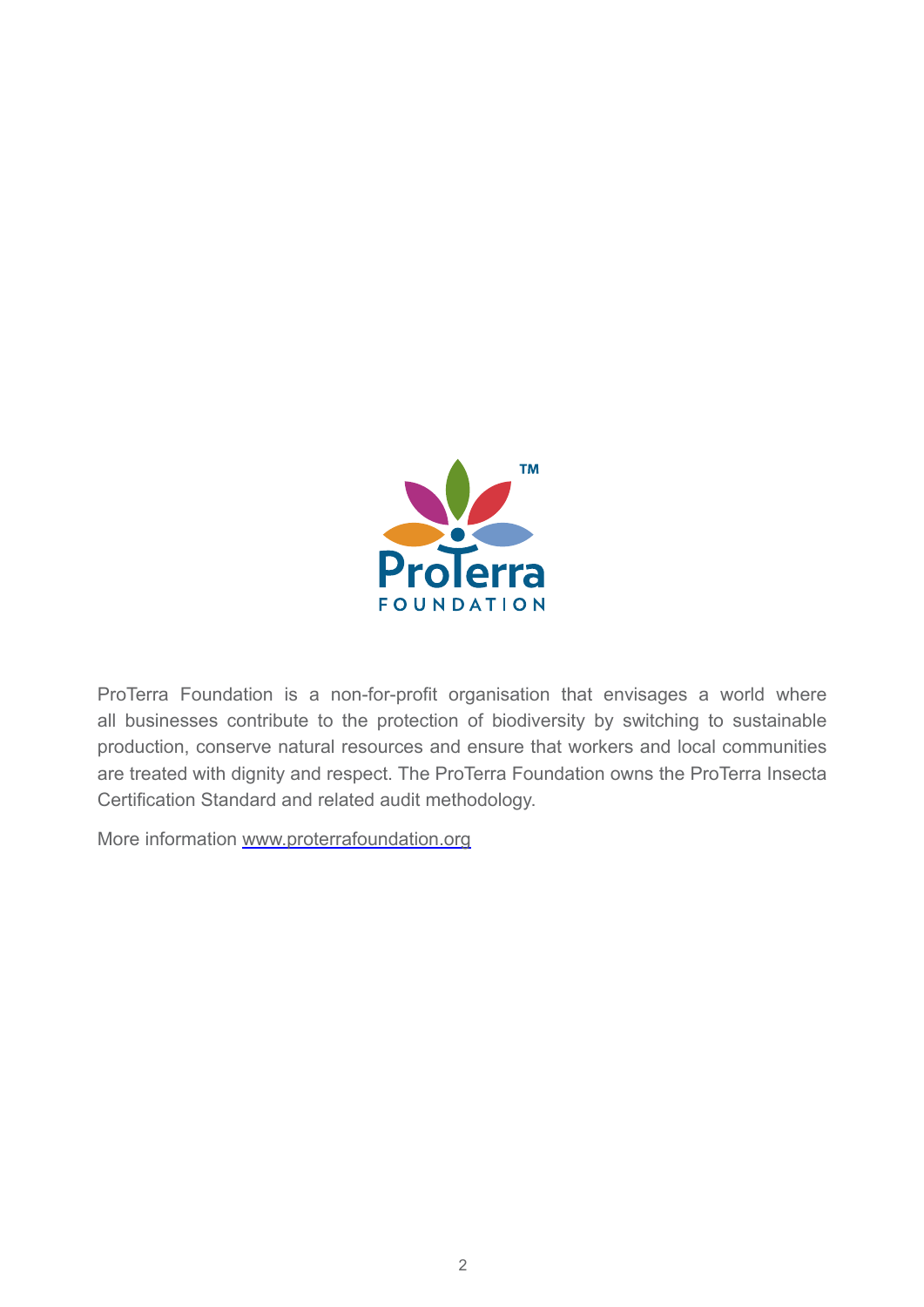# **Contents**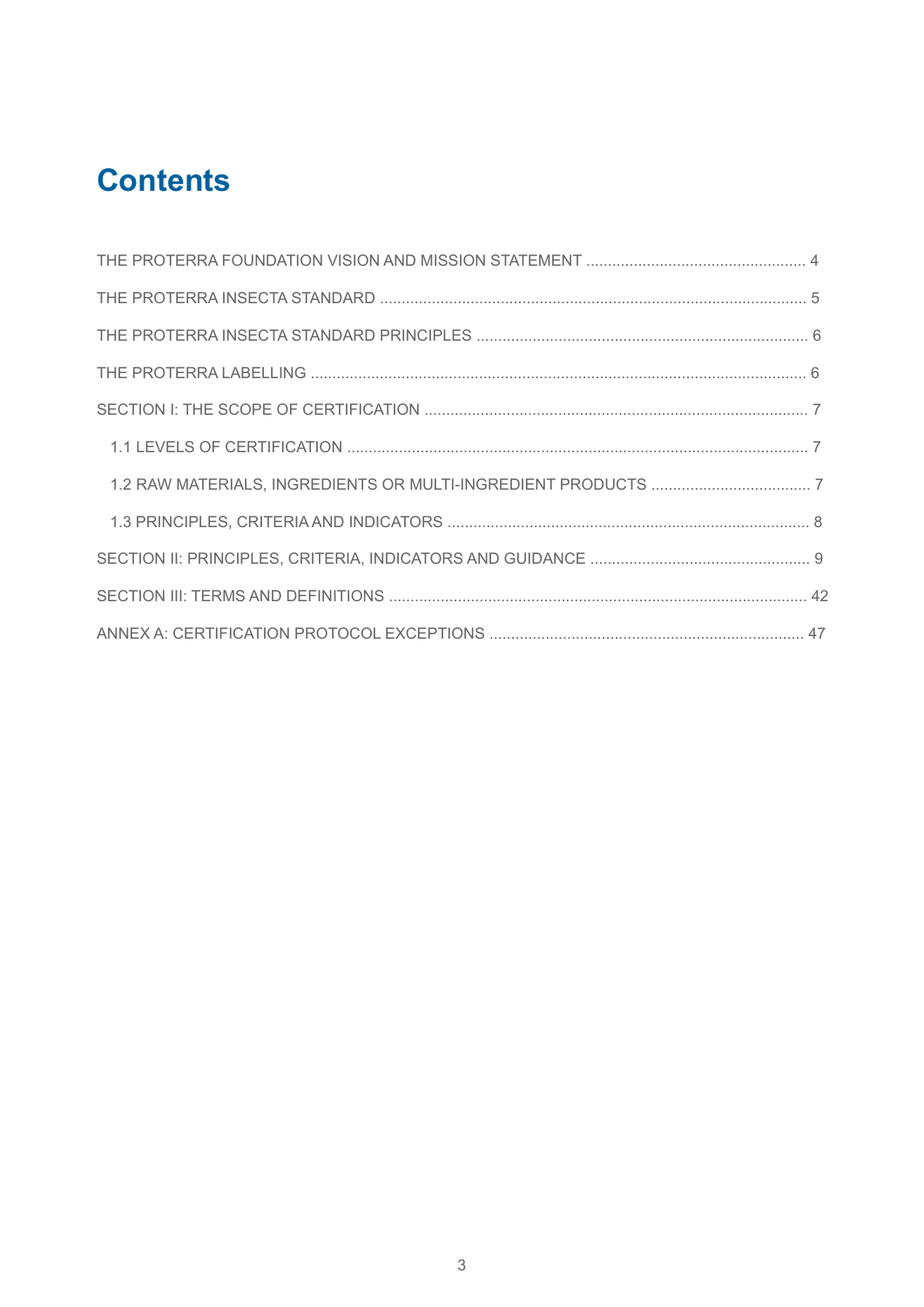# The ProTerra Foundation Vision and Mission Statement

The ProTerra Foundation's mission is to be a global network of businesses supporting more sustainable practices in the food and feed supply chains.

We envisage a world where all businesses contribute to the protection of biodiversity by switching to sustainable production, conserve natural resources and ensure that local communities are treated with dignity and respect.

Businesses enterprises that support the ProTerra Foundation mission and vision must sign a membership declaration to commit to:

- Support the credibility of the ProTerra Certification Standards and their adaptability to the reality they operate in.
- Raising awareness about impact on biodiversity and climate change.
- Empowering farms and businesses throughout the food supply chain, to become vectors of environmentally and socially responsible business practices.

ProTerra Foundation understands that there is an urgent need to find alternatives to conventional meat products as cattle raising is a relevant cause of anthropogenic induced climate change. Sustainable diets are needed based on the use of alternative protein sources. In this respect, insects are an alternative and have traditionally been used as food and feed in several parts of the world. They are a much more sustainable source of protein as, among other aspects, their production requires a significant smaller area of land (reducing the impact of land conversion and deforestation), and there is a reduced emission of greenhouse gases (associated with the enteric fermentation from cattle).

However, insect processing on an industrial scale should, to be fully sustainable, include an additional series of requirements related to human rights, worker's health and safety, relation with community, control of the release of pollutants to the air and water among others. ProTerra has therefore created the **ProTerra Insecta Standard** to cover these sustainable topics within the insect food/feed supply chain and in this way contribute to empowering farms and businesses to become vectors of environmentally and socially responsible business practices.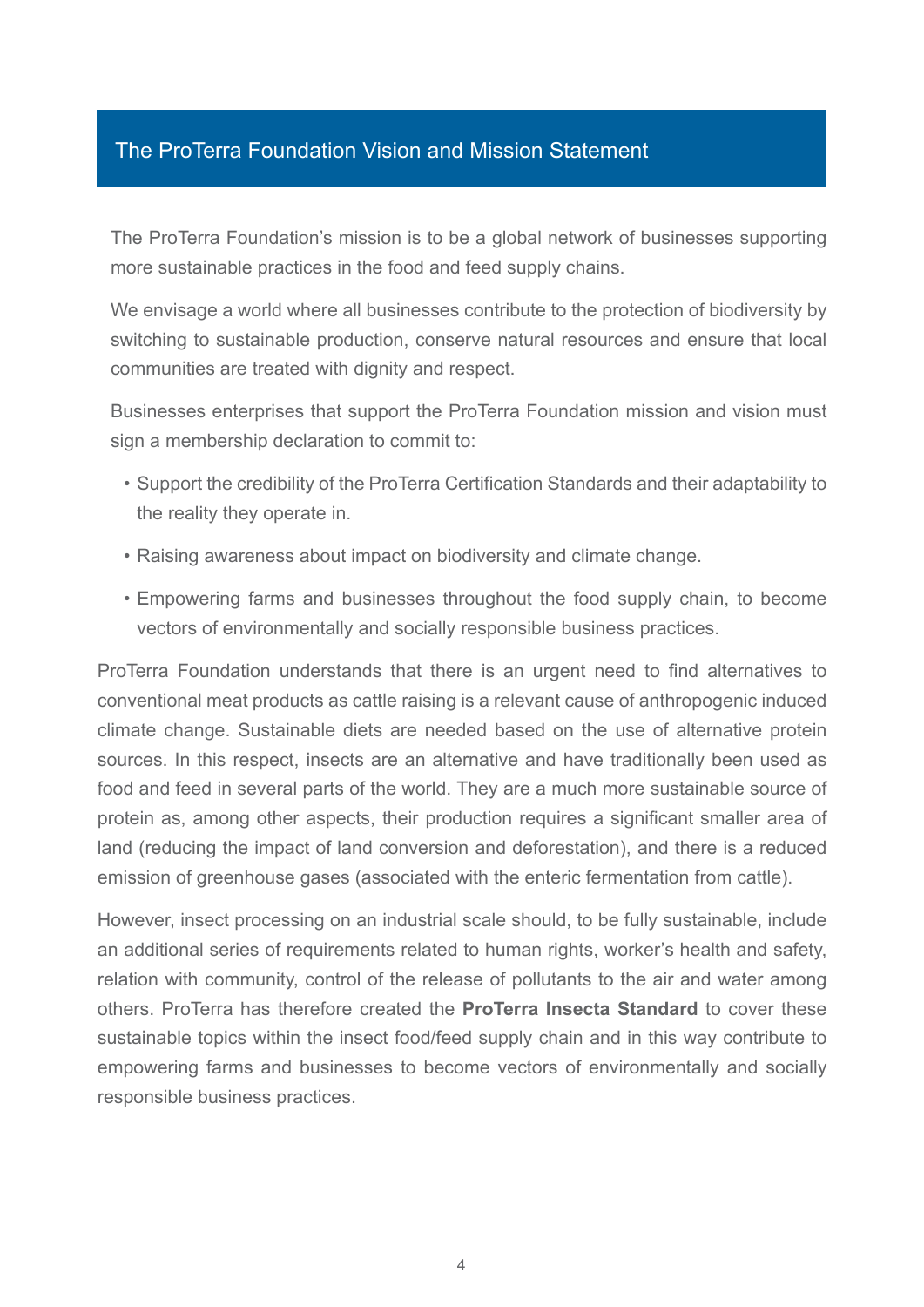# The ProTerra Insecta Standard

The ProTerra Standard for Social Responsibility and Environmental Sustainability for Producers of Insects as Food and Feed, **ProTerra Insecta**, has four core aims:

- Foster good production practices associated with the insect industry.
- Secure the supply of sustainably produced that are fully traceable;
- Protect the environment, and
- Promote that workers and communities be treated with dignity and respect.

**ProTerra Insecta** should be used together with the valid version of the Certification Protocol available at the ProTerra Foundation website. Exceptions to the Protocol can be found in **ANNEX A.** 

For any comment or question regarding the ProTerra Insecta Standard, please contact info@proterrafoundation.org

Disclaimer: The trademarks, logos, and service marks not owned or licensed by the ProTerra Foundation that are referenced in this document are the registered and unregistered marks of their respective owners. No rights are granted by ProTerra Foundation to use such marks, whether by implication, estoppels, or otherwise. ProTerra® is a registered mark.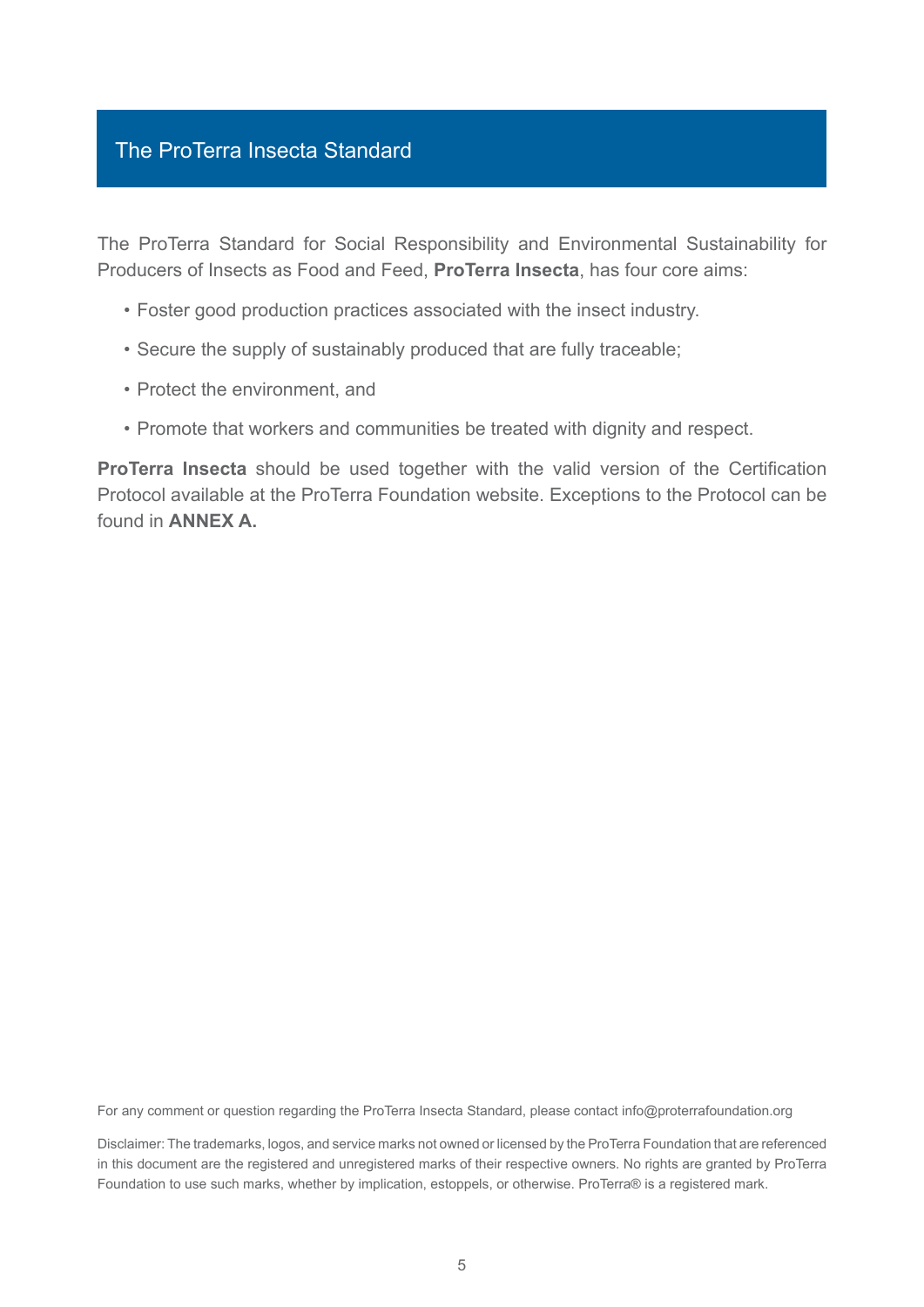# The ProTerra Insecta Standard Principles

**ProTerra Insecta** is organized in principles, criteria, and indicators. These are the ProTerra Insecta Standard ten principles:

PRINCIPLE 1: Compliance with law and the ProTerra Insecta Standard and Improvement

PRINCIPLE 2: Human rights and responsible labour policies and practices

PRINCIPLE 3: Responsible relations with workers and community

PRINCIPLE 4: Effective environmental management

PRINCIPLE 5: No use of Genetically Modified Organisms (GMOs)

PRINCIPLE 6: Pollution and waste management

PRINCIPLE 7: Water Management

PRINCIPLE 8: Greenhouse gases and energy management

PRINCIPLE 9: Adoption of good production practices

PRINCIPLE 10: Traceability and Chain of Custody

Organisations become certified by demonstrating adherence to each principle, criteria and indicators of the ProTerra Insecta Standard that are relevant to their business.

# The ProTerra Labelling

The ProTerra product packaging label is the way by which brands can communicate the sustainability commitment directly to consumers and stakeholders. Final consumers can be assured that all products featuring the ProTerra label were produced in a sustainable and traceable manner and meet our non-GMO requirements.

The same rules defined in the Guidelines and Requirements for the Use of the ProTerra Logos and Seals apply to **ProTerra Insecta**.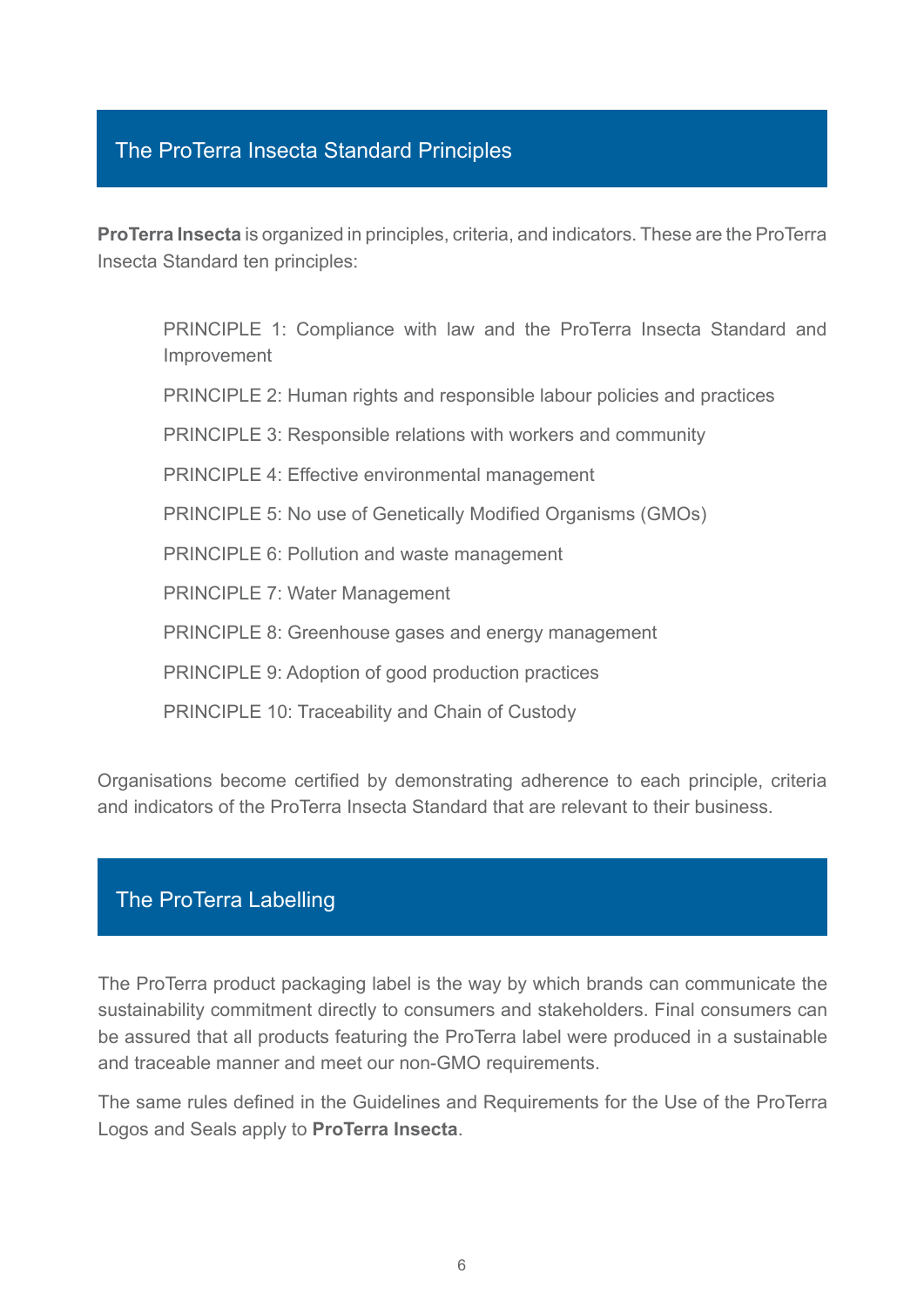# Section I: The Scope of Certification

# 1.1 Levels of Certification

**ProTerra Insecta** covers the production of insects destined for human consumption or animal and encompasses all production steps, from insect breeding, their feeding, killing and other processing steps, storage, transport or retail activities, to the final delivery of the product to consumers, feed manufacturers or farmers. As such ProTerra Insecta is organized in different levels that may be certified independently or as part of a supply chain. The certification levels are:

- Level I: Insect Production
- Level II: Transport, Storage, Traders and Dealers
- Level III: Industrial Processing

In the context of this Standard, the following definitions apply.

- Insect Production (or insect farming) involves breeding, incubation, insect growth management, insect feed preparation and separation, and any other step necessary for insect production. The unit of certification includes the entire production site, including ancillary and any activities ongoing on-site at the time of certification.
- Industrial processing refers to any operation that transforms the insect production output into a feed or food product or intermediary product.

# 1.2 Raw materials, ingredients or multi-ingredient products

The ProTerra Insecta Certification can apply to raw materials, ingredients or multiingredient products. This may be accomplished using two basic approaches:

- Each actor in the food and feed supply chain can be certified in its own right against the relevant ProTerra Insecta Standard set of indicators or
- Certified organisations that use inputs from actors that are not ProTerra certified in their own right shall implement systems to control and monitor its supply chain(s) to ensure that the relevant ProTerra Insecta Standard indicators are met. In this case, the verification of this system will be considered as part otf the user's own ProTerra certification responsibilities and verified by the Certification Body.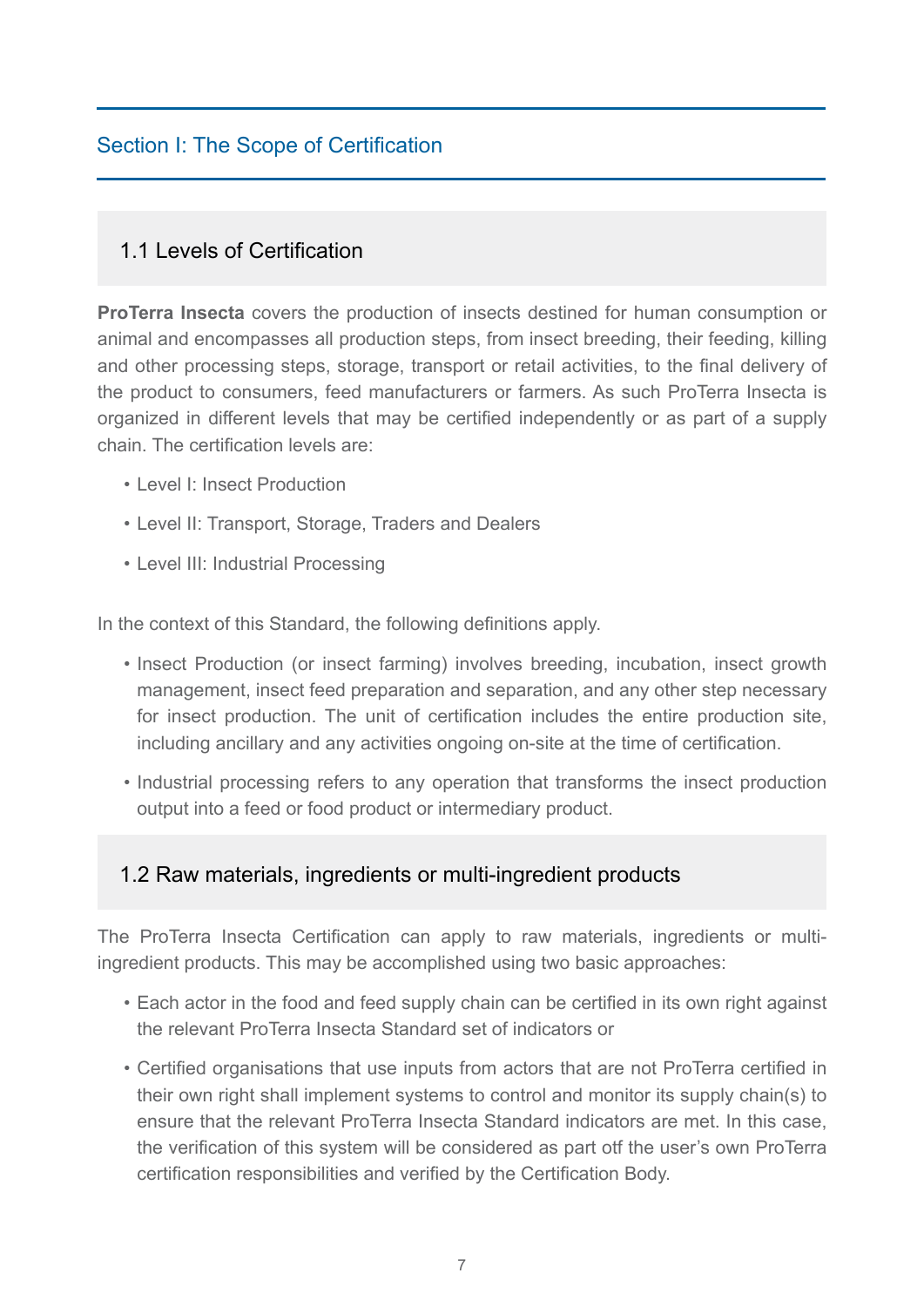# 1.3 Principles, criteria and indicators

The ProTerra Insecta Certification Standard is organized in Principles, criteria and indicators. Because of its broad scope and distinct levels of operations, not all of the indicators are applicable to all types of operations.

The standard indicates the applicability of each indicator regarding each of the three levels of operation within the food and feed production chain.

The ProTerra Insecta Standard distinguishes between core indicators and non-core indicators. To be ProTerra Insecta certified, organisations have to meet 80% of all indicators, in which all core indicators are included.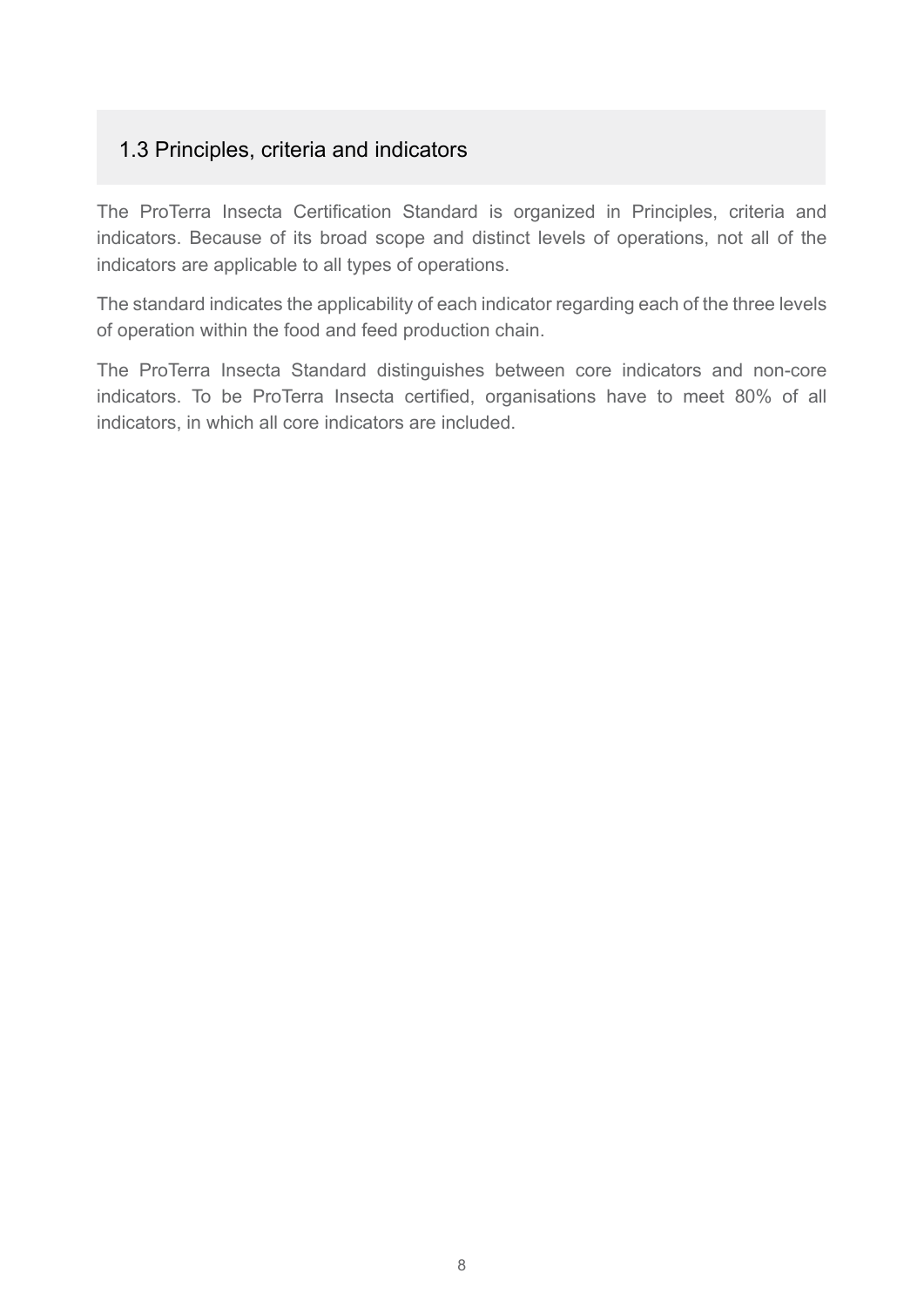# Section II: Principles, Criteria, Indicators and Guidance

# PRINCIPLE 1: Compliance with law and the ProTerra Insecta Standard and Improvement

International, national and local laws are in place to help protect human rights, ecosystems and promote sustainable business practices. This principle carries across all other principles in asking that organisations follow whichever offers the highest level of protection, **ProTerra Insecta** or local laws and regulations. Emphasis is given to the fact that **ProTerra Insecta** shall cover the applicable food and feed safety legislation.

# 1.1 Comply with all applicable national and local laws and regulations

**1.1.1** Levels I, II and III **CORE -** Certified organisations shall implement procedures to assure consistent compliance with the applicable legal requirements related to the topics covered by this ProTerra Insecta Standard and to food and feed safety legislation.

**Guidance:** Requirement for legal compliance applies to all Principles and their respective Criteria and Indicators. The most stringent rule shall always apply and if the ProTerra Insecta Standard exceeds national or local regulatory requirements, certified organisations shall adhere to the Standard. Organisations should be prepared to provide objective evidence of compliance with applicable regulations.

**1.1.2** Levels I, II and III **CORE -** Certified organisations shall document and retain records of compliance for at least 5 years or longer if required by local law.

**1.1.3** Levels I, II and III

**CORE -** Certified organisations shall ensure that suppliers of core inputs and services are compliant with the ProTerra Insecta Standard.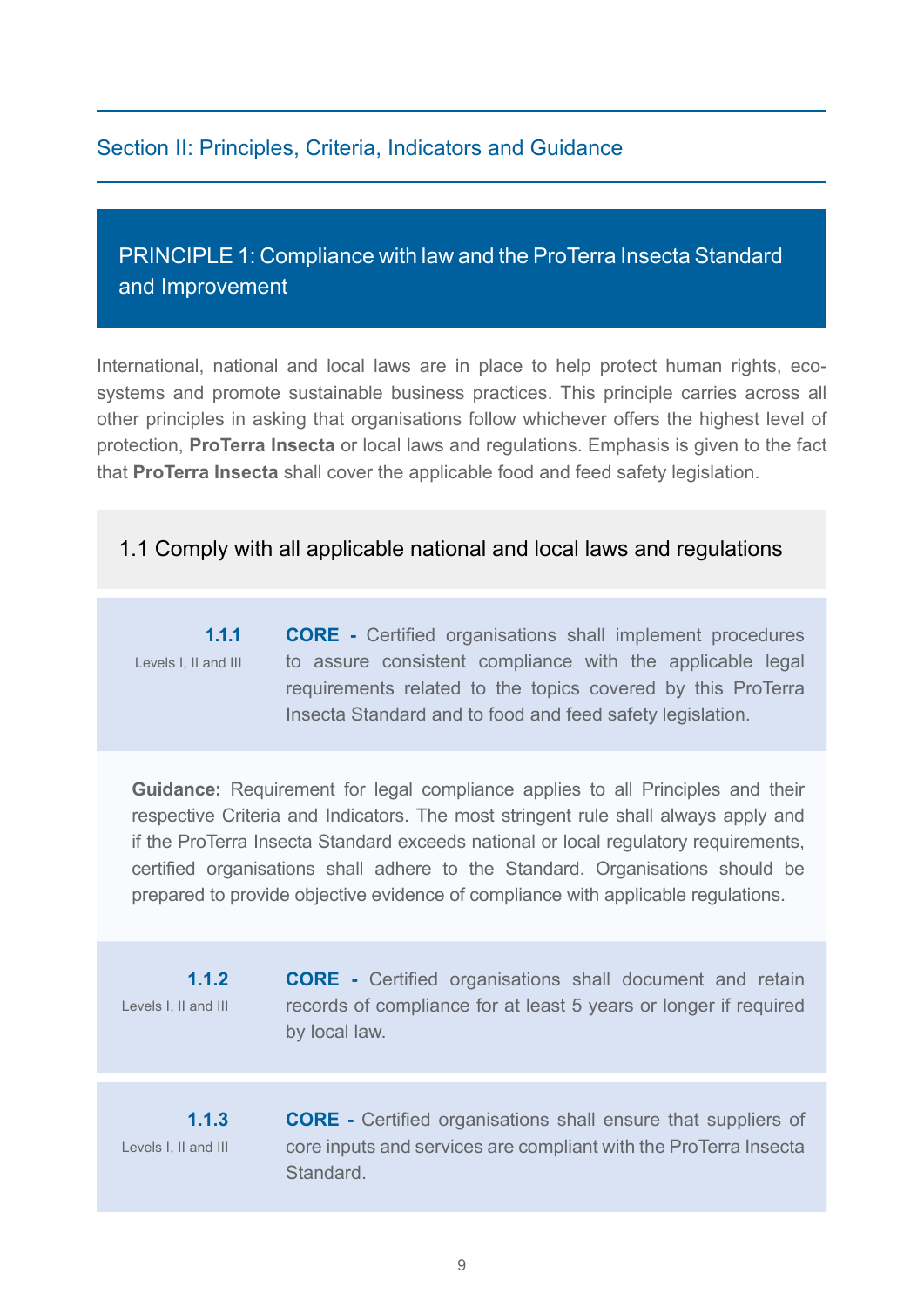**1.1.4** Levels I, II and III Certified organisations must obtain from non-core suppliers a formal and signed commitment that they comply with legal requirements, including those regulations associated with human rights, labour laws, environmental protection, and if applicable, food safety regulations.

# 1.2 Continuous improvement

**1.2.1** Levels I, II and III Certified organisations shall demonstrate continuous improvement regarding the ProTerra Insecta Standard requirements and/or the topics covered by it.

**Guidance:** Improvement Indicator(s) shall be freely selected by the organisation to demonstrate compliance with this requirement. A baseline is established at the first certification under ProTerra Insecta Standard. Organisations once fully in compliance with ProTerra Insecta, are expected the define improvement plans that exceed and go beyond the Standard.

# 1.3 Use of ProTerra logo, seal, trademark and certificates

**1.3.1** Levels I, II and III ProTerra certified materials and products shall be identified using correct claims, the ProTerra logo, seal and certificates, according to the Guidelines and Requirements for the Use of the ProTerra Logo and Seal.

# PRINCIPLE 2: Human rights and responsible labour policies and practices

All workers should be treated with dignity and respect. Responsible business practices help ensure the rights and general well-being of workers. This principle is strongly based on International Labour Organisation (ILO) Conventions and international standards to ensure that companies provide safe working environments and do not engage in the likes of forced labour, child labour, or harassment.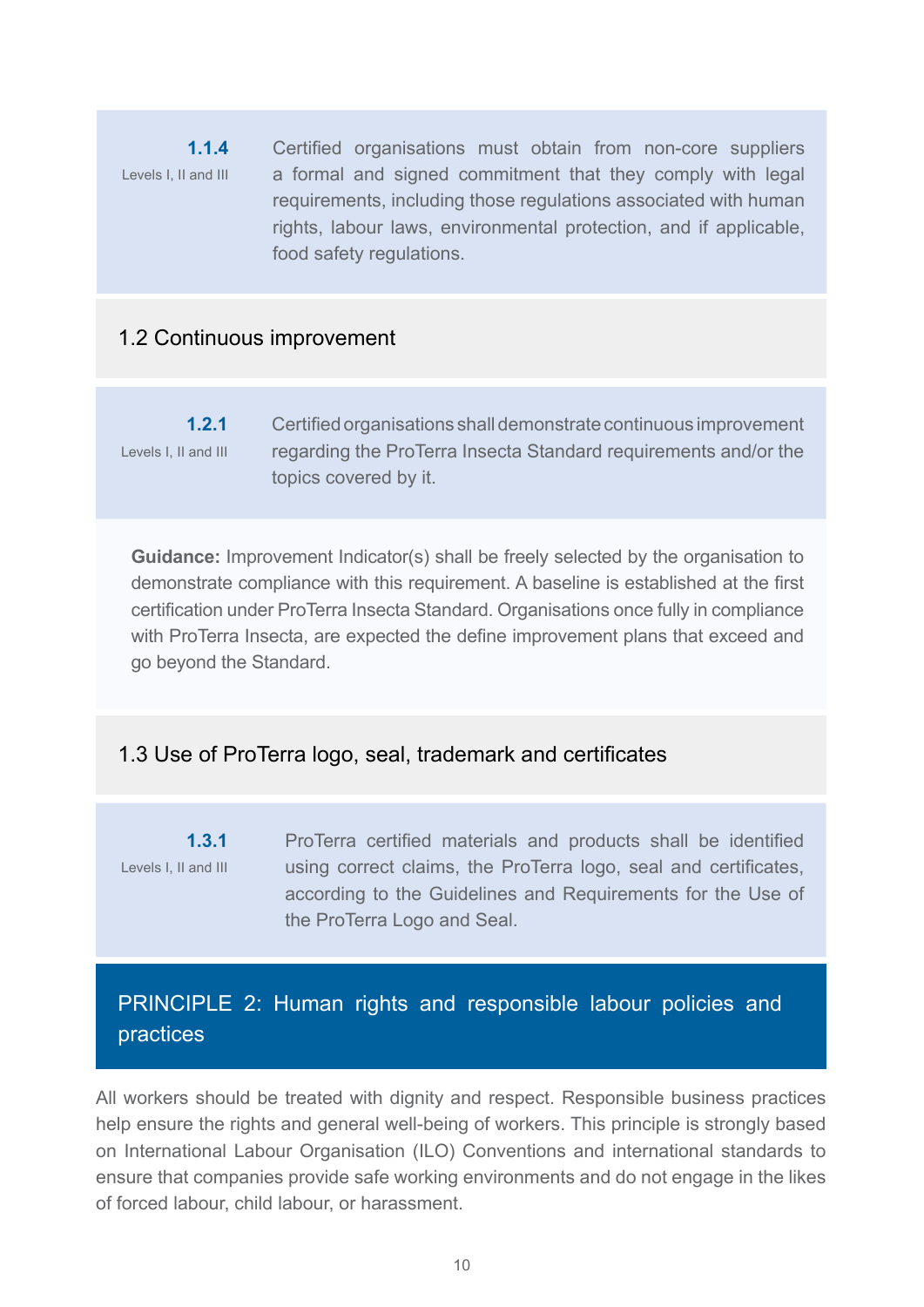# 2.1 Absence of slave and forced labour, child labour, and coercive disciplinary or control methods

**2.1.1** Levels I and III **CORE -** Certified organisations shall not use slave labour, forced labour, indentured servants, and their equivalents.

**Guidance:** This applies also to workers supplied by third parties and contracted labour, including migrant and seasonal workers.

- **2.1.2** Levels I and III **CORE -** No worker will be required to lodge their identity papers with their employer, or any third party and workers' pay, benefits or other property shall, likewise, not be retained.
- **2.1.3** Levels I and III **CORE -** Child and young workers labour, except in contexts permitted within national law and the International Labour Organisation (ILO), whatever is more stringent, shall not be used in certified organisations.
- **2.1.4** Levels I and III **CORE -** Coercive disciplinary or control methods shall not be permitted. This includes corporal or mental coercion, confinement, threats of violence or other forms of physical, sexual, psychological, or verbal abuse/harassment.

#### 2.2 Weekly working hours and overtime

**2.2.1** Levels I and III **CORE -** The workweek shall be set according to local and national laws, shall be consistent with local industry standards, and shall, at maximum, not routinely exceed 48 hours per week (not including overtime). Where agreement with trade unions exists related to weekly working hours and overtime, these will be respected.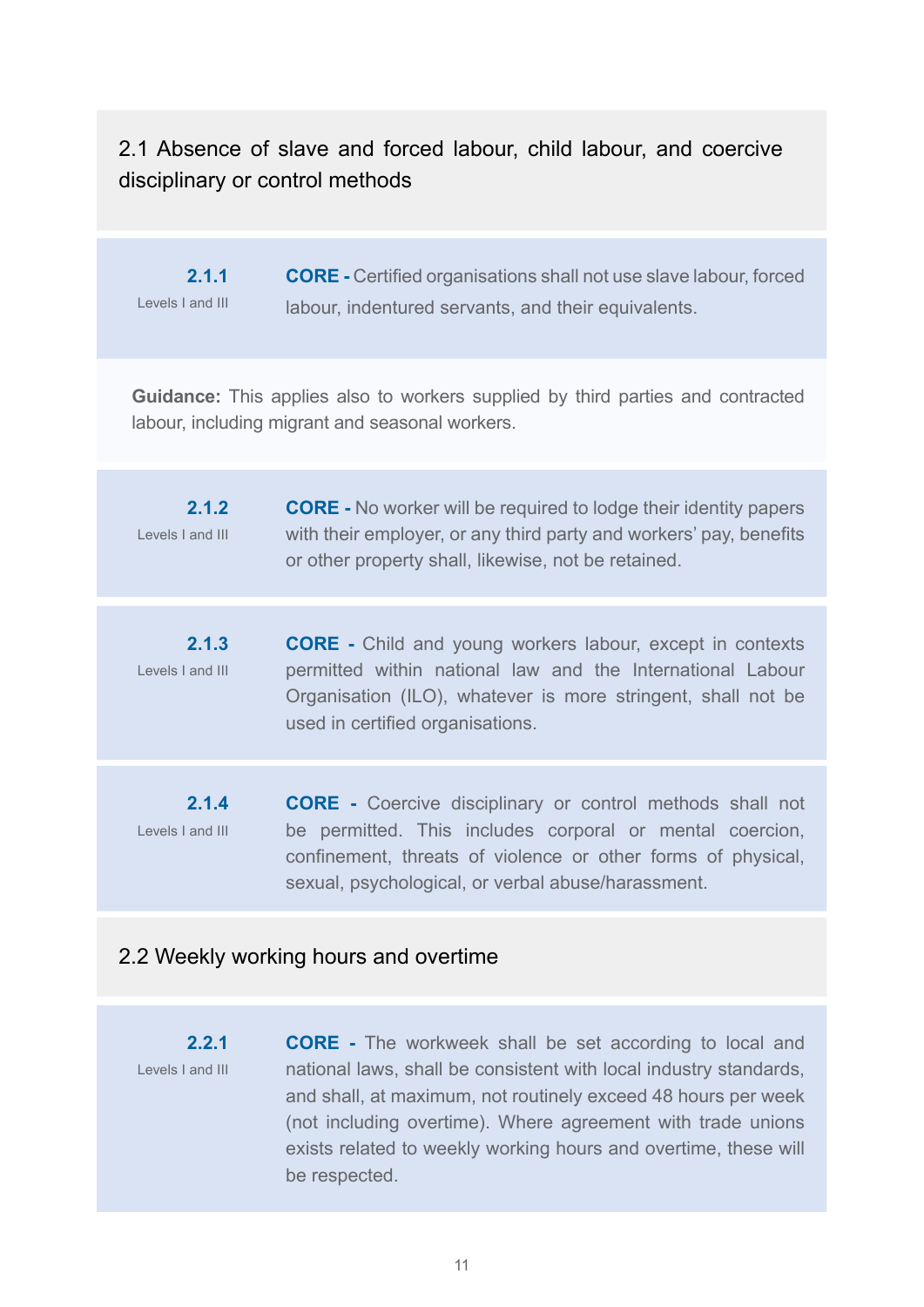**2.2.2** Levels I and III **CORE -** Overtime shall be limited as specified in local and national law and shall not routinely exceed 12 hours per week.

**Guidance:** Overtime in excess of 12 hours is only allowable if it happens in extraordinary, limited periods where there are time constraints or risk of economic loss and where conditions regarding overtime in excess of 12 hours have been agreed upon between workers and management. Where agreement with trade unions exists related to excess overtime, these will be respected.

**2.2.3** Levels I and III **CORE -** Overtime shall be compensated as required by law or according to collective agreement or agreement with the trade union or, in the lack of those, at a premium rate.

**Guidance:** Legal dispositions which allow the exchange of overtime hours for extra days off shall be taken into consideration.

| 2.2.4            | <b>CORE</b> - All overtime work shall be voluntary. |
|------------------|-----------------------------------------------------|
| Levels I and III |                                                     |

**2.2.5** Levels I and III In all cases, workers are entitled to at least one day off following 6 (six) consecutive days of work. Where agreement with trade unions exists related to days off/rest days, these will be respected.

# 2.3 Personnel Management Programme

**2.3.1** Levels I and III The certified organisation shall structure, implement, and document a personnel management programme consistent with and proportional to the needs of the organisation.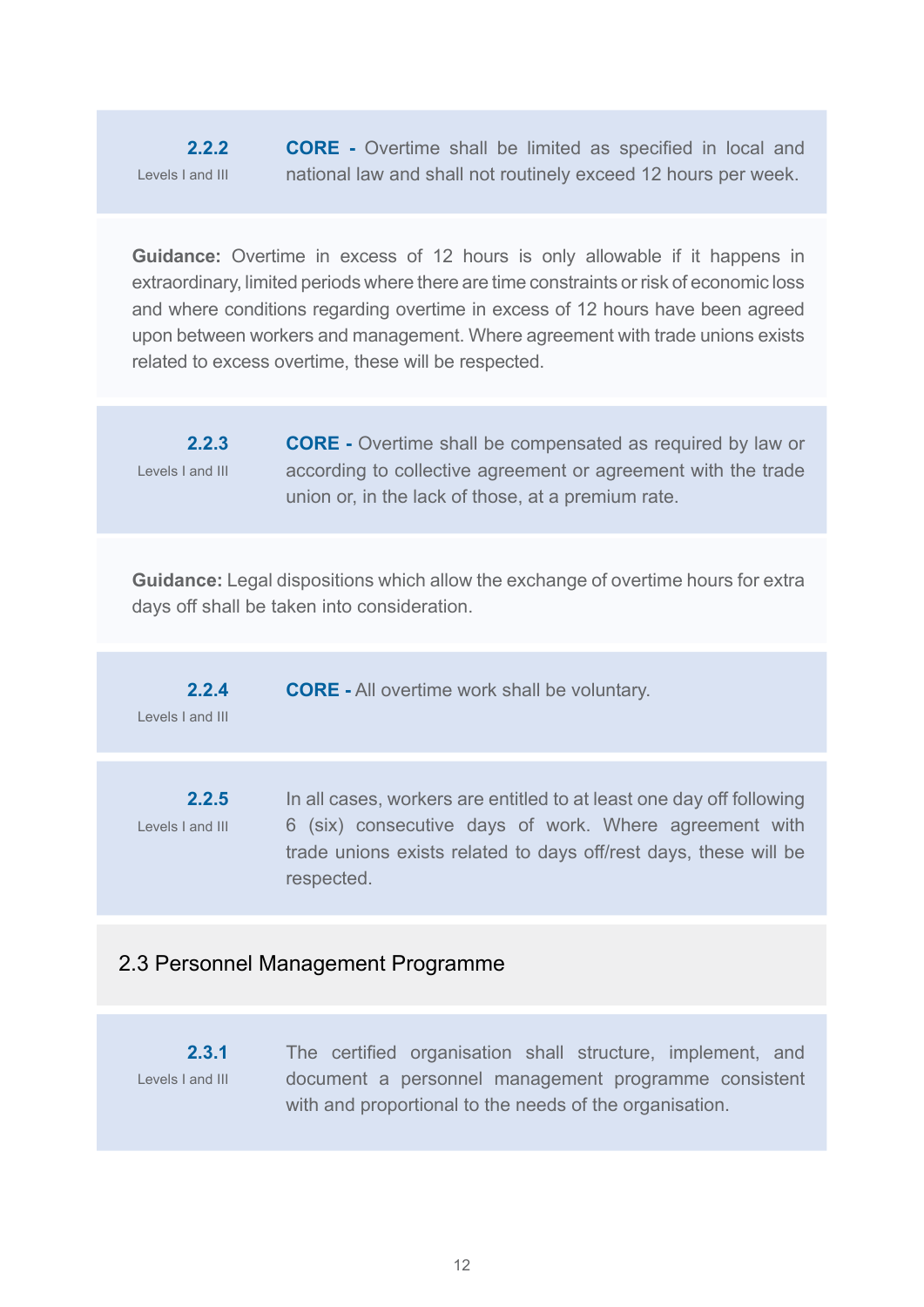**Guidance:** This indicator is not applicable to smallholders.

# 2.4 Equal opportunities and treatment for workers

**2.4.1** Levels I and III **CORE -** All workers and applicants shall have equal employment opportunities, equal opportunities, and equal treatment on the job. No discrimination shall be tolerated including: "any distinction, exclusion or preference made on the basis of race, colour, age, gender, sexual orientation, religion, political opinion, national extraction or social origin, which has the effect of nullifying or impairing equality of opportunity or treatment in employment or occupation. Any distinction, exclusion or preference in respect of a particular job based on the inherent requirements thereof shall not be deemed to be discrimination." (Ref: ILO Convention 111, Articles 1 and 2).

**Guidance:** There shall be no differences in the working conditions of any workers due to employment status (e.g., permanent, temporary, or subcontracted workers). However, "equal opportunities" and/or "equal treatment" shall not necessarily prevent certain workers from receiving rewards based on merit or performance, such as paid bonuses, paid vacation time, or other enhancements that are above and beyond the basic compensation due to all workers in the operation.

#### 2.5 Workers' working conditions

**2.5.1** Levels I and III **CORE -** All workers, regardless of age, gender, or other personal characteristics, shall enjoy appropriate, legally compliant working conditions.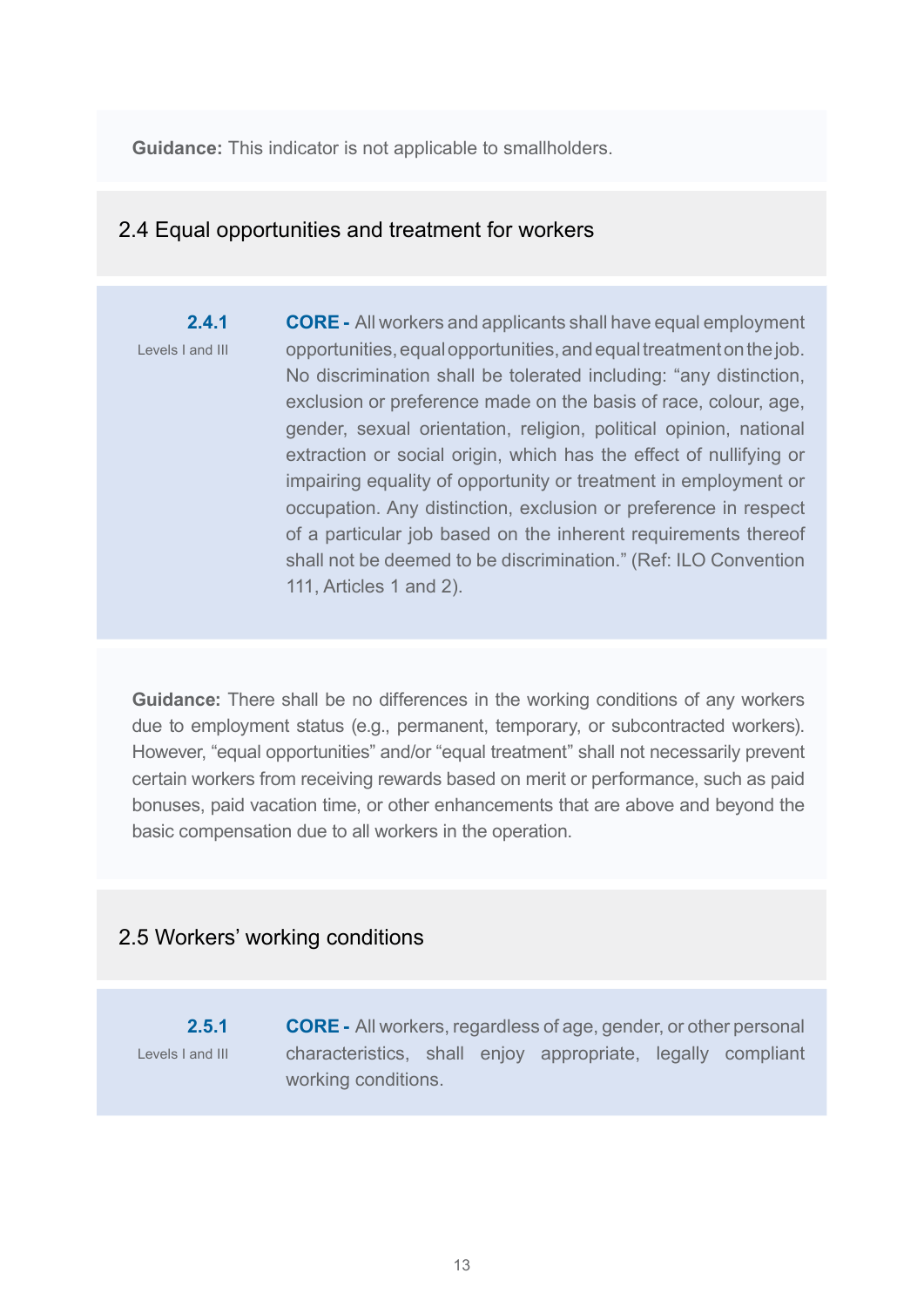#### **2.5.2**  Levels I and III **CORE -** Sanitary facilities must be available to all workers. The sanitary area is equipped with sinks and toilets, has soap or cleaning solution and is supplied with running water.

# 2.6 Clear and comprehensive labour contracts and legal rights

**2.6.1** Levels I and III **CORE -** All workers shall have an employment contract or an equivalent document, understandable by the worker and signed by the employer and employee or the employees' labour representatives. Contracts typically include pay rate, working hours, deductions, overtime conditions, vacation time, conditions for sickness and maternity leave, grounds for dismissal, period of notice for work termination. Should the cultural context, in a relevant and unquestionable manner, not consider a written contract mandatory, this should be taken into consideration and is only applicable to smallholders.

**2.6.2** Levels I and III **CORE -** There shall be a signed work agreement between the certified organisation and subcontracted companies that include clauses requiring compliance with labour and legal rights of employees.

**2.6.3** Levels I and III Certified organisations shall communicate legal rights, contracts and agreements to their personnel in simple language and style that workers can easily understand and comply with.

**Guidance:** The operation shall assign a person or persons to be responsible for maintaining and updating such information and shall identify that person to the Certification Body. This indicator is not applicable to smallholders.

#### **2.6.4** Levels I and III

The certified organisation shall maintain personnel records for each employee for at least 5 years, or longer if required by local law.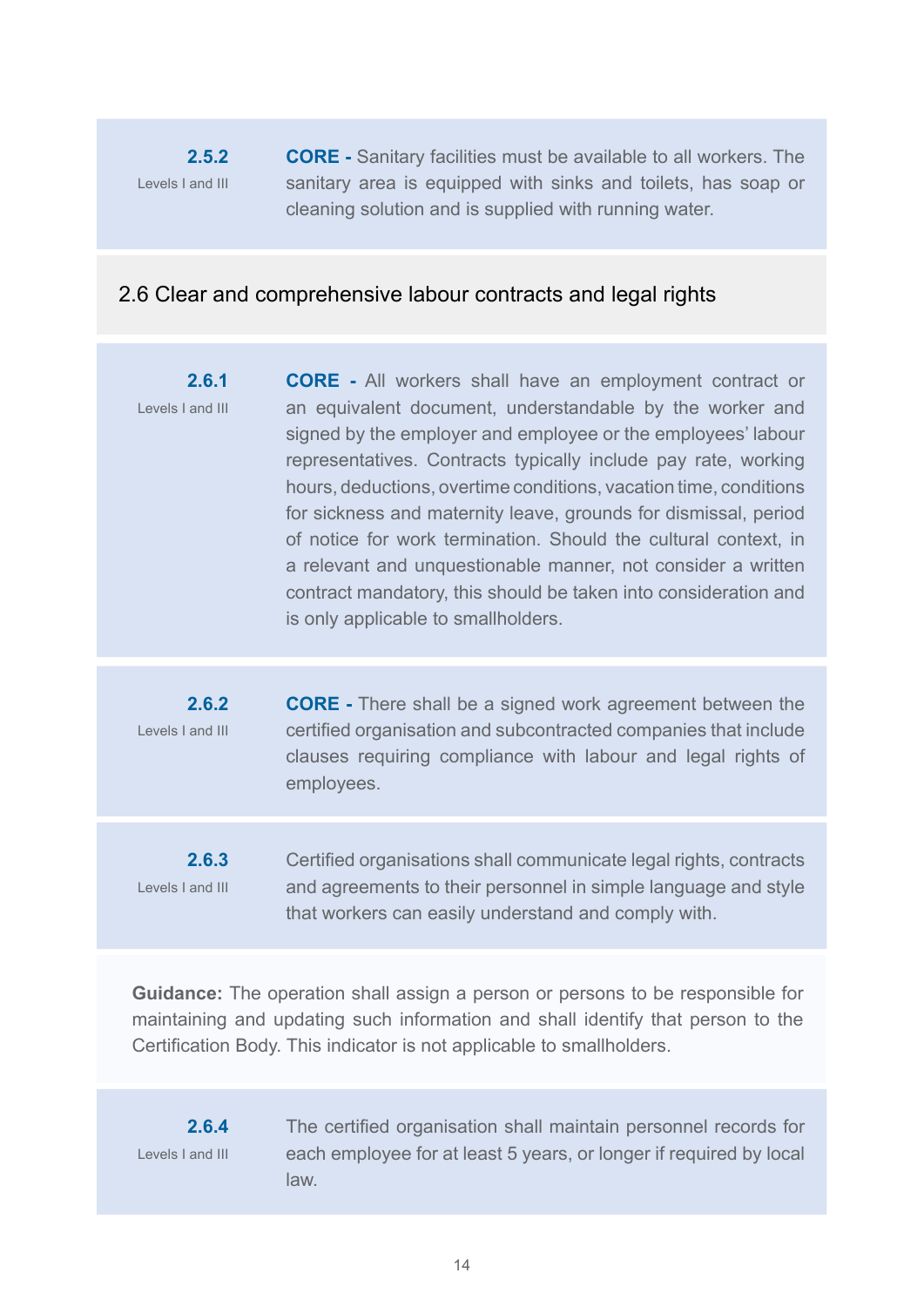**Guidance:** Personnel records will include for each employee their contract, their current status and history, job title, salary, training, hours worked, and vacation time accrued. This indicator is not applicable to smallholders.

# 2.7 Qualification, working experience and training of workers

**2.7.1** Levels I and III **CORE -** Worker job descriptions, including necessary skills and legal status, and salary range shall be set in written form.

**Guidance:** All workers shall have the necessary qualifications, experience, meet legal requirements to fulfil their job. Written description of jobs, skills, legal status and salary range will serve as the basis for the operation's demonstration that this indicator is being met. This indicator is not applicable to smallholders.

**2.7.2** Levels I and III An ongoing programme of job-related training, including regular refresher training, shall be provided to all workers to ensure that they are competent to conduct their work efficiently, effectively and safely.

**Guidance:** Certified organisation shall provide all employees with training regarding, for example: Sustainability; GMOs where applicable and their specific rights, tasks, roles and responsibilities. This indicator is not applicable to smallholders.

**2.7.3** Levels I and III Certified organisations shall maintain records for all training for a minimum of 5 years, or longer if specified by local regulations.

**Guidance:** The following information shall be included in these records: date, time, attendees, trainer, and content material used during training. This indicator is not applicable to smallholders. Records are to be considered proportional to the time the facility holds its ProTerra Insecta certification up to its fifth year certified.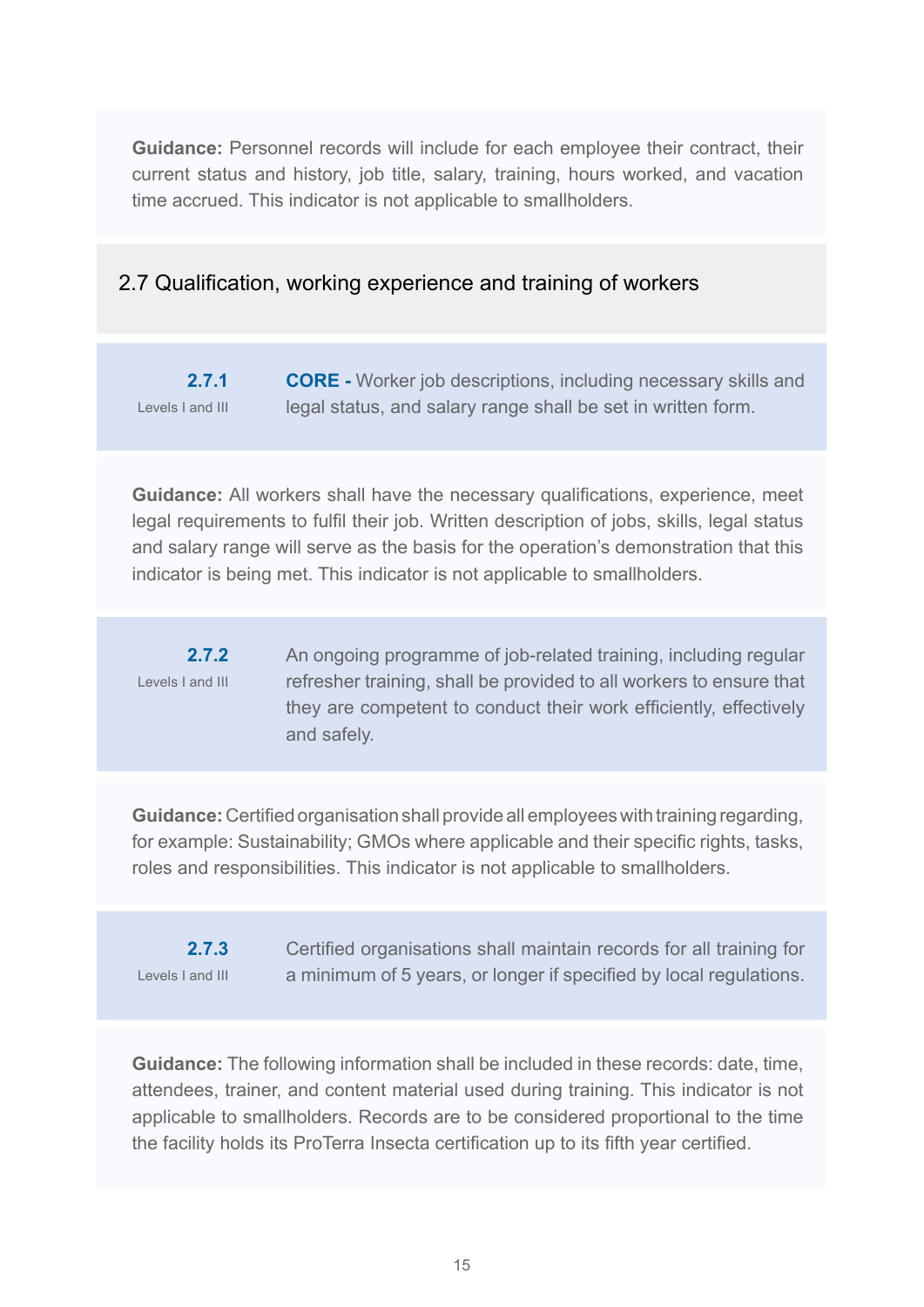# 2.8 Salaries, payments and benefits

**2.8.1** Levels I and III **CORE -** All workers, regardless of age or gender, shall be paid a fair, locally representative wage or salary, which shall meet or exceed the Legal Minimum Wage established for the region. If no Legal Minimum Wage exists, compensation shall at least meet the typical salaries usually paid in that region for the equivalent function or job.

**Guidance:** The operation must demonstrate to the Certification Body and its auditors how it achieved its determination that it has met this indicator.

| 2.8.2<br>Levels I and III | <b>CORE</b> - Piece work shall be paid at a rate that assures workers<br>will be capable of earning at least a legal minimum wage.            |
|---------------------------|-----------------------------------------------------------------------------------------------------------------------------------------------|
|                           |                                                                                                                                               |
| 2.8.3<br>Levels I and III | <b>CORE</b> - Wages or salaries and hours worked shall be regularly<br>and legally paid in the national currency, documented and<br>recorded. |

**Guidance:** Payment shall be at least monthly unless workers or their representatives expressly agree that it can be less frequent, the terms of which are specified in writing and signed by said parties.

**2.8.4** Levels I and III **CORE -** Employer shall not deduct from wages for disciplinary or similar purposes.

**Guidance:** Deductions for social security or other legally mandated programs are acceptable.

**2.8.5** Levels I and III A social security plan shall be established for the workers in regions where such a plan is not required by law or regulation.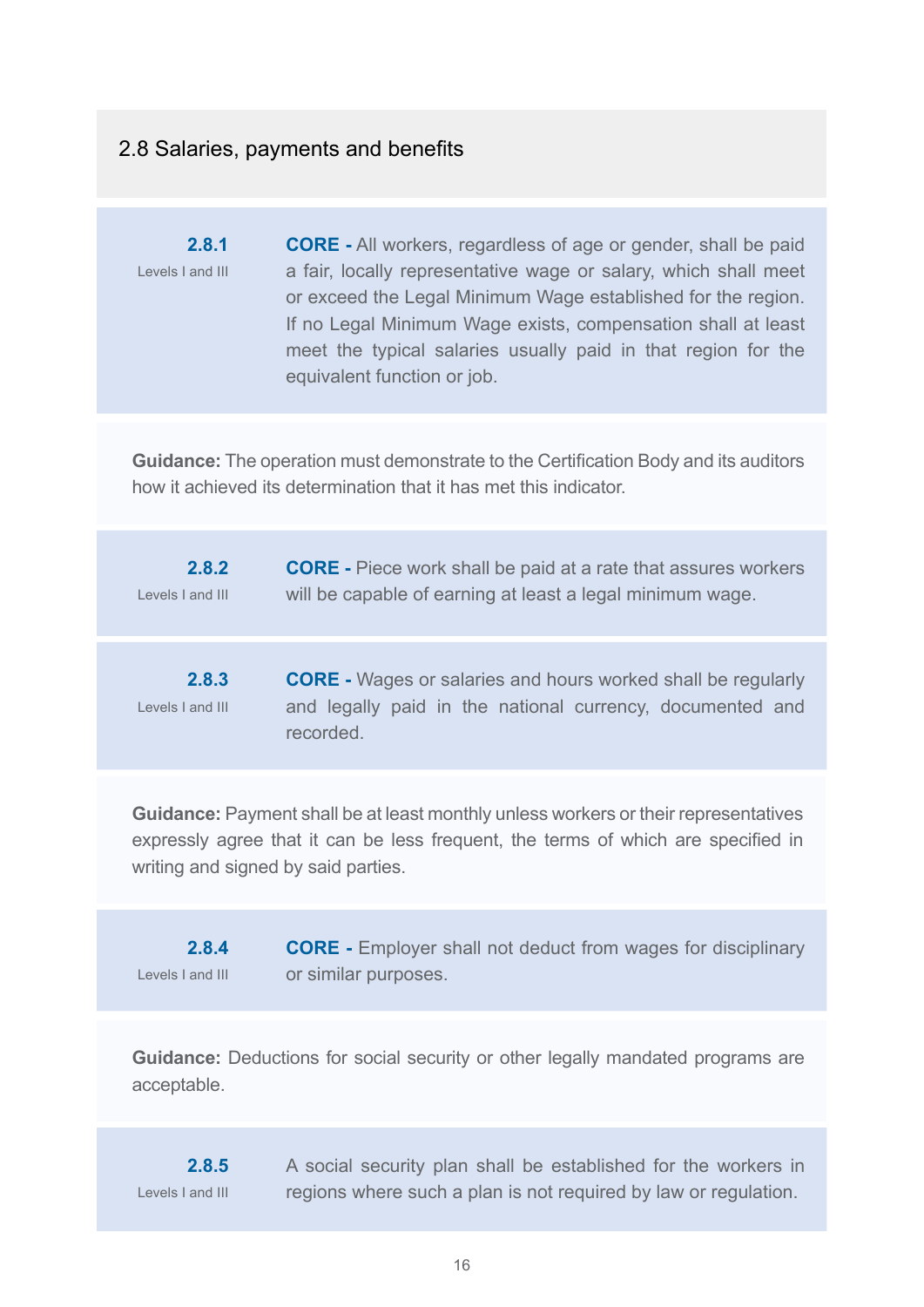**Guidance:** The plan shall include timelines for implementation, as well as age requirements for receiving benefits and other related conditions/situations where benefits would be available. The impact of such a social security plan on regular worker pay amounts shall be specified in the plan description. This indicator is not applicable to smallholders.

# 2.9 Safety and health of workers

**2.9.1** Levels I and III **CORE -**The certified organisation shall conduct a risk assessment of their operation and use the results of that study to guide mitigation of risks and the development of a health and safety programme. Additionally, it should support the implementation of accident and emergency systems and procedures.

**Guidance:** The scope and complexity of the programme shall be proportional to the scope and complexity of the certified organisation. The risk assessment shall be documented and clearly linked to the health and safety programme. In the case of smallholders, this responsibility lies with the first processors, where applicable.

| 2.9.2<br>Levels I and III | <b>CORE</b> - First aid shall be readily and quickly available if and<br>when accidents or other emergencies occur on the worksite.                                                                                     |
|---------------------------|-------------------------------------------------------------------------------------------------------------------------------------------------------------------------------------------------------------------------|
|                           |                                                                                                                                                                                                                         |
| 2.9.3<br>Levels I and III | The certified organisation shall monitor and ensure compliance<br>with its worker safety and health programme and keep records<br>of health and safety performance, including accident statistics<br>for the operation. |

**Guidance:** Accident statistics: accidents per number of hours worked and accidents per employee. This indicator is not applicable to smallholders.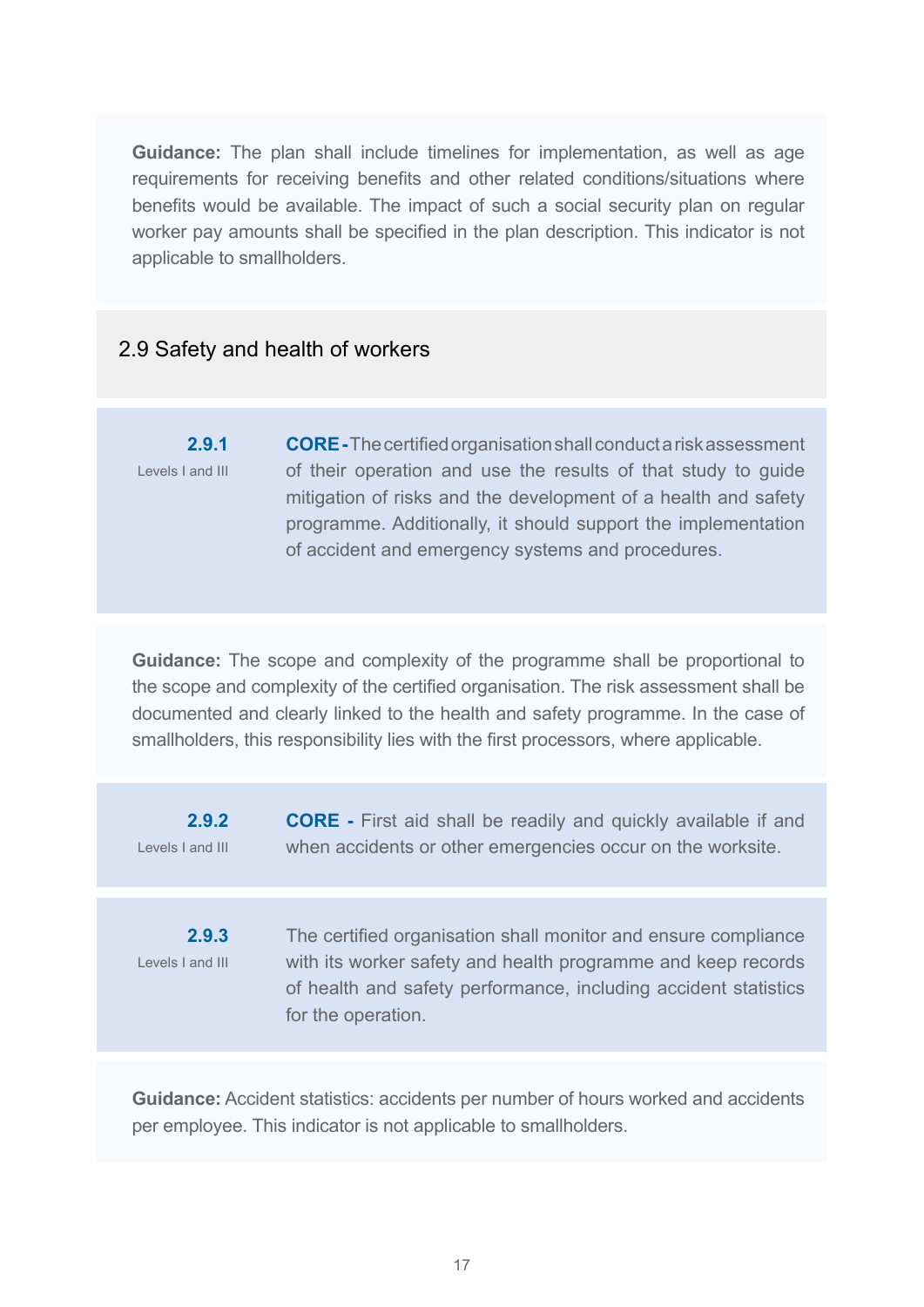**2.9.4** Levels I and III **CORE -** Hazardous tasks shall be conducted only by qualified and properly trained workers.

**Guidance:** This indicator applies to organisations with workers or subcontracted workers. The operation shall maintain documentation identifying workers authorized for hazardous tasks and require subcontractors to do the same.

**2.9.5** Levels I and III **CORE -** Certified organisations shall provide all required personal protective equipment (PPE) and clothing to workers.

**Guidance:** Training on the importance and usage of PPE is to be considered as part of this indicator.

**2.9.6** Levels I and III Wearing of appropriate personal protective equipment (PPE) and adequate clothing is mandatory in conducting the activities that, based on the risk assessment (2.9.1), have been deemed PPEs as necessary.

# 2.10 Training in health and safety

**2.10.1** Levels I and III **CORE -** Workers shall be trained in health and safety on the job, and particularly those engaged in hazardous tasks. All workers shall be aware of hygiene and basic food safety requirements.

**2.10.2** Levels I and III **CORE -** Certified organisations shall maintain records for all health and safety training for a minimum of 5 years, or longer if specified by local regulations.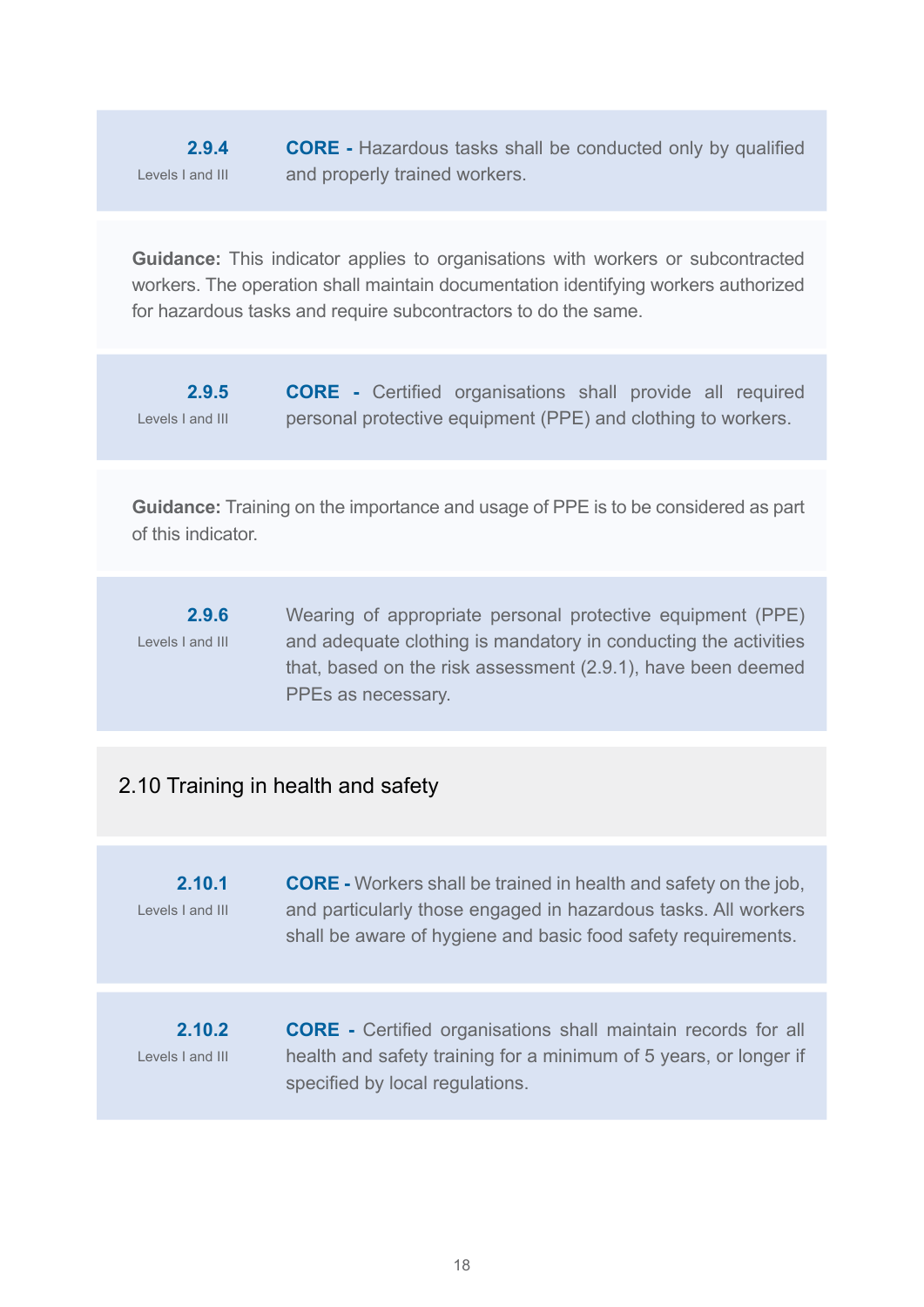**Guidance:** The following information shall be included in these records: date, time, attendees, trainer, and content material used during training.

**2.10.3** Levels I and III Certified organisations shall employ qualified personnel to instruct workers in safety and health on the job.

**Guidance:** Certified organisations shall ensure that instructors have the necessary technical knowledge and legal qualifications. In the case of smallholders, the instruction should be ensured by groups, cooperatives or first processors.

# 2.11 Parental leave

| state regulations regarding maternity and paternity leave.<br>Levels I and III                                                                                                                                                              |  |
|---------------------------------------------------------------------------------------------------------------------------------------------------------------------------------------------------------------------------------------------|--|
| 2.11.2<br>Workers taking maternity/paternity leave have the right to<br>resume their work under the same conditions existing before<br>Levels Land III<br>taking leave, without discrimination, deduction of wages or loss<br>of seniority. |  |
| 2.11.3<br><b>CORE</b> - In locations where specific regulations do not cover<br>maternity leave, certified organisations shall establish a<br>Levels I and III<br>reasonable leave period.                                                  |  |

**Guidance:** This indicator is not applicable to smallholders.

# 2.12 Freedom for workers to organise, join and form associations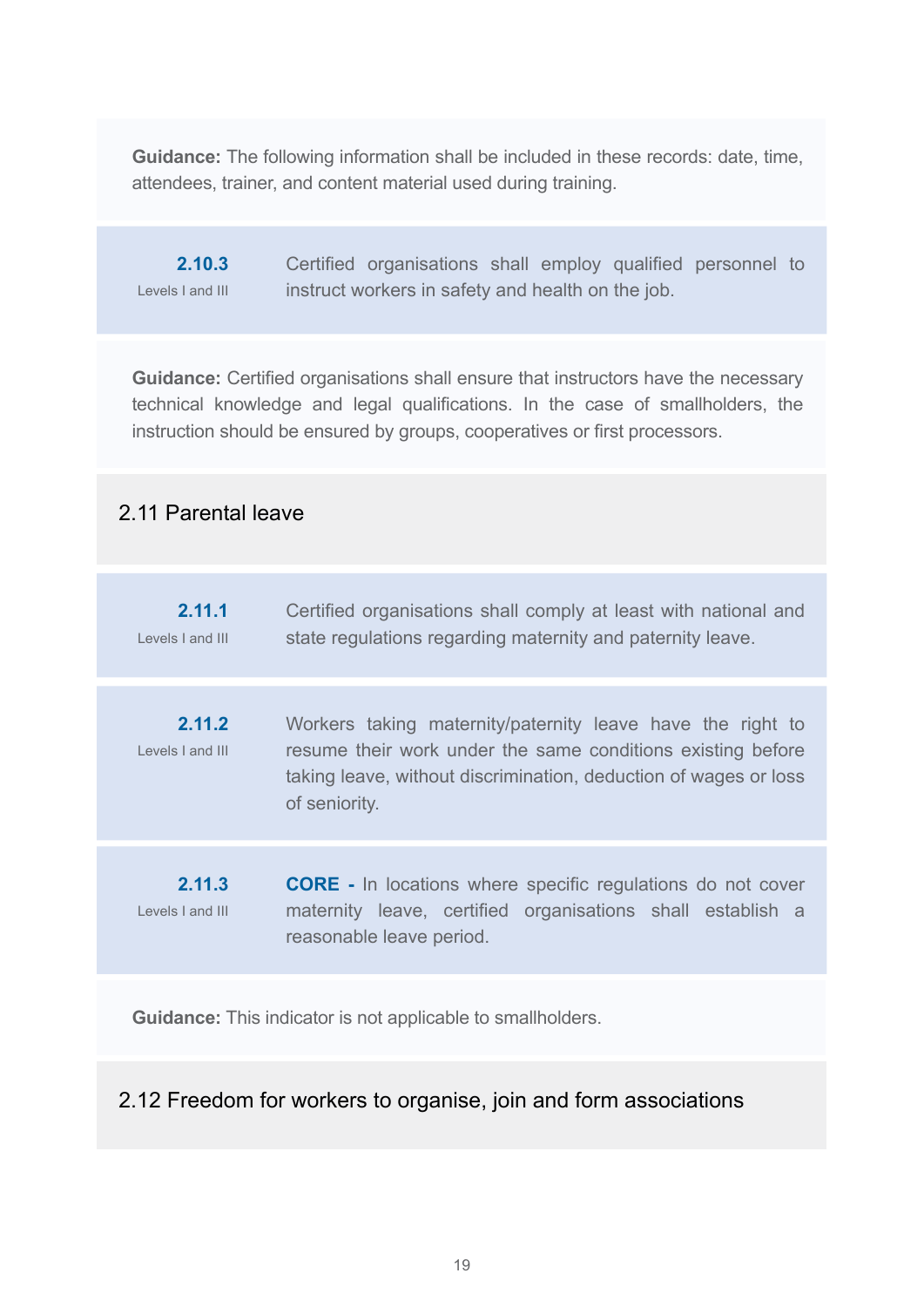#### **2.12.1**  Levels I and III

**CORE -**All workers shall be allowed to form and join trade unions or other collective bargaining organisations of their choice.

**Guidance:** Certified organisations must provide evidence demonstrating that they respect the rights of all personnel to form and join trade unions or other collective bargaining organisations in accordance with the law. This indicator is not applicable to smallholders.

- **2.12.2**  Levels I and III **CORE -** Certified organisations shall not impede functions of collective bargaining organisations and representatives of collective bargaining organisations shall have access to their members at the workplace.
- **2.12.3** Levels I and III **CORE -** There shall be no discrimination by management or workers between unrepresented workers and members of labour or trade unions.

# PRINCIPLE 3: Responsible relations with workers and community

Respecting workers and local communities means listening and, as applicable, considering what they have to say. Workers can often feel that speaking on an issue might cost them their job or jeopardise their well-being. Certified organisations should provide means of communicating grievances that respect and protect the grievant and ensure their complaints are fairly assessed. This principle also aims at extending such a mechanism to the local community and economy.

# 3.1 Systems of communication and grievance mechanism

**3.1.1** Levels I and III **CORE -** Certified organisations shall establish and document an effective and timely system of communication with all workers and with the local communities, and an effective and timely system to receive, investigate and respond to all complaints from these parties.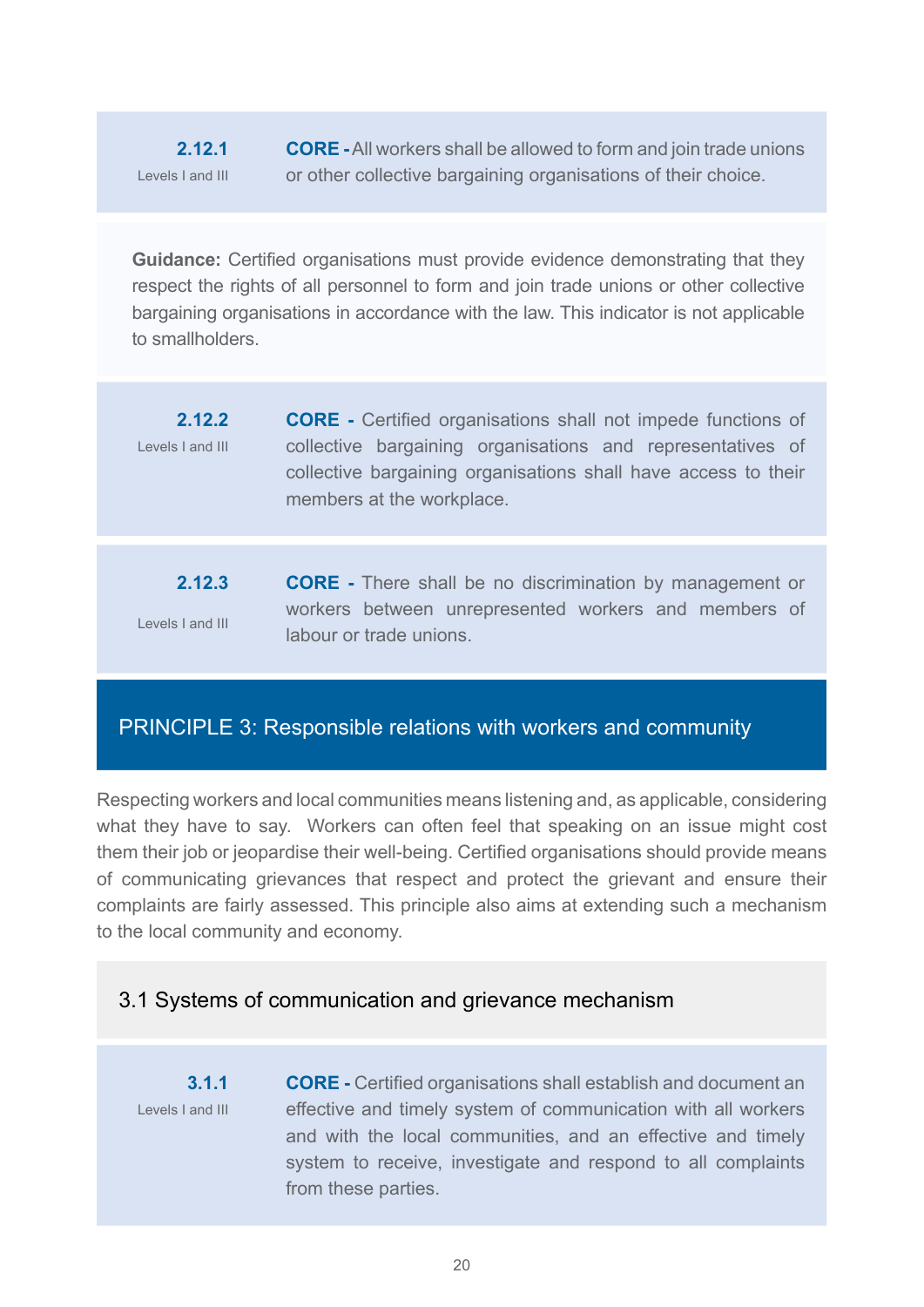**Guidance:** This system shall function at the worksites and in the communities linked to certified organisations. This indicator is not applicable to smallholders.

**3.1.2** Levels I and III **CORE -** Complaints, responsive actions, and outcomes shall be documented, and records maintained for 5 years, or more if required by local law.

**Guidance:** This indicator is not applicable to smallholders.

**3.1.3** Levels I and III The system of communication shall include a mechanism that allows workers and community members to lodge complaints in an anonymous manner to the management of the certified organisation (if they desire anonymity), yet also allows verification of the validity of the complaints.

# 3.2 Economic development and support to local economy<sup>1</sup>

**3.2.1** Levels I, II and III Certified organisations shall demonstrate support for local community development projects.

**Guidance:** This indicator is not applicable to smallholders.

**3.2.2** Levels I, II and III Certified organisations shall contribute to the local economy by preferentially offering local businesses the opportunity to supply goods and services that meet the organisation's specifications.

**Guidance:** This indicator is not applicable to smallholders.

**3.2.3** Levels I, II and III Job opportunities shall be made available first to qualified members of the local community.

<sup>&</sup>lt;sup>1</sup> For definition of local refer to Section III: Terms and Definitions.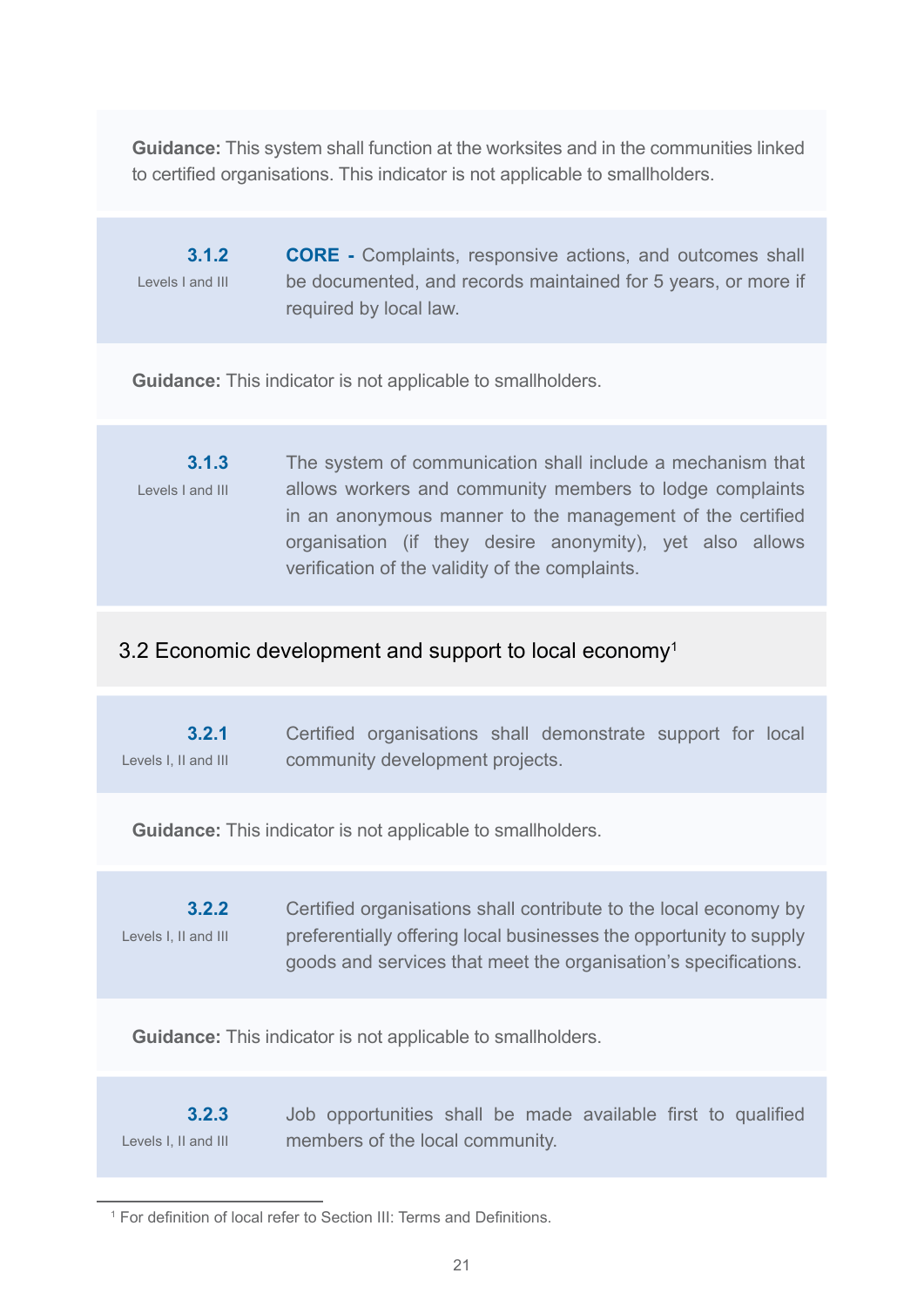**Guidance:** This indicator is not applicable to smallholders.

**3.2.4** Levels I, II and III Certified organisations shall have a financial plan of their business to ensure long-term viability over time.

**Guidance:** Smallholders are expected to at least be able to verbally explain the way the farms' finances are organised and issues that are relevant for the economic viability of the family business and actions are eventually taken to ensure sustainability over time.

# PRINCIPLE 4: Effective environmental management

One of the major environmental concerns related to insect breeding is the introduction of alien insect species as soon as there is a chance that live insects are inadvertently released into the environment. As these alien species potentially have no predators (they are not natives of that country or region), an intense proliferation can occur representing a menace to the environment and to the local community. By implementing this principle, businesses will protect natural ecosystems and local communities while adhering to governmental and international regulations. This Principle also addresses requirements related to social and environmental impact assessment and management plans for the insect rearing business.

# 4.1 Maintenance and enrichment of biodiversity

**4.1.1** Levels I and III **CORE -** Certified organisations shall identify and maintain valuable biodiversity within their areas and shall, with the support of an external expert, implement projects in these areas too, as applicable, restore areas of natural vegetation around bodies of water and on steep slopes and hills, and other sensitive parts of the ecosystem.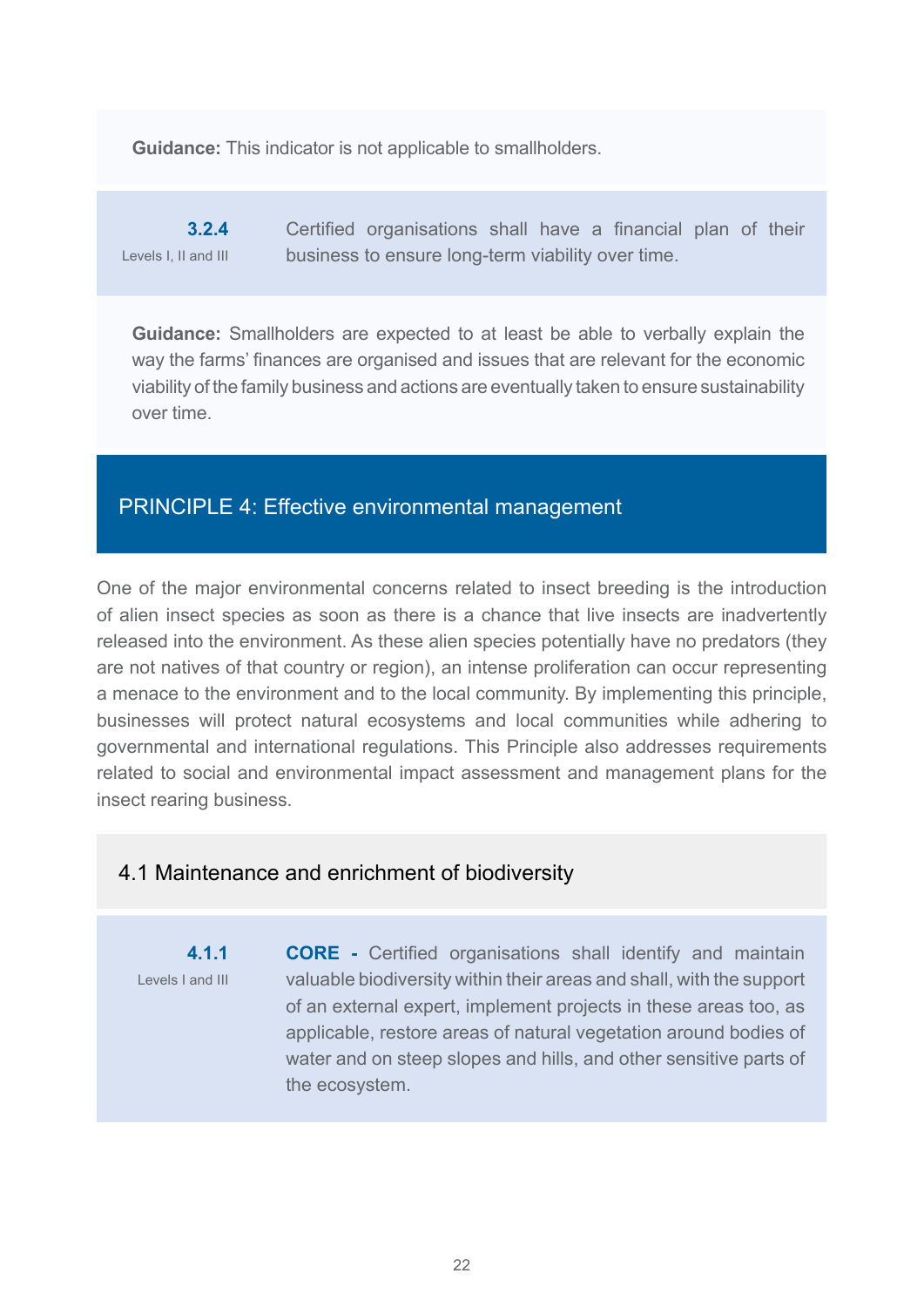**Guidance:** This indicator is only applicable to sites located in rural areas.

**4.1.2** Level I **CORE -** The introduction of alien insect species or the use of protected species in insect production must be authorized by the competent authorities.

- **4.1.3** Level I Producers must have an emergency plan to ensure that they are prepared to act in case of non-intended release (or escapes) of living insects to the environment. All unintended releases of non-native species should be reported to the authorities. All non-intended releases must be documented.
- **4.1.4**  Level I **CORE -** For the production of insects the facility must have a plan and financial provisions for the eventual future decommissioning of its activities in order to ensure that insects are not transformed into a menace to the environment and to the local community.

# 4.2 Social and environmental impact assessment and management plan

**4.2.1** Levels I and III **CORE -** Certified organisations shall perform a comprehensive Environmental and Social Impact Assessment (ESIA) for any large expansion projects, including the construction of new production or processing sites, to identify and to define a Management Plan to address these where necessary. External experts are to be involved.

**Guidance:** The ESIA must be commensurate to the scale of the operation and infrastructure. Guidance from government, academia or other recognized experts should be obtained, as applicable, to complete the ESIA. Where existing, national regulations related to such assessment must be complied with. A definition of ESIA is provided under Terms and Definitions. This indicator is not applicable to agricultural operations of smallholders.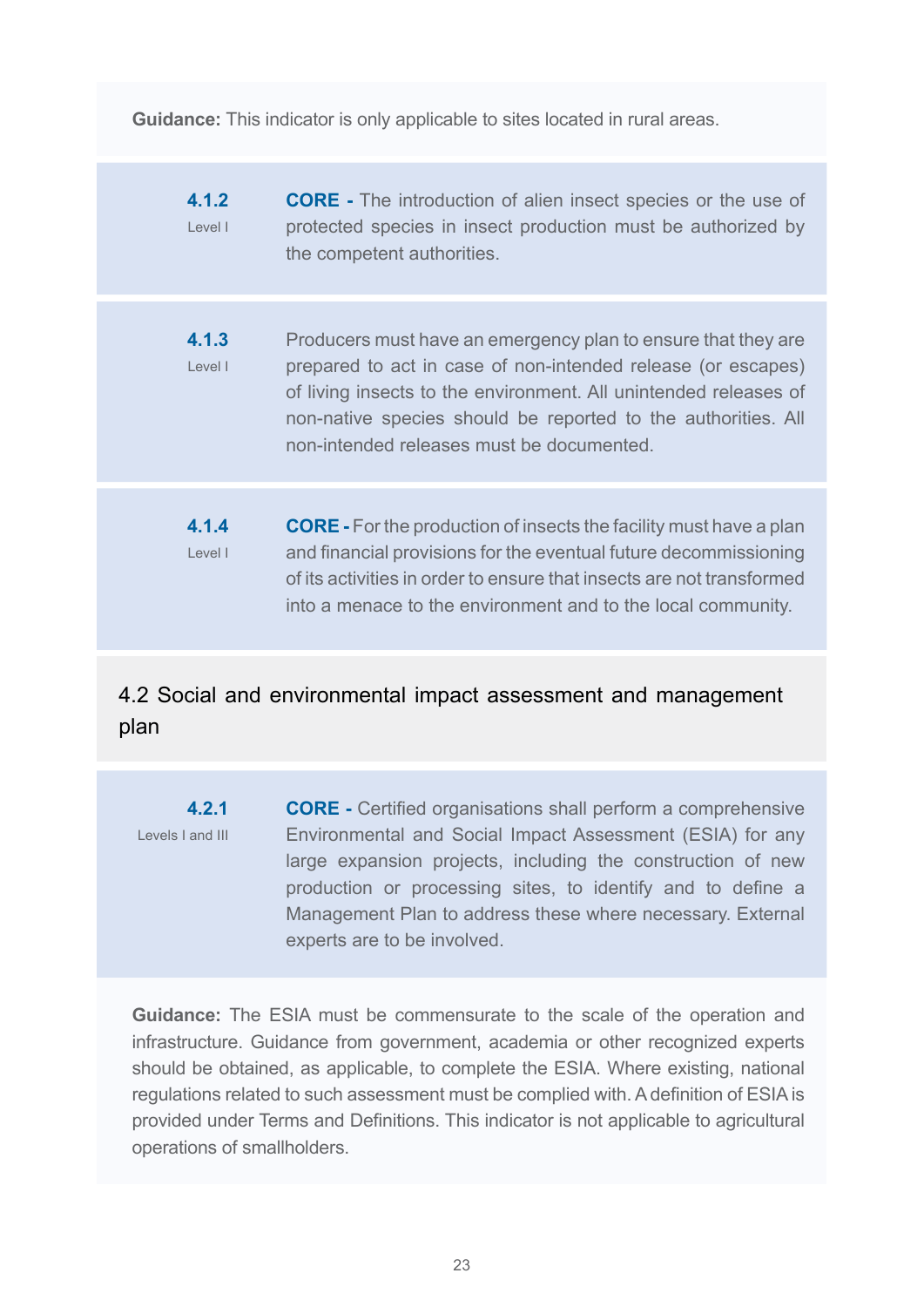**4.2.2** Levels I and III Certified organisations that fall within the requirements of 4.2.1 shall carry out the Management Plan specified in that indicator and review it prior to the ProTerra Insecta audit, assessing progress, revising, and setting new objectives, as appropriate. This Management Plan shall be monitored regularly and updated as necessary.

# PRINCIPLE 5: No use of Genetically Modified Organisms (GMOs)

There is still a scientific debate about whether genetic engineering is harmless for animal and human health. Many consumers and producers are concerned about GMO ingredients and wish to make informed decisions about where their food comes from. This includes understanding the health and safety, social and environmental impact of their choices. This principle aims to ensure that GMO insects are not present in the certified organisations and in this way minimise GMO risk.

# 5.1 GMOs and Genetically Engineered Organisms

**5.1.1** Levels I, II and III **CORE -** Genetically modified organisms (GMOs) and their by-products **must not be used** in the production of ProTerra Insecta certified products. This includes technology that can be used to edit genes within organisms such as CRISPR/Cas9. This indicator applies to insects.

**Guidance:** ProTerra strongly recommends that insect feed, processing aids, additives, and other inputs used in processing insects or creating insect-based food or feed products also be non-GMO. Level III organisations must demonstrate the non-GMO status of insects reared or used as part of a multi-ingredient product.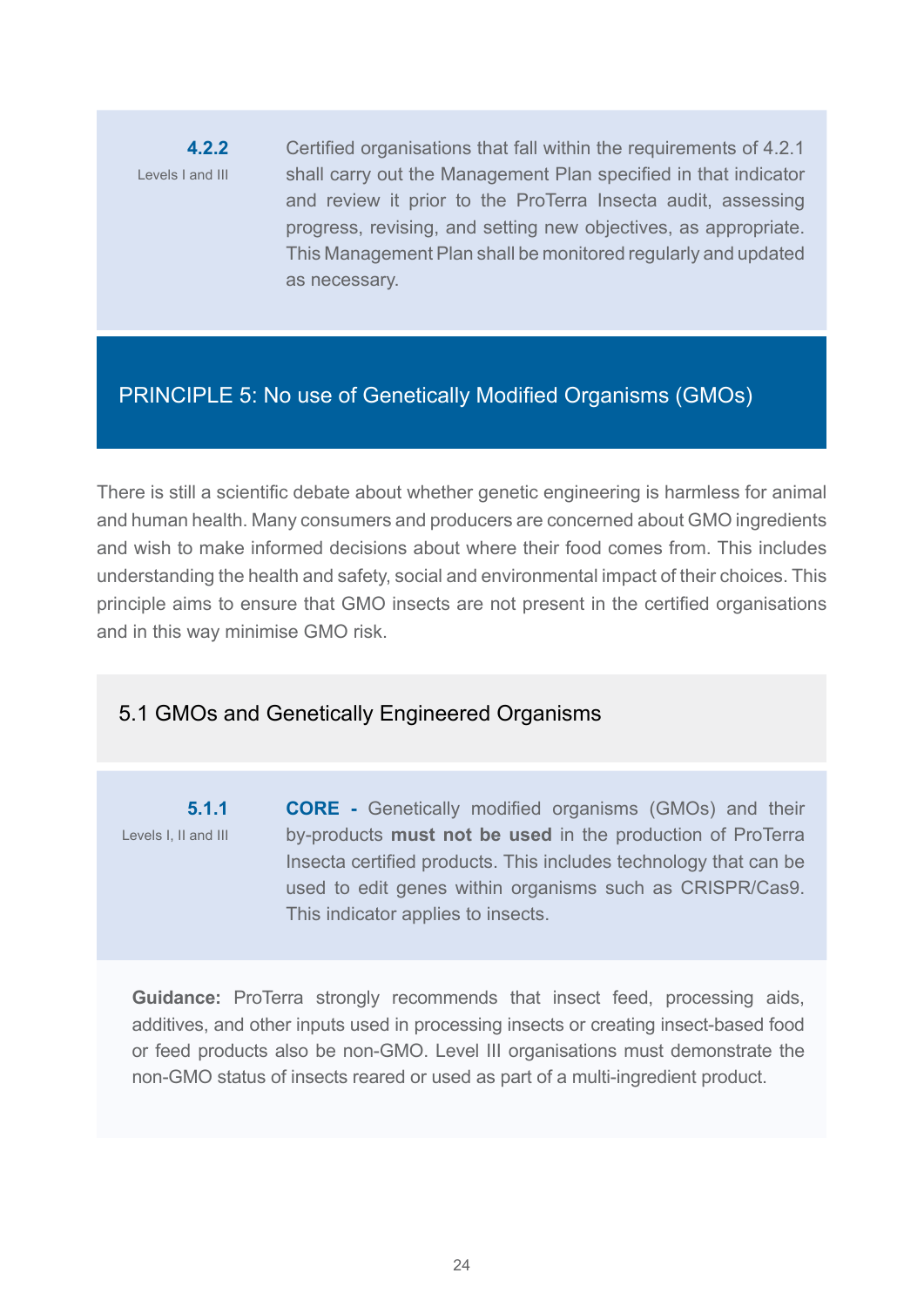**5.1.2** Levels I, II and III **CORE -** All certified organisations shall avoid the intentional or unintentional contamination of certified products by GMOs from external sources and shall demonstrate that the non-GMO control system is set to assure compliance with non-GMO requirements of their target market(s). This includes defining:

- The Targeted Threshold Tolerance Level i.e., the level of acceptable GM contamination found in a specified product for a specified region (country), and
- The approved/non-approved GMOs.

**Guidance:** Where the Targeted Threshold is not defined, it will be considered, 0.1% with an adventitious GM presence level of up to 0.9% of approved GMOs. For claims on products, certified organisations shall refer to the document entitled Guidelines and Requirements for the Use of the ProTerra Logos and Seals.

| 5.1.3<br>Levels I, II and III | <b>CORE</b> - Certified organisations may use certain substances,<br>which are produced by GMOs, or which are from unknown                                                  |
|-------------------------------|-----------------------------------------------------------------------------------------------------------------------------------------------------------------------------|
|                               | genetic origin, if:                                                                                                                                                         |
|                               | • The substances are not available on a continuous basis<br>in non-GMO quality as defined in this standard (based on<br>origin, production process, quantity and analysis); |
|                               | • The substances cannot be replaced with alternative products<br>or methods;                                                                                                |
|                               | • The substances are necessary for insect health and protection<br>reasons;                                                                                                 |
|                               | • The substances are necessary for the production of food or<br>feed products, and                                                                                          |
|                               | • The substances' used in food or animal feed are required by<br>law or by regulation in the country or region where they are<br>produced and/or consumed.                  |
|                               | <b>Guidance:</b> Substances that are exempted according to this guideline include,                                                                                          |

but are not limited to, food additives, processing aids, flavours, amino acids, other micronutrients, vitamins, animal feed additives. Certification Body explicitly approves on a case-by-case basis, and all such use is documented by the operation. Exemptions are only possible, according to the Recommendations of the Expert Group to the Austrian "platform GMO-free" or to the recommendations of the EU Commission, based on the labelling of organic food.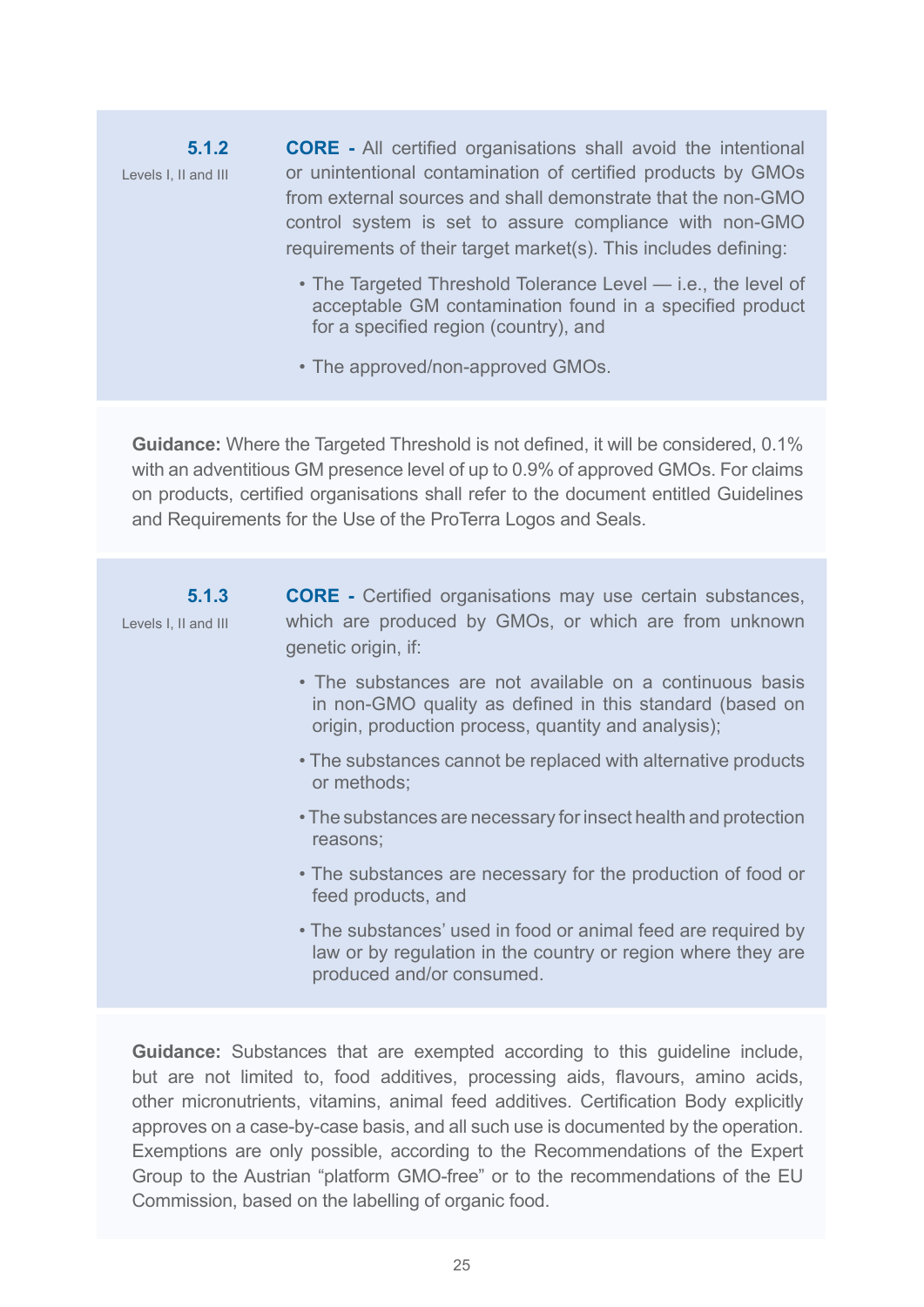# 5.2 System of Identity Preservation and Segregation

| 5.2.1<br>Levels I, II and III | Certified organisations shall have in place an adequate system<br>of segregation for GMO insects, should they also be used. This<br>is achieved by one of the following methods (note that GMO<br>insects are not eligible for certification under ProTerra Insecta<br>Standard): |
|-------------------------------|-----------------------------------------------------------------------------------------------------------------------------------------------------------------------------------------------------------------------------------------------------------------------------------|
|                               | • Use of dedicated sites, facilities, equipment, conveyances,<br>handling equipment and/or related infrastructure;                                                                                                                                                                |
|                               | • By inspecting, cleaning and/or flushing facilities, equipment<br>and conveyances between use in contact with genetically<br>modified material and non-GMO material;                                                                                                             |
|                               | • A combination of the above methods.                                                                                                                                                                                                                                             |
| 5.2.2<br>Levels I, II and III | Certified organisations shall have procedures and records in<br>place to ensure segregation is maintained and documented. At<br>least the following procedures and records to provide evidence<br>that segregation shall be maintained:                                           |
|                               | • Sampling plan for immunologically based screening using<br>strip tests;                                                                                                                                                                                                         |
|                               | • Sampling plan for PCR analyses;                                                                                                                                                                                                                                                 |
|                               | • Strip test procedure;                                                                                                                                                                                                                                                           |
|                               | • Strip test records;                                                                                                                                                                                                                                                             |
|                               | • PCR analysis reports;                                                                                                                                                                                                                                                           |
|                               | • Records of flushing or cleaning for product change in non-<br>dedicated sites, and                                                                                                                                                                                              |
|                               | • Inspection checklist of trucks and other conveyances.                                                                                                                                                                                                                           |

**Guidance:** Applicability of the above evidence (related to Criterion 5.2) apply to organisations that produce or handle both Non-GMOs and GMOs and should be proportionate to the type and size of the operation, particularly in the case of smallholders.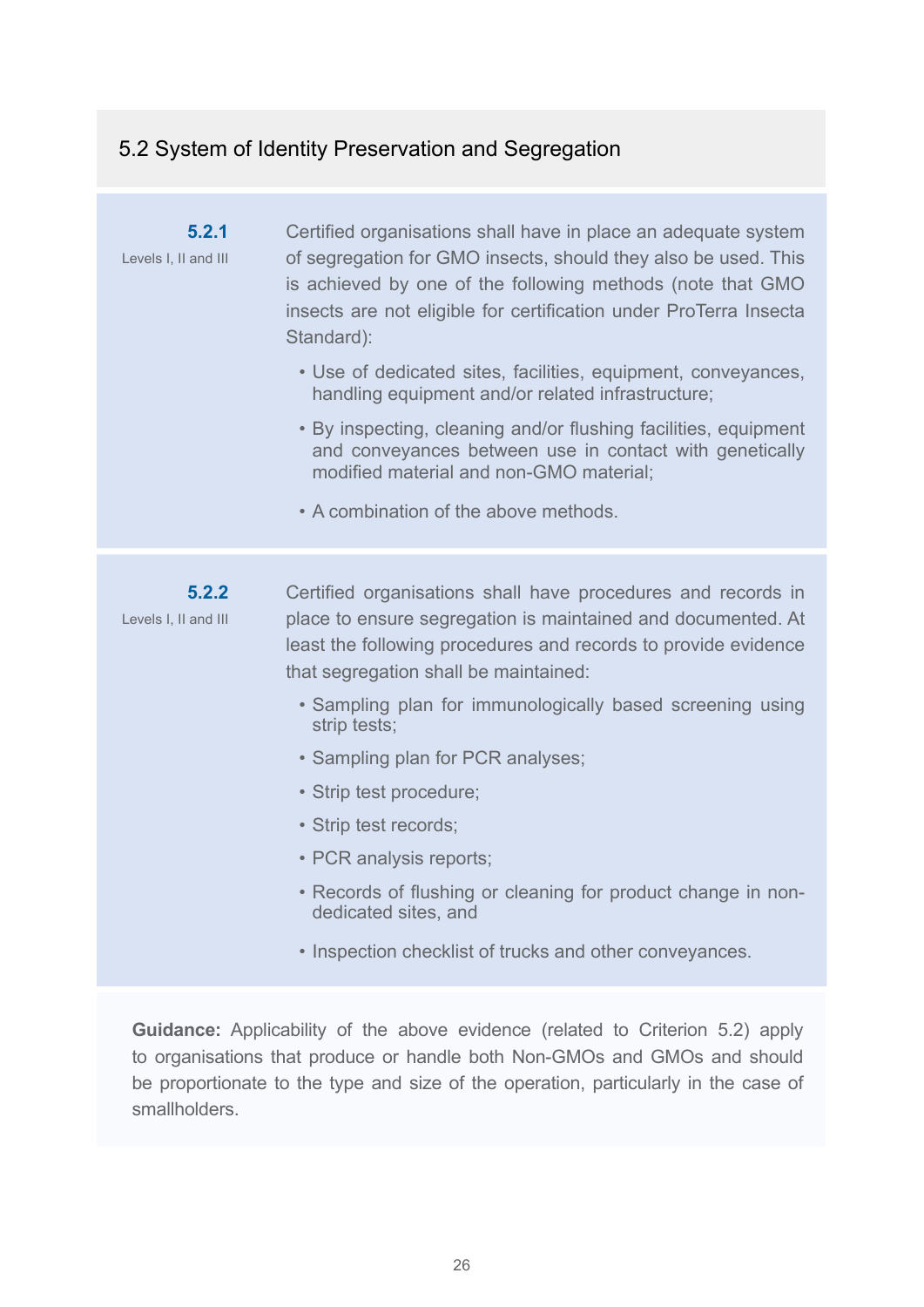# PRINCIPLE 6: Pollution and waste management

All human activity generates waste material that potentially creates pollution. Minimising pollution and waste generation should be a focal point of sustainable business practices. This principle aims to support certified organisations in the use of waste storage, handling and disposal methods that do not harm the natural environment and local communities, while promoting waste minimisation.

# 6.1 Appropriate management of hazardous wastes and pollutant materials

#### **6.1.1** Levels I and III **CORE -** Certified organisations shall segregate, handle, store and dispose of hazardous wastes in a way not to cause environmental pollution.

**Guidance:** Hazardous wastes include but are not limited to batteries, fluorescent lamps, tires, used lubricant oil, sanitizing agents among others. Management of hazardous wastes shall at least comply with national laws relevant to the location of the certified operation, as stated in Principle 1 of this Standard.

**6.1.2** Levels I and III

**CORE -** Certified organisations shall handle, store and dispose of pollutant materials properly, having appropriate facilities to soil and groundwater contamination.

**Guidance:** Pollutant materials include but are not limited to oil derivatives, fuels, sanitizing and disinfecting products. Appropriate facilities include, for example, drum spill containment basins with oil-water separation systems, machinery/equipment washing stations built in a way to prevent untreated effluent to reach water bodies. Management of pollutant materials shall at least comply with national laws relevant to the location of the certified operation, as stated in Principle 1 of this Standard.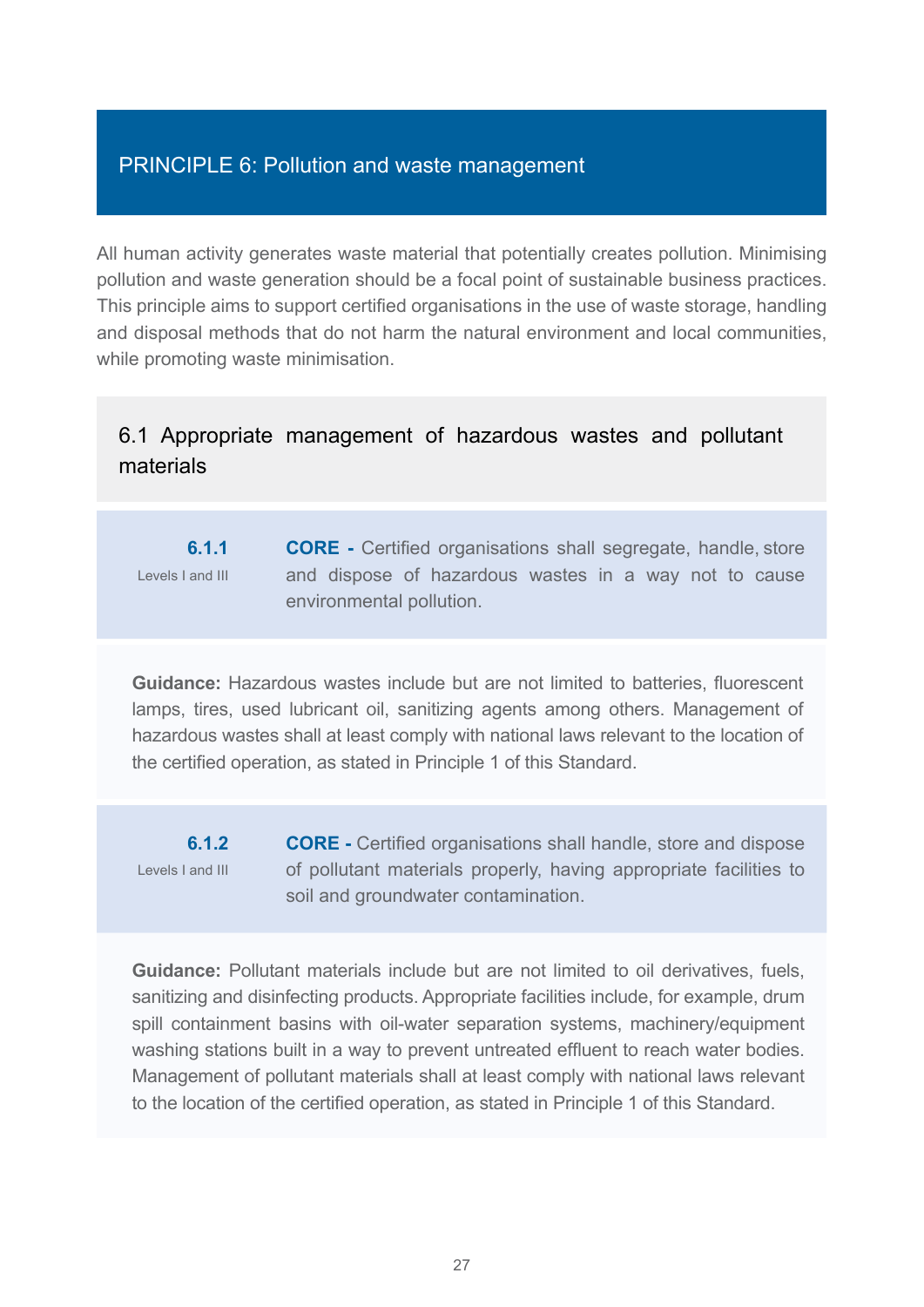**6.1.3** Levels I and III **CORE -** Certified organisations shall discharge sewage and or industrial effluents to water bodies avoiding pollution and shall at least comply with national laws relevant to the location of the certified operation, as stated in Principle 1 of this Standard.

**Guidance:** In the absence of local regulation, organisations should consider that effluent generated by pen washing activity and boiling water from insect postharvest, must meet the discharge limits to water bodies as follows<sup>2</sup>:

- $pH: 6 9$
- BOD: 30 mg/l
- COD: 125 mg/l
- Total nitrogen: 10mg/l
- Total phosphorus: 2 mg/l
- Oil and grease: 10 mg/l
- Total suspended solids: 50 mg/l
- Total coliform bacteria: 400 MPN/100 ml

Treated wastewater can be used to irrigate areas should they have adequate quality emonstrated by monitoring results.

# 6.2 Management and appropriate disposal of non-hazardous wastes

**6.2.1** Levels I and III **CORE -** Non-hazardous wastes shall be segregated and, where appropriate, recycled or reused. If recycling or reuse is not possible, a legal means of treatment and final disposal shall be employed.

<sup>2</sup> Based on IFC (International Finance Corporation) Environmental, Health, and Safety (EHS) Guidelines: GENERAL EHS GUIDELINES: ENVIRONMENTAL WASTEWATER AND AMBIENT WATER QUALITY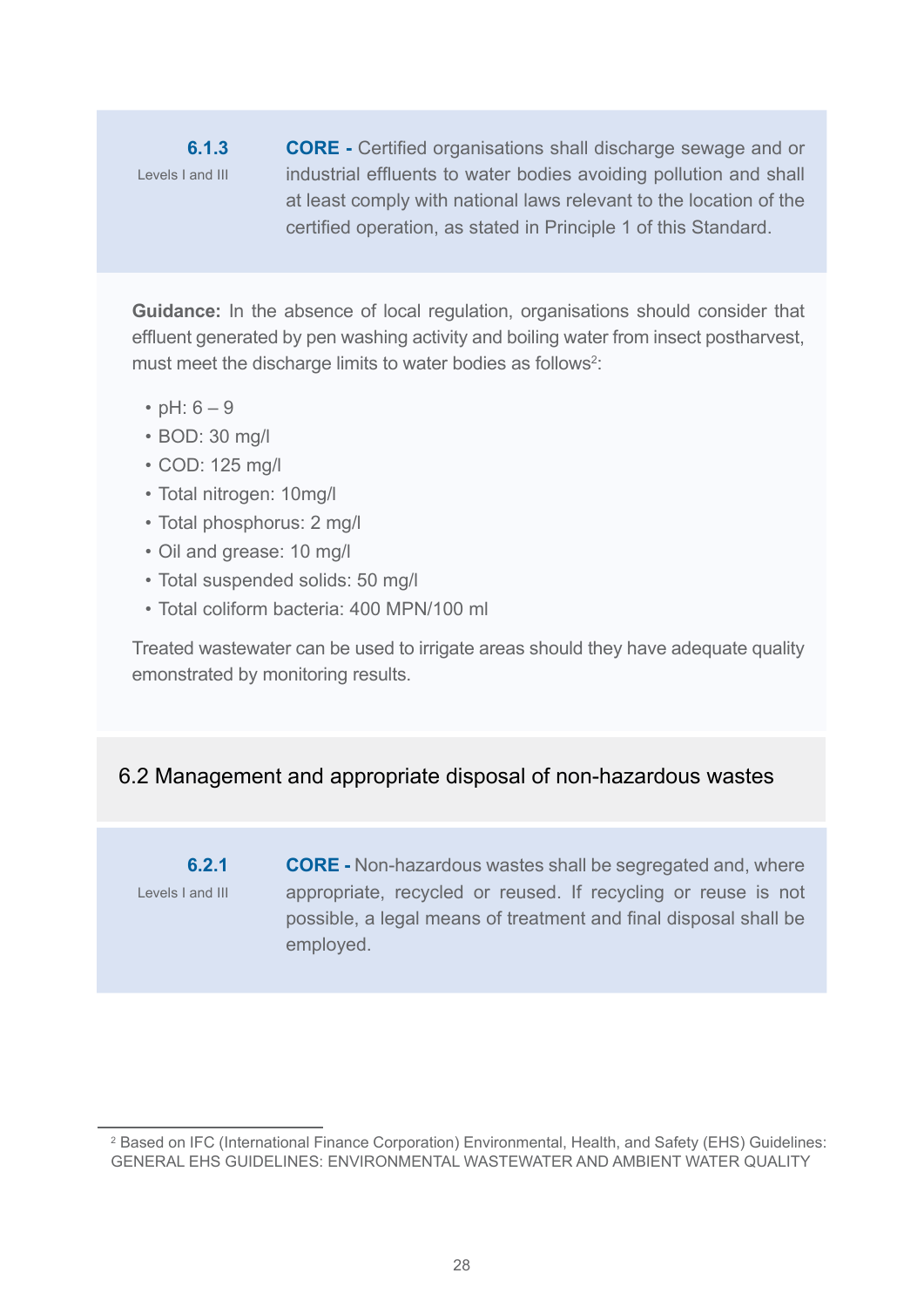**6.2.2** Levels I and III **CORE -** Certified organisations shall manage biological wastes such as dead insects (before harvest), insect feed scraps, insect faeces (frass) and off-specification food/feed products, among others, appropriately. These must be stored in a way to avoid pollution and/or to prevent these from becoming a source of pathogenic contamination or pest harbourage.

**Guidance:** Dead insects shall be stored in dedicated areas and collected periodically by an authorized company. It is recommended that dead insects are incinerated, when possible, to avoid the risk of potentially spreading disease to other pens. Food scraps should not be reused with another pen or batch of insects as there is a risk of disease transfer. Frass separated from live insects and feed residue can be collected and processed or packaged for other applications (such as fertilizer or feed for other animals) in a separate area from the rearing or cleaning room. Management of nonhazardous wastes shall at least comply with national laws relevant to the location of the certified operation, as stated in Principle 1 of this Standard.

**6.2.3** Levels I and III **CORE -** Wastes shall not be incinerated or burned, except when required for sanitary purposes or in line with 6.2.2, or in cases when it is burned for energy or heating or used for biogas/oil production.

**Guidance:** Burning for the generation of biofuels, for energy production must comply with local and/or national regulations.

#### 6.3 Control of atmospheric pollution

**6.3.1** Levels I and III **CORE -** Certified organisations shall implement systems and procedures to ensure that air emissions from stationary sources (emissions from pipes or chimneys and associated for example to boilers, ovens, incinerators, and electricity generators), do not exceed regulatory limits.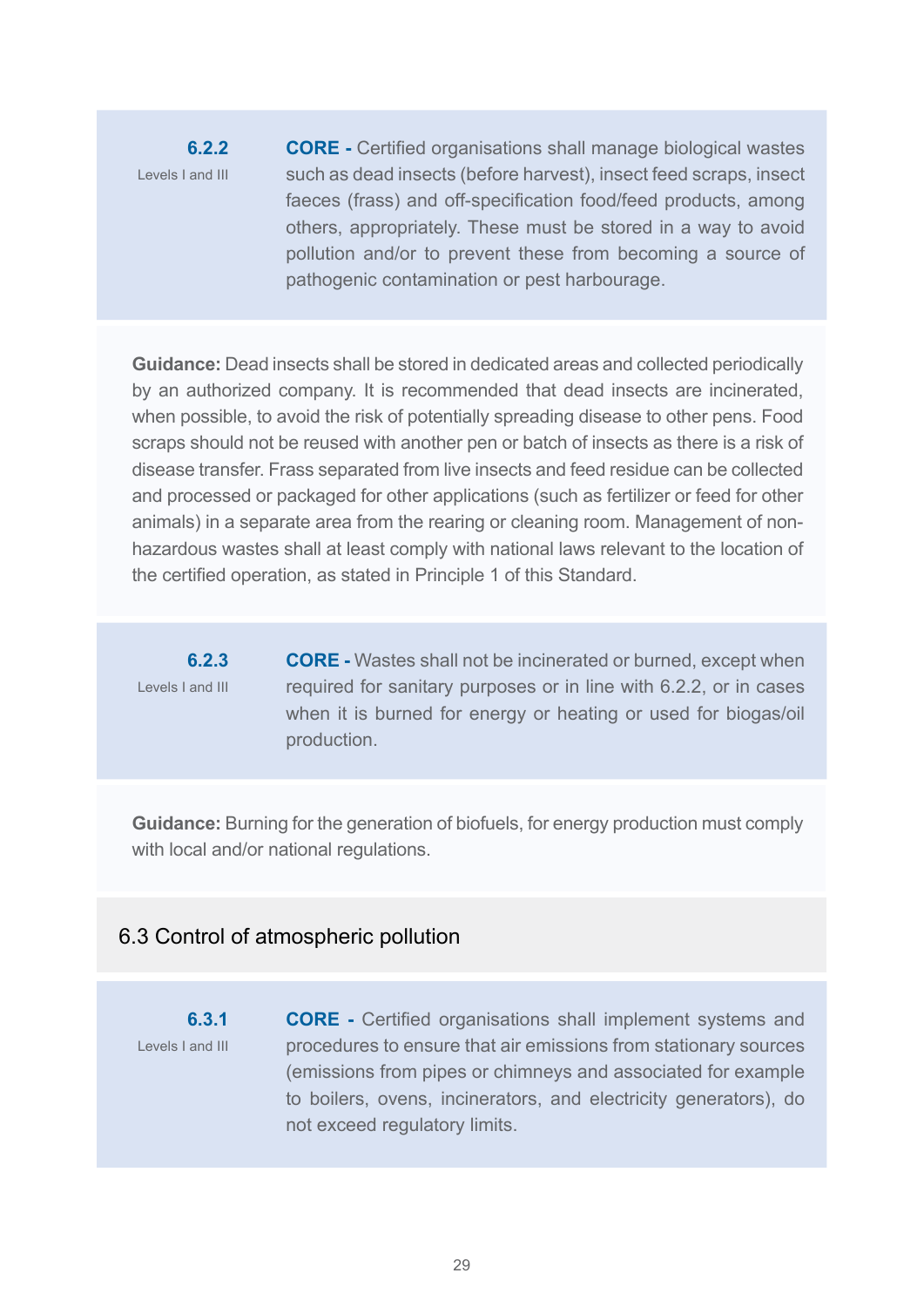**Guidance:** Certified organisations shall monitor air emissions. Monitoring is not applicable to smallholders.

**6.3.2** Levels I and III Insect exuviate are allergens and must be removed from the facility environment to prevent or reduce allergic reactions to personnel or to the population living near the production facility. Filters (or alternative solutions do reduce impact of air circulation) must have a routine inspection and maintenance programme.

# PRINCIPLE 7: Water Management

Water is a scarce resource in many parts of the world. It is also a resource constantly under threat of contamination and misuse. This principle aims to ensure responsible use of water. **ProTerra Insecta** requirements associated with water management involve conservation of natural water resources (conserving quantity and quality) and implementing best practices for water management aiming at avoiding contamination of surface and groundwater.

# 7.1 Conservation of natural water resources

| 7.1.1<br>Levels Land III  | <b>CORE</b> - Certified organisations shall conserve quantity and<br>quality of existing natural water resources, such as lakes, rivers,<br>artificial lakes, dams, water tables and aquifers around their<br>facilities. |
|---------------------------|---------------------------------------------------------------------------------------------------------------------------------------------------------------------------------------------------------------------------|
| 7.1.2<br>Levels Land III  | <b>CORE</b> - Certified organisations shall implement best practices<br>for water conservation and avoidance of contamination of<br>surface and groundwater.                                                              |
| 7.1.3<br>Levels I and III | <b>CORE</b> - Any contamination of ground or surface water shall<br>be reported to the local environmental authority and mitigated<br>based on a plan agreed with such authority if necessary.                            |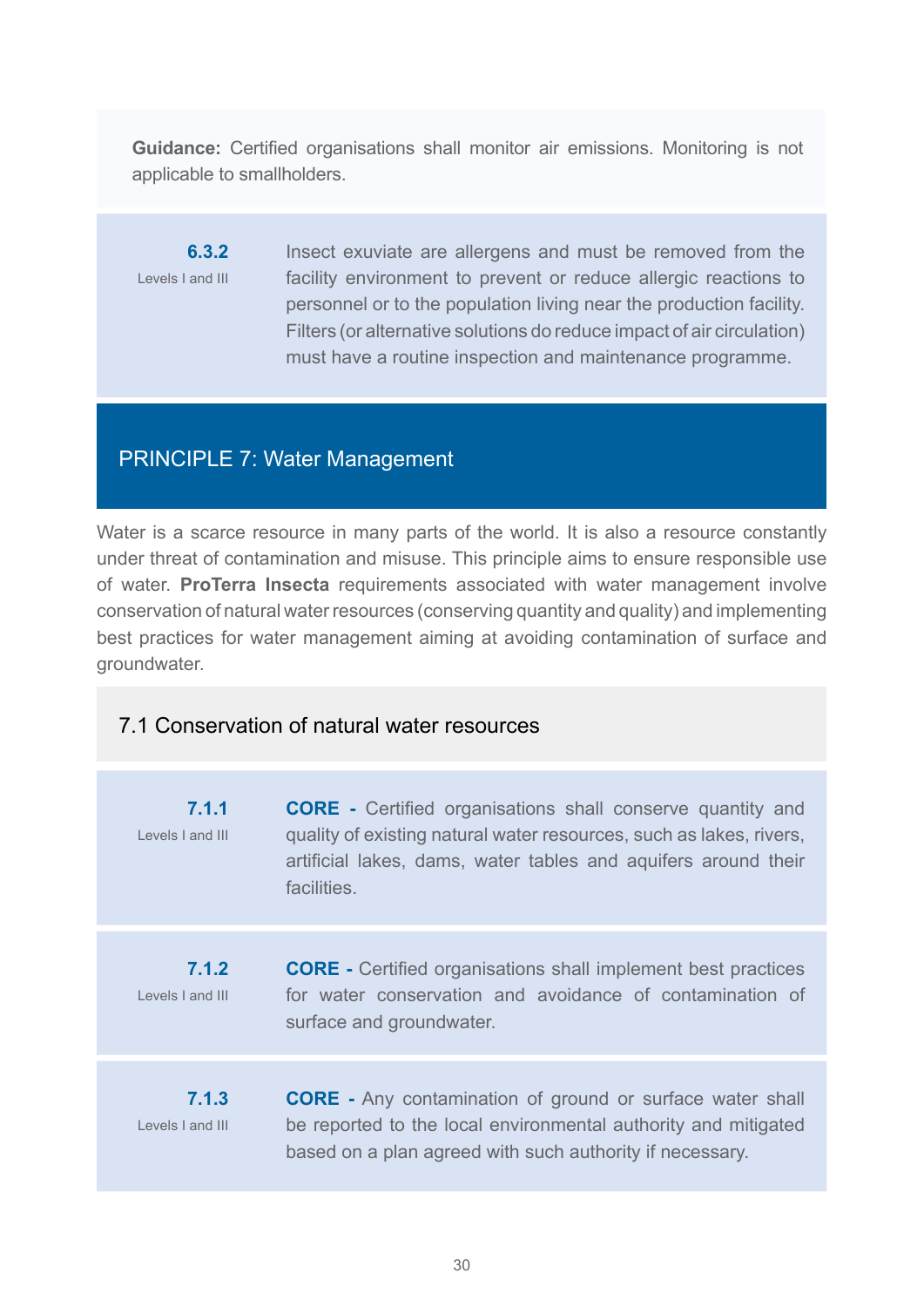**7.1.4** Level I Water supplied to insects must meet potability guidelines.

# PRINCIPLE 8: Greenhouse gases and energy management

Global warming has a significant impact on human activity and is certainly one of the greatest challenges our society will be facing in the next decades. This principle encourages organisations to minimise non-renewable energy usage in favour of renewable sources, to use energy-efficient equipment and to measure and reduce greenhouse gas emissions.

# 8.1 Management of greenhouse gas emissions

**8.1.1** Levels I, II and III **CORE -** Certified organisations should develop an inventory of its greenhouse gas emissions and develop a programme to reduce or compensate for greenhouse gases emission.

**Guidance:** Examples of applicable materials for emission reduction associated to the use of alternative fuels are: reforestation wood, biofuels, wood chips in hot water supply boilers. The use of solar or wind-generated electricity should also be considered. Plans should identify timelines, methods, and proposed budget. Progress shall be documented or otherwise demonstrable. In the case of smallholders, the responsibility lays with cooperatives or first processors.

**8.1.2** Levels I and III

**CORE -** The certified organisation must ensure that energyefficient equipment is used and that these are free of CFC gases. This is especially relevant when room climatization is needed/used.

**Guidance:** For CFCs, please consult the Montreal Protocol on Substances that Deplete the Ozone Layer.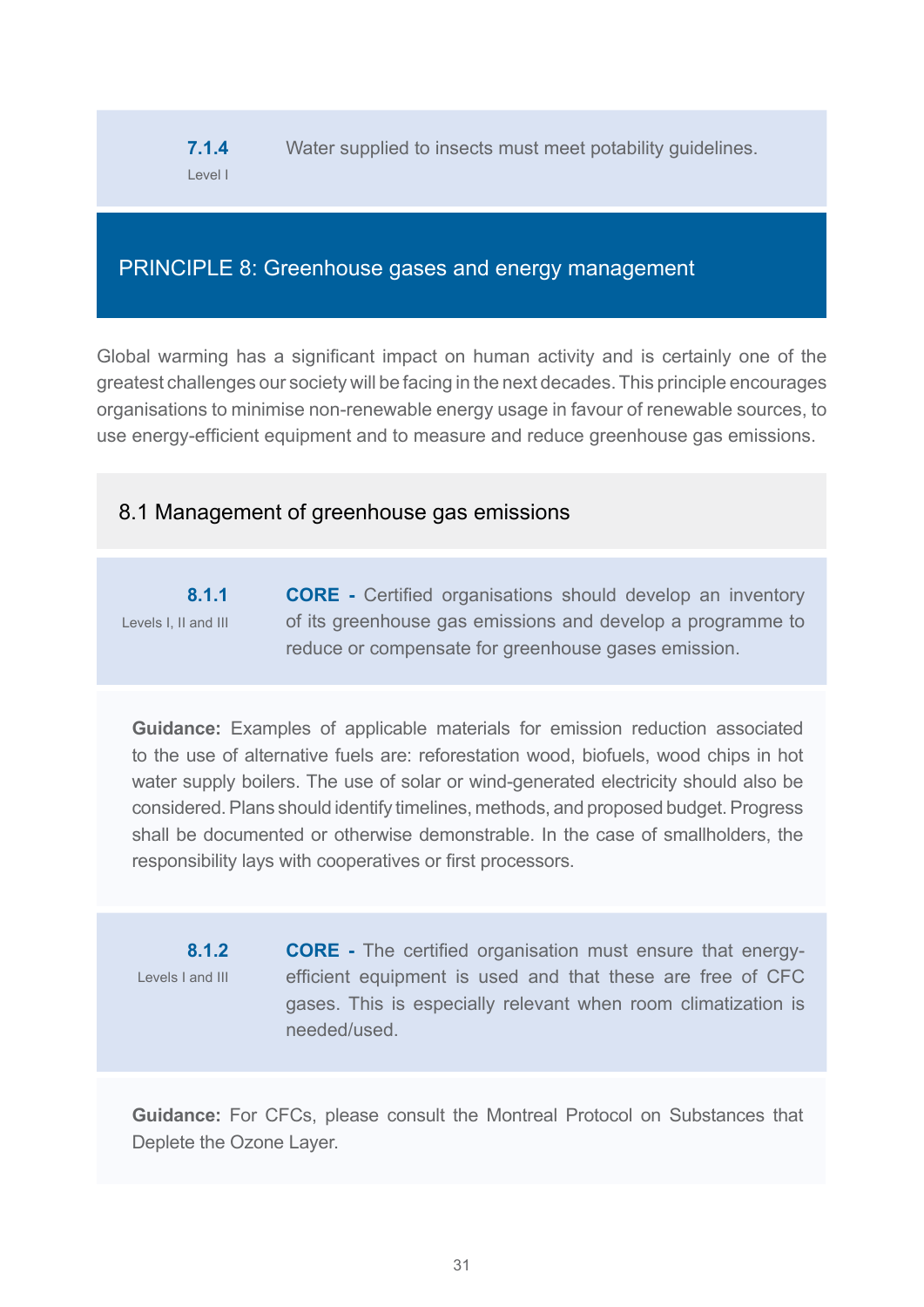#### **8.1.3** Level III Large industrial operations should develop a Heat Management Programme.

# PRINCIPLE 9: Adoption of good production practices

Good production practices are fundamental to minimise the impact of rearing and insect processing activity on the environment and on the health of workers and neighbouring communities. This principle aims to support organisations in reducing their impact (e.g., by reducing and adequately managing toxic and polluting material) and to ensure the consistent quality of their products. Several requirements under this principle are directly associated with food safety aspects such as the need to implement Hazard Analysis and Critical Control Points (HACCP) principles when applicable and to develop and maintain Good Hygiene Practices (GHP) within the company.

# 9.1 Systems of good practices

| 9.1.1                | <b>CORE</b> - Hazard Analysis and Critical Control Points (HACCP) |
|----------------------|-------------------------------------------------------------------|
| Levels I, II and III | principles, must be implemented whenever applicable.              |

**Guidance:** Implementation should be proportional to the scale and complexity of the operations. Large industrial facilities should have inspection and certification of HACCP practices issued by independent and qualified third parties.

| 9.1.2<br>Levels I, II and III | <b>CORE</b> - Organisations must develop and maintain Good<br>Hygiene Practices (GHP) within the company, proportional to<br>the scale and complexity of its operations. |
|-------------------------------|--------------------------------------------------------------------------------------------------------------------------------------------------------------------------|
| 9.1.3                         | <b>CORE</b> - Workers shall be trained in developing and maintaining                                                                                                     |
| Levels I, II and III          | the HACCP system and implementing GHP.                                                                                                                                   |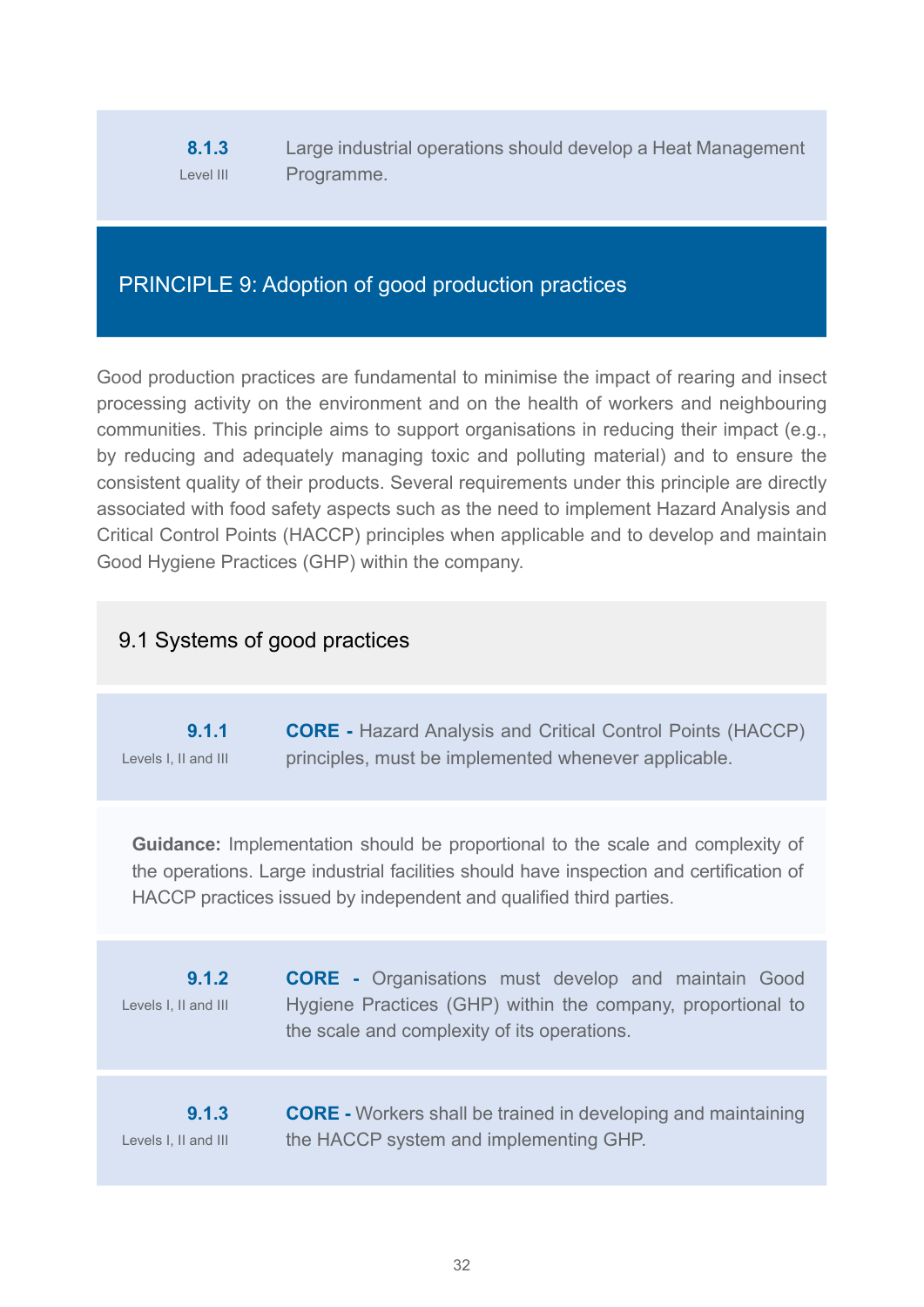**9.1.4** Levels I, II and III A system shall be in place to deal with products that are rejected by customers.

**9.1.5** Levels I, II and III **CORE -** Production equipment and instruments must be maintained clean and in hygienic condition in order to avoid pest and microbiological contamination.

# 9.2 Insect Feed Management

| 9.2.1<br>Level I | <b>CORE</b> - Materials that carry the risk of containing heavy metals<br>or hazardous chemicals, such as newspaper or chemical<br>containers, shall never be used as feed containers for insect<br>rearing. |
|------------------|--------------------------------------------------------------------------------------------------------------------------------------------------------------------------------------------------------------|
| 9.2.2<br>Level I | <b>CORE</b> - The insect feed used on the farm needs to be stored in<br>a clean, dry and pest-secure location.                                                                                               |
| 9.2.3<br>Level I | <b>CORE</b> - Cross-contamination to feed sources must be avoided.<br>Producers must have controls to ensure this requirement is met.                                                                        |

**Guidance:** For smallholders - Vegetables from markets or other sources might be contaminated by pesticides so they should be washed thoroughly before being fed to insects. Organic vegetables should be preferred if possible. Harvesting vegetables in areas accessed by animals is not recommended for hygiene reasons. Pesticides should not be used in vegetables for insect feed that are planted by the producer.

**9.2.4** Level I Uneaten feed should be removed from the rearing pens completely and replaced daily with fresh material, except if larvae live/grow in its feed. To avoid pathogenesis, fresh feed should not be placed over old feed.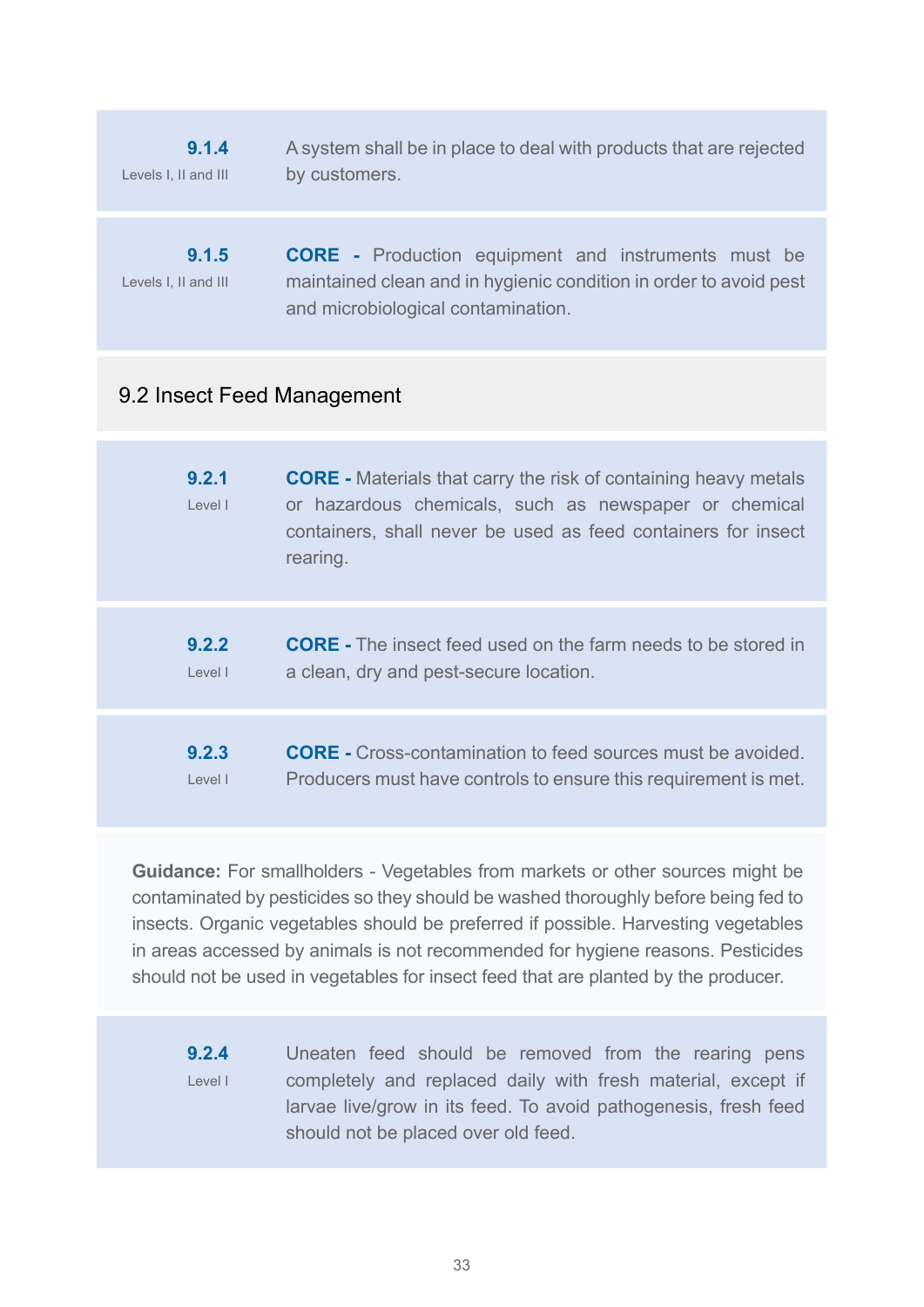**9.2.5** Level I **CORE -** Traceability of the substrates given to the insects must be ensured.

# 9.3 Biosecurity

**9.3.1** Level I **CORE -** Precautions should be made to keep insects inside; for instance, all openings to the rearing should be sealed or filtered to avoid nuisance to neighbours and the general public.

**Guidance:** Also refer to requirements associated with 4.1.2 and 4.1.3 in relation to respectively emergency plan and eventual future decommissioning needs.

**9.3.2** Level I Farmers introducing breeding stock from other farms should assess the health status of the farm from which new stock is being procured to ensure that insect stock is healthy and that pathogens will not be transferred to the receiving site.

**Guidance:** Prior to purchase, farmers should visit the potential source farm, paying particular attention to the quality of farm operations and the health of the insects.

**9.3.3** Levels I and III Processing and packaging should be separated from rearing **facilities** 

**9.3.4** Levels I and III A control of outside visitors must be implemented to minimize the risks that human visitors can bring to the production of insects or food and feed products.

**Guidance:** One method is, for example, to install a footbath tray at the doorway leading into the breeding or rearing house. The footbath should be filled with a disinfection agent compatible with insect breeding activities.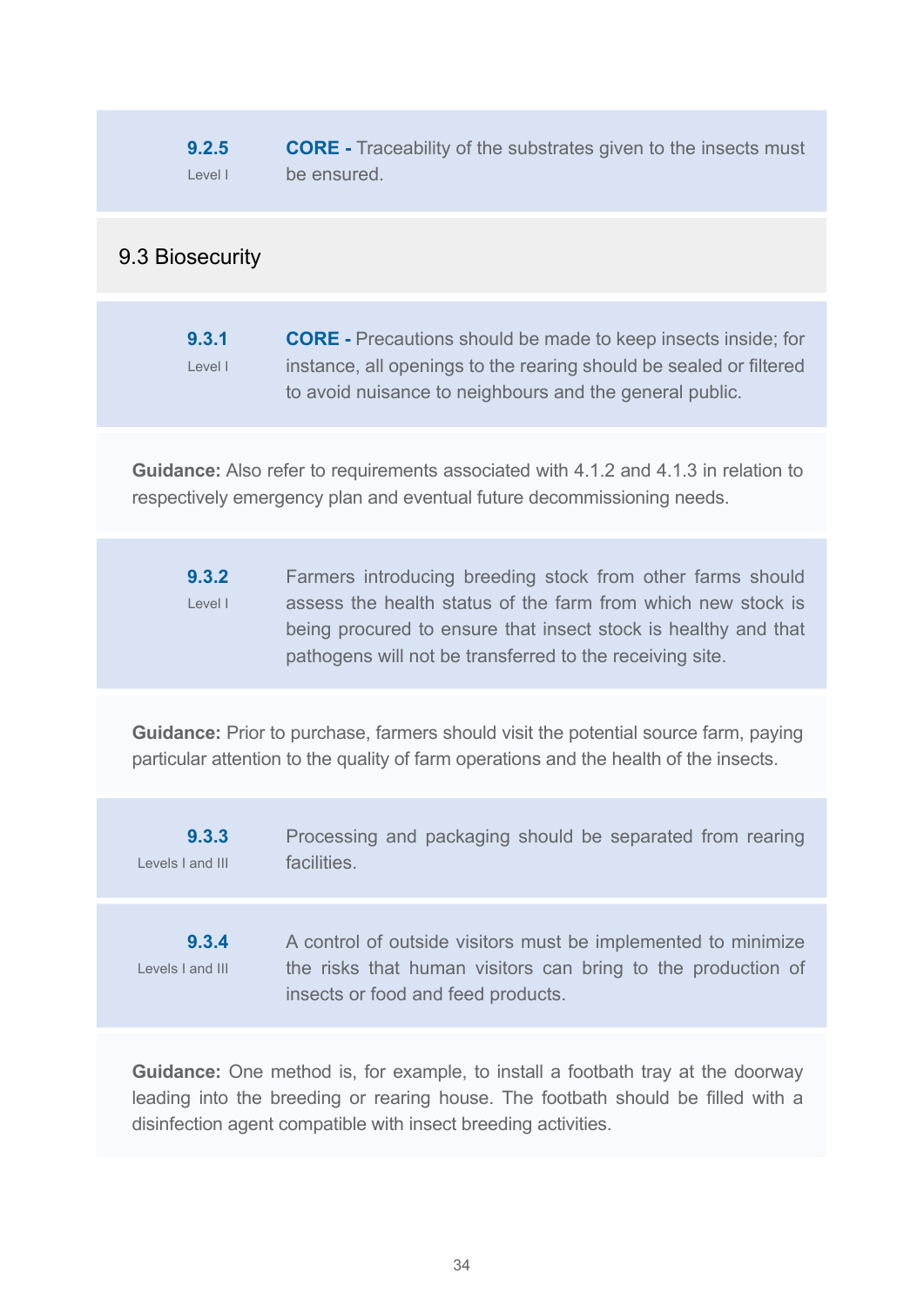**9.3.5** Level I Insect farmers must develop a health management programme for their farms. Such programme entails at a minimum: monitoring insects for signs of disease, quickly removing sick insects from pens, and destroying them and disinfecting the pen before reuse.

**Guidance:** Special attention should be given to fungal and mite growth in the insect population. The pen and rearing environment where the disease or suspected disease occurred must be cleaned with approved chemical agents approved, by local authorities, for food and feed application. Chemicals must be used according to directions. Any medicine used must be approved by a professional veterinary.

# 9.4 Documentation of production

**9.4.1** Levels I and III **CORE -** All essential records, as applicable to the different levels, should be kept for 5 years or longer if required by local regulations. Essential records are related to production cycle; feed and water provided to insects; insect growth and diseases; yields, postharvest practices and sales.

**Guidance:** In the first years of certification these records are expected to the available proportionally to the time of certification. Examples of records are indicated below.

Production cycle: Origin of insect eggs (i.e., where the eggs came from, where they were purchased or collected from on-farm production); how many egg bowls used per pen; date hatching began; dates of maturity and breeding; dates of egg collection; and dates of harvesting.

Feed: Type of commercial feed used; percentage protein content; bags or kilograms of commercial feed used; and types of vegetables used; dates vegetables were introduced.

Water: Water source used, amounts and tests results of water quality.

Insect growth: Growth records should note weekly issues relating to the production cycle such as problems encountered and the health and vitality of the insects.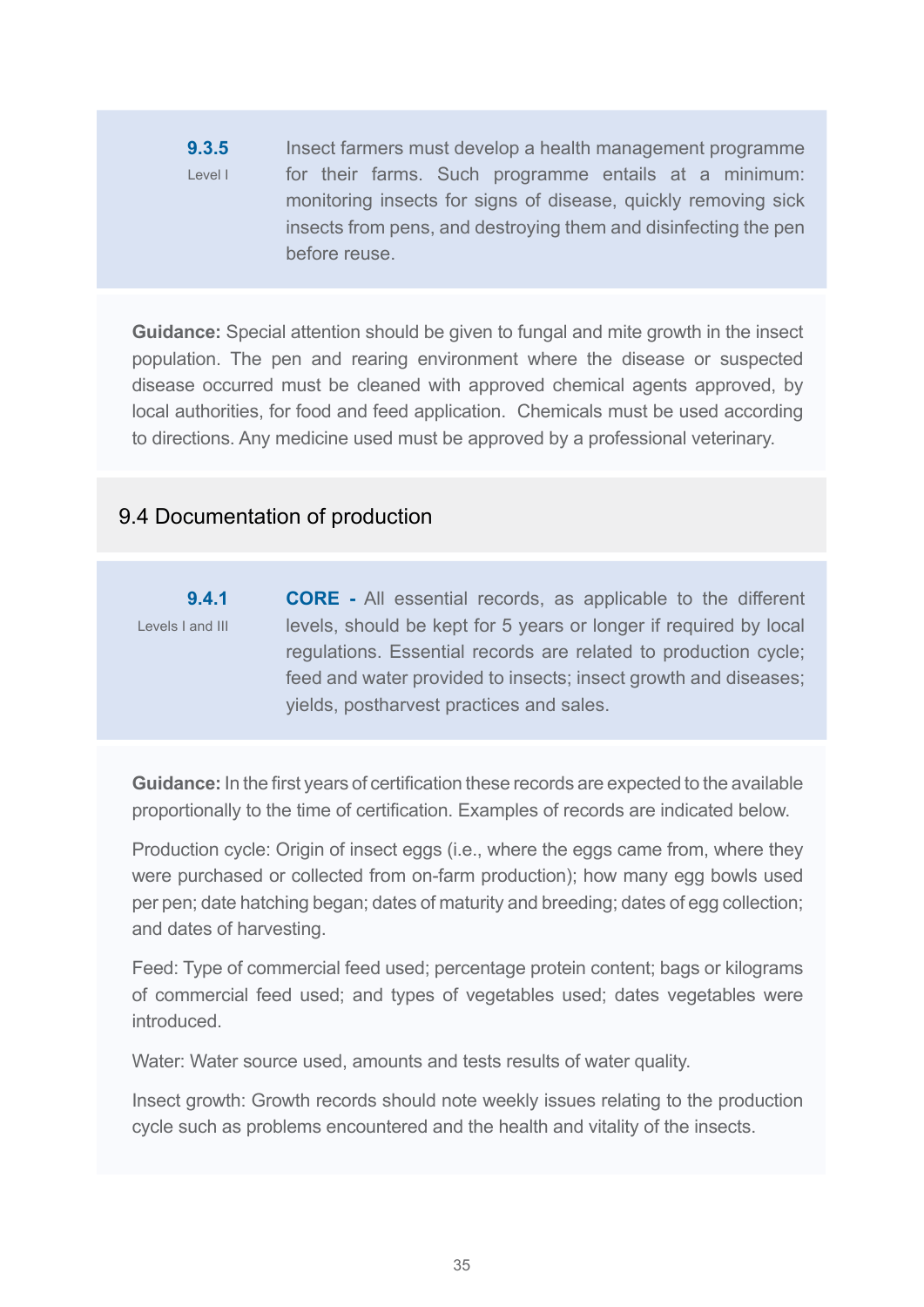Disease: Associated with any disease issues or outbreaks on the farm. Where this has occurred, the management processes followed to control the disease should be registered. Special notes should be made of the date and type of disease, how the pens were cleaned and what chemicals were used.

Yields: Record of the dates when pens were harvested, and the volume of insects collected; the weight of harvested insect per pen and the total production figures for the farm.

Postharvest: Postharvest records should show what type of processing was used on the farm at harvest (if insects were washed in water or not, whether they were boiled or frozen for example).

Sales records: When, where how much and to whom products were sold.

# 9.5 Reduction of toxic and polluting materials

**9.5.1** Levels I and III **CORE -** Certified organisations shall avoid or reduce the use of toxic or polluting materials and shall select chemical products having the least possible toxicity and environmental impact for the required application.

**Guidance:** Typically, at the farm level, there will be a need to use some chemicals to maintain hygiene and to prevent disease outbreaks in the colonies (e.g., for cleaning and disinfecting agents). Where chemicals are used, farmers should only use chemicals that are approved for use in insect farming by the appropriate government agencies. Chemicals used in sterilizing pens and equipment should only be used in accordance with the manufacturer's directions and should be stored securely and responsibly when not being used. At the industry level, other chemicals are typically used in ancillary activities, such as equipment maintenance fluids and lubrication.

# 9.6 Management of chemical and chemical residues

**9.6.1** Levels I and III **CORE -** Chemical products shall be handled, stored, transported, and disposed of as per regulations or according to procedures documented to be superior.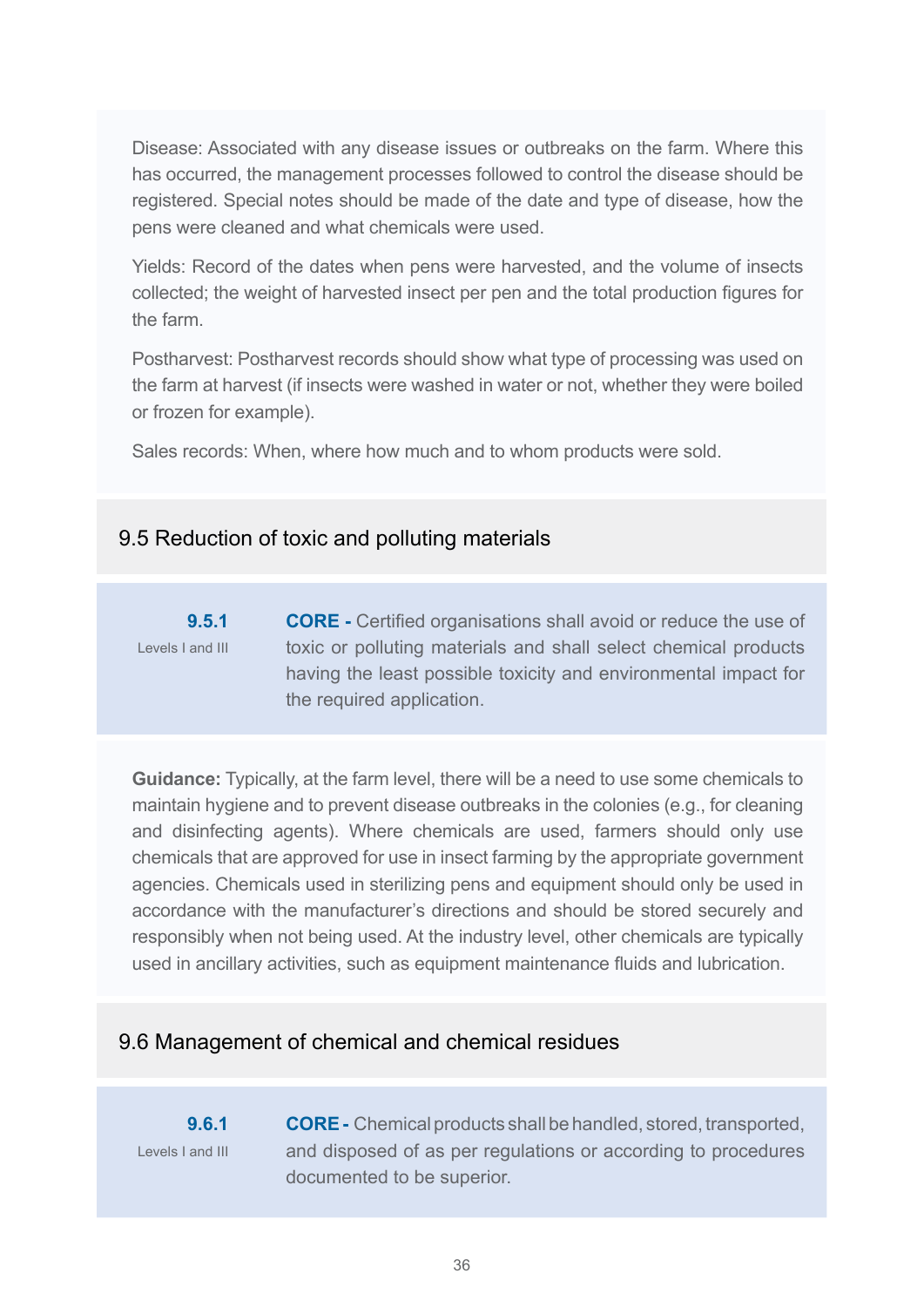**Guidance:** Chemicals shall be stored and transported in original containers or in other appropriate containers clearly labelled to identify contents. Certified organisations shall follow the manufacturer's recommendations and legal requirements for disposing of chemical wastes and empty containers. Certified organisations shall, when possible, return empty containers to the supplier.

**9.6.2** Levels I and III Certified organisations shall test products bound for commercialization maintaining testing records.

**Guidance:** Insect producers are responsible for demonstrating the safety of the products leaving their production facilities. Sampling procedures should be implemented. Such sampling obligations are associated typically to microbiological criteria/ targets (e.g., for processed insect proteins intended for animal feed use) and maximum limits for contaminants (food contaminants and undesirable substances and products for feed), as defined by regulations or by the importing country.

# 9.7 Insect welfare

**9.7.1** Levels I and III Producer should implement standards and practices of insect welfare in its operations, despite uncertainty about whether insects can suffer.

**Guidance:** The animal production industry should aspire to freedom from hunger, thirst, discomfort, pain, injury, disease, fear and distress, and the expression of normal behaviour. Insect-killing methods that would reduce suffering include freezing or instantaneous techniques such as shredding should be preferred.

PRINCIPLE 10: Traceability and Chain of Custody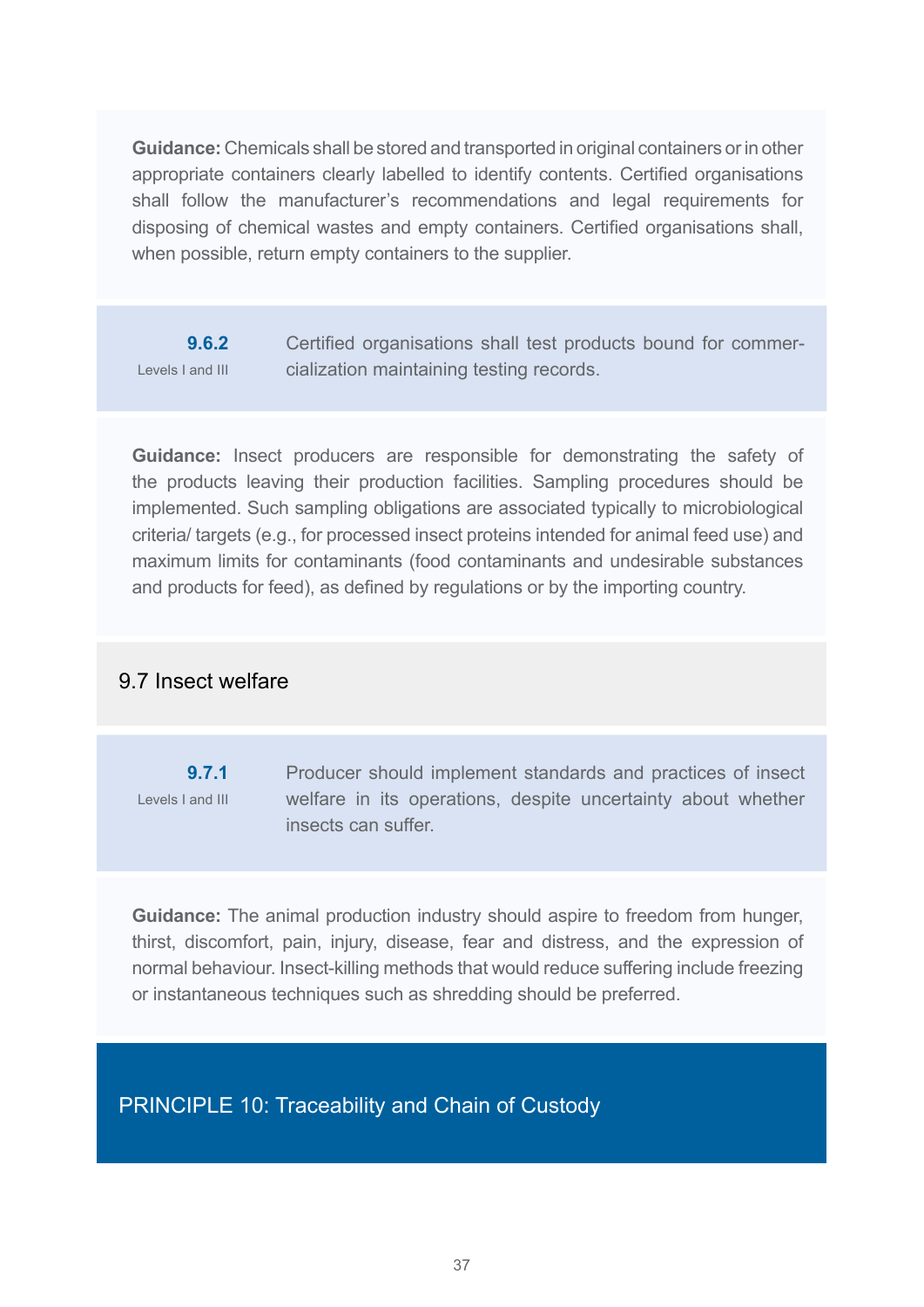Chain of custody refers to a trail that records the sequence of custody, control, and transfer of materials. It is evidence of ownership of the materials and permits tracing back their physical movement, ensuring therefore traceability. **ProTerra Insecta** requires certified organisations to keep a track of the product journey, which is verified during a certification audit. Fulfilment of the indicators outlined in this principle qualifies an economic operator to make a sustainability claim on final products offered to consumers and on an intermediate product as well.

# 10.1 Chain of Custody System

| 10.1.1               | All records related to the Chain of Custody System shall be kept |
|----------------------|------------------------------------------------------------------|
| Levels I, II and III | for 5 years or longer if required by local regulations.          |

**Guidance:** In the first years of certification these records are expected to the available proportionally to the time of certification.

| 10.1.2               | The certified organisation shall have sufficient documentation |
|----------------------|----------------------------------------------------------------|
| Levels I, II and III | and records to demonstrate traceability.                       |

**Guidance:** Documentation on traceability includes at least: date and time of the start of the batch, lots of raw material used, parental precedence, stage of life, density, separation and cleaning date, and feed components. Other records must, if applicable, include:

- Reception records: weight, date, driver name, number of vehicle license plates, farm name, as well as analytical results.
- Storage records: volume, number of silo or warehouse.
- Processing records: date of process, production line or facilities used, volume and identification of raw material, volume of product made, product lot number, as well as analytical results.
- Shipment records.

For chain of custody operators (trader, dealer, distributor, copacker and handler of certified sustainable material), ProTerra Traceability Certificate of Compliance (TCC) is necessary.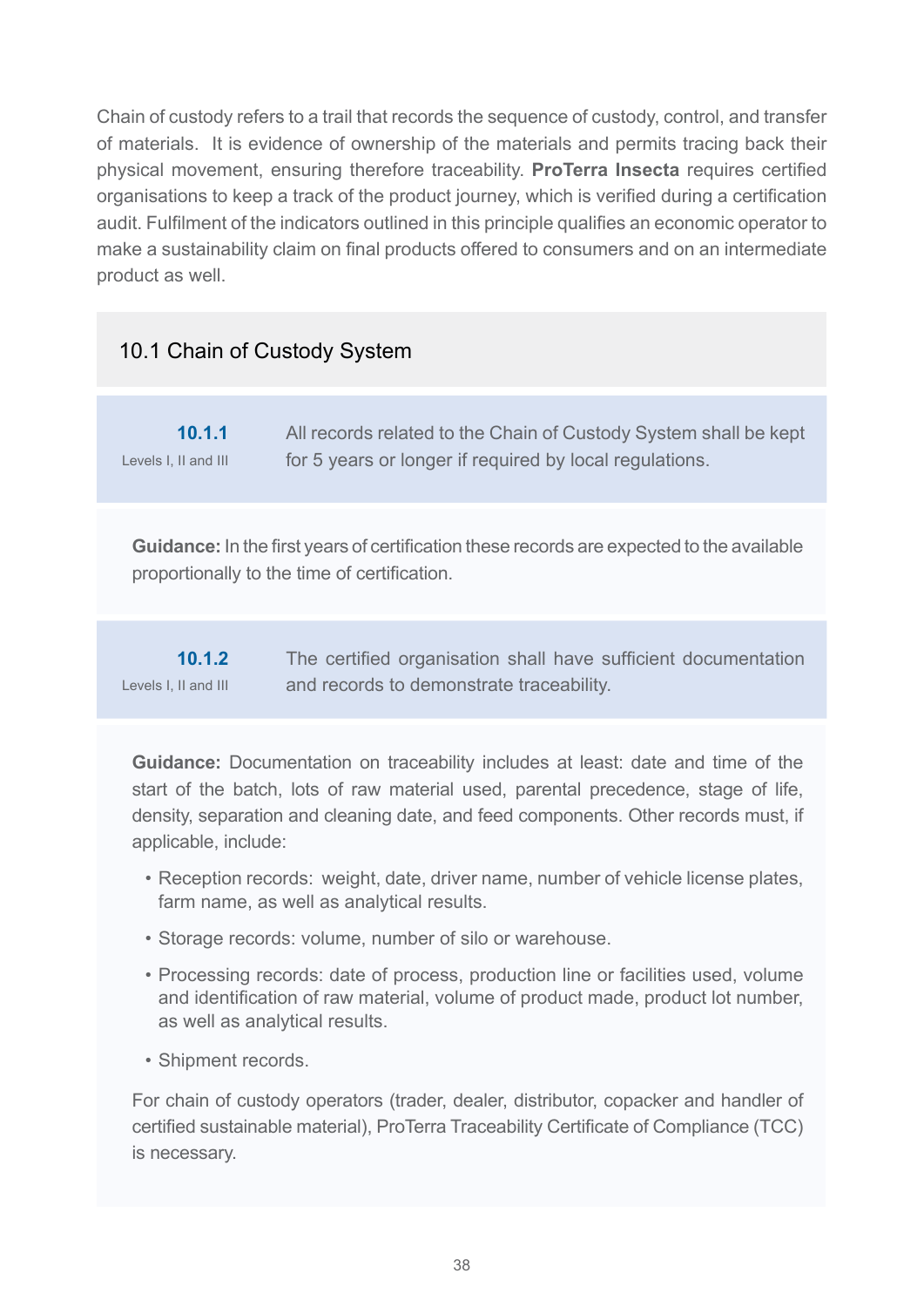# **10.1.3** Levels I, II and III

The certified organisation shall assign lot numbers to each received or shipped raw material or product consignments, as well as processing lots and final product lots, where applicable, linked to the traceability information pertaining to the same.

**Guidance:** Each new production batch of insects harvested must be properly catalogued in a way that can be traced to the raw material used to feed and water that batch. This information should follow the insects through each of the subsequent steps taken during the production process, including the results of the quality controls to be implemented at each critical point of the system.

**10.1.4** Levels I, II and III Certified organisations shall maintain chain of custody. ProTerra Insecta certified product by means of a Traceability Certificate of Compliance (TCC), specific for that transaction. The information contained in the TCC shall include the following: • volume of the consignment changing ownership; • lot numbers and volumes of each lot of material contained in the consignment, identification of seller and buyer; • date of the transaction and, where applicable; • information verifying that the specific lot of material referenced in the TCC complies with the relevant threshold for GMO, and • the TCC shall be retained by both economic operators.

**10.1.5** Levels I, II and III For sealed products that are packaged and labelled for the end user, for example, retail packages, use of TCCs is not required. However, the certified organisation shall maintain records that allow them to trace back from the lot number on the package to the lots of ProTerra Insecta certified ingredients contained in the product.

# 10.2 Mass Balance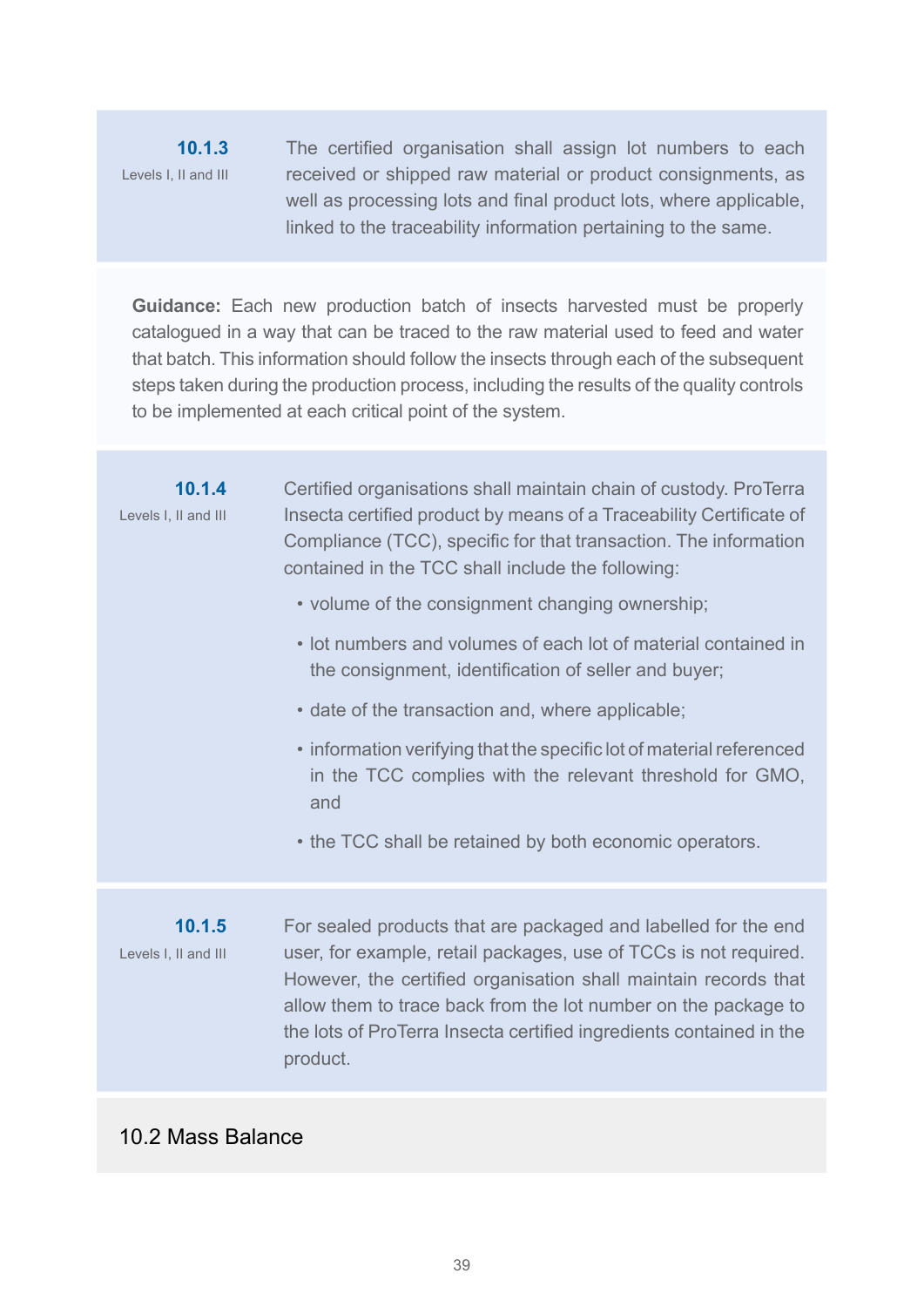**10.2.1** Levels I, II and III A total mass balance shall be maintained for inputs and outputs correlating the amounts of certified inputs with amounts of certified outputs, taking into consideration conversion factors.

**10.2.2** Levels I, II and III In cases where a ProTerra Insecta certified material can be mixed with other non-GMO material, or with material that does not have commercial GMO varieties, a mass balance shall be maintained to demonstrate that volumes of ProTerra Insecta certified material received are equivalent to ProTerra Insecta certified material dispatched.

# 10.3 Segregated chain of custody

#### **10.3.1** Levels I, II and III The economic operator shall have, and shall consistently employ, standard operating procedures for maintaining full segregation for each lot of ProTerra Insecta certified product from GMO materials from the point of receipt to the point of transfer to the next economic operator in the supply chain. Procedures and records may include, depending on the operation:

- Sampling plan for immunologically based screening using strip tests;
- Sampling plan for PCR analyses;
- Strip test procedure;
- Strip test records;
- PCR analysis reports;
- Procedures of flushing or cleaning for product change in non- dedicated sites.

**10.3.2** Levels I, II and III Precautions, including physical labelling of facilities and conveyances, must be in place to prevent co-mingling of ProTerra Insecta certified material and other material during transport and during loading and unloading of conveyances.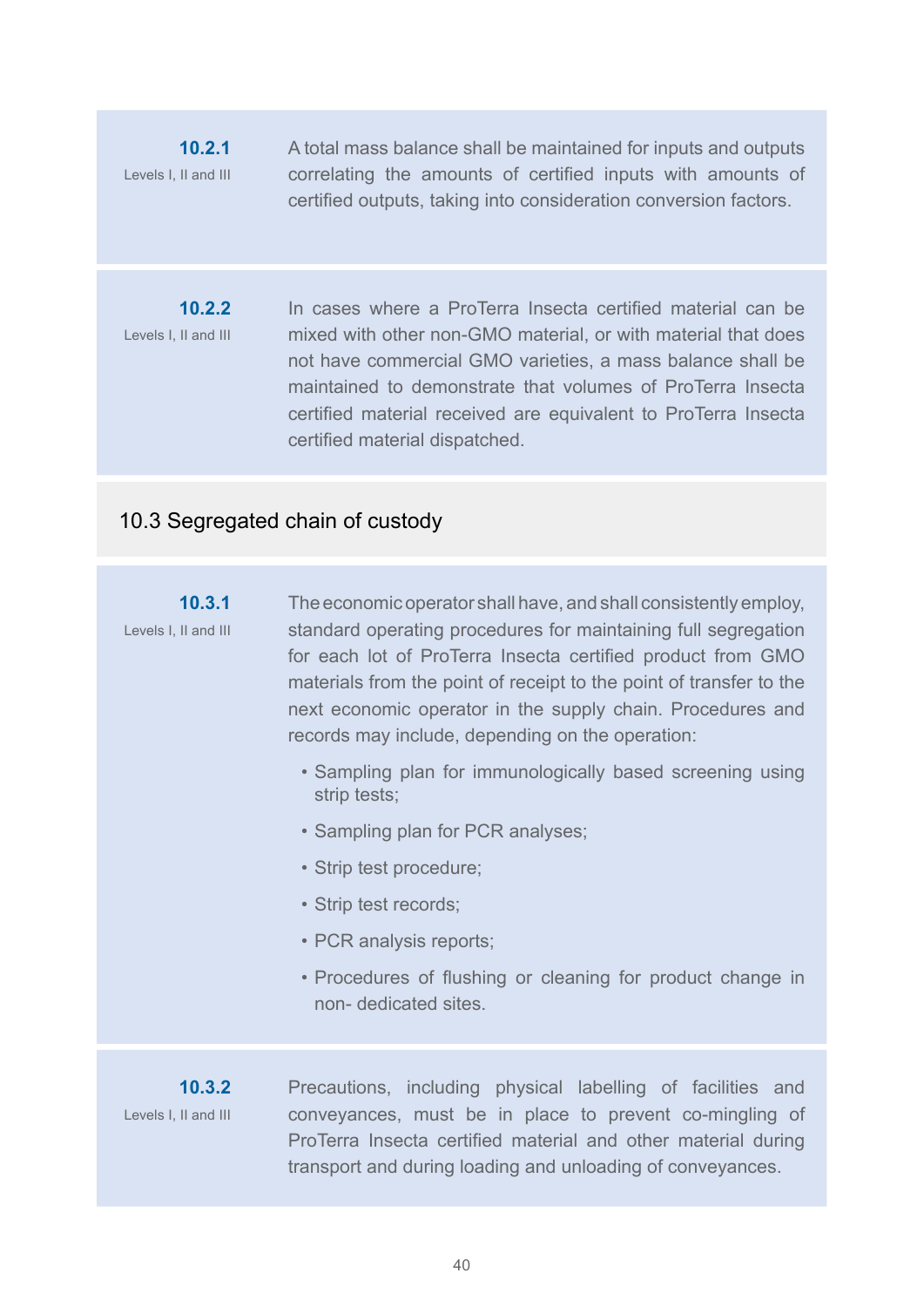| 10.3.3<br>Levels I, II and III | Conveyances used to transport ProTerra Insecta certified<br>material shall be inspected before loading to verify freedom from<br>residues of materials that are not ProTerra Insecta compliant,<br>and if residues are observed, the conveyance shall be cleaned<br>before loading ProTerra Insecta certified materials. Inspection<br>and cleaning of conveyances shall be documented.             |
|--------------------------------|-----------------------------------------------------------------------------------------------------------------------------------------------------------------------------------------------------------------------------------------------------------------------------------------------------------------------------------------------------------------------------------------------------|
| 10.3.4<br>Levels I, II and III | When ProTerra Insecta certified material is transported as a part-<br>load together with other material, GMO or non-specified material<br>as to genetic engineering modification, systems and procedures<br>must be in place to prevent mixing during loading, transport and<br>unloading. Correct ProTerra Insecta certified products must be<br>clearly identified and delivered to the customer. |
| 10.3.5<br>Levels I, II and III | Certified organisation shall comply with<br><b>Principle</b><br>5<br>to<br>demonstrate that genetically modified organisms are not used.                                                                                                                                                                                                                                                            |
| 10.3.6<br>Levels I, II and III | A ProTerra Insecta chain of custody certified organisation will be<br>able to merge or split received consignments of ProTerra Insecta<br>certified products. To each new merged or split consignment, a<br>unique identification number must be assigned.                                                                                                                                          |
|                                |                                                                                                                                                                                                                                                                                                                                                                                                     |

**Guidance:** It should be noted that consignments of products certified under ProTerra Insecta Standard received by chain of custody certified organisations may consist of one production lot, or parts of one or more production lot(s).

**10.3.7** Levels I, II and III Customer service, inventory management, and order fulfilment procedures must be in operation, verifying that the correct ProTerra Insecta certified product consignments have been shipped to customers ordering ProTerra Insecta certified products.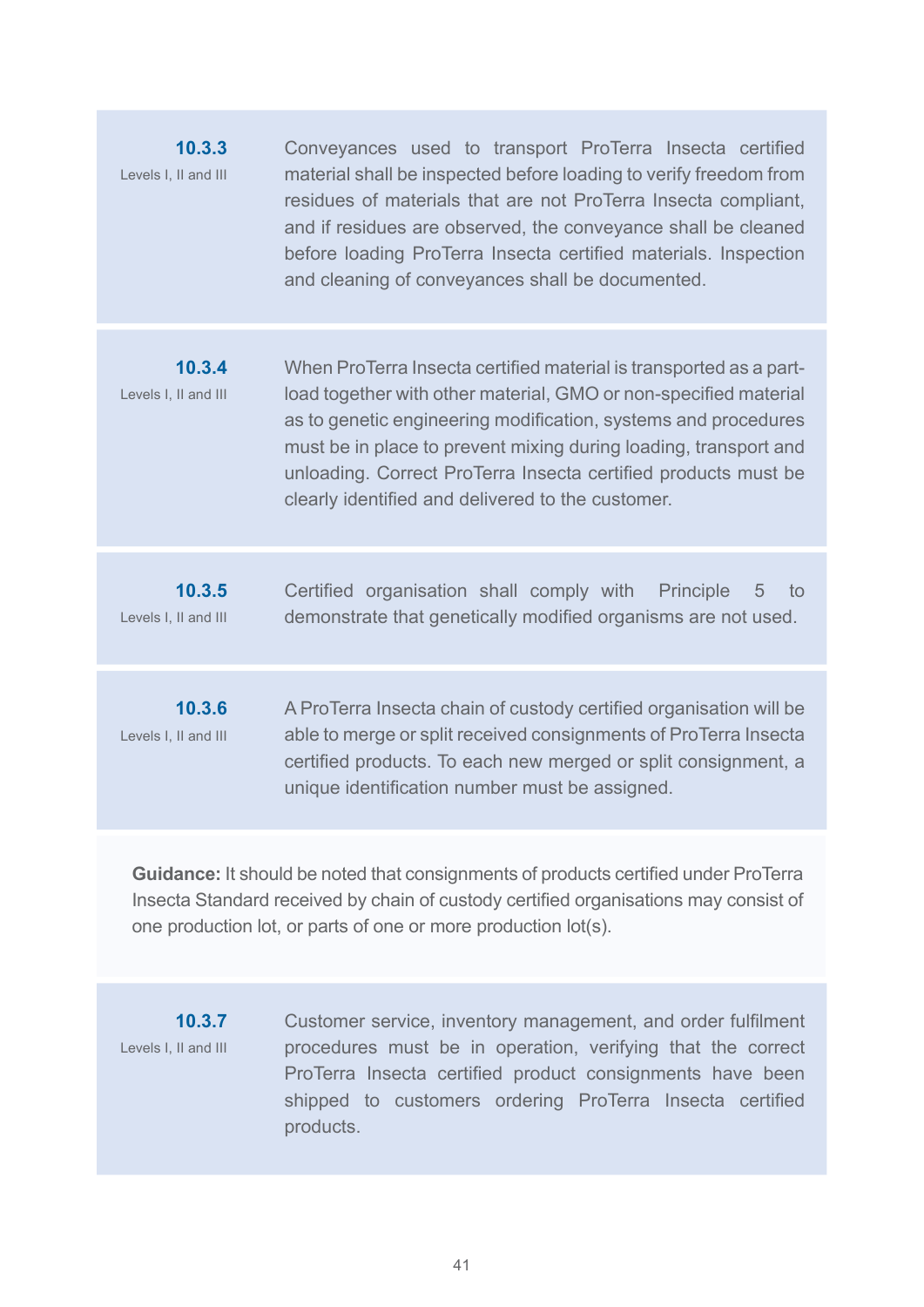# Section III: Terms and Definitions

#### **Abuse**

Mistreat: treat badly; maltreatment: cruel or inhumane treatment either verbal or physical in nature.

# **Certification Body**

An external and independent body, identified by the Standard owner, to conduct audits against its Standard.

#### **Chain of Custody**

The paper and/or digital trail that records the sequence of custody, control, transfer, analysis, and disposition of physical or electronic evidence.

#### **Consignment**

Volume of a shipment of product changing custody or ownership in the supply chain, composed of one or more production lots, or split from a given lot. A consignment can be comprised of merged consignments and can be split into various consignments. Each consignment is assigned a unique identification number for traceability purposes and inventory control.

#### **Core Indicator**

Core indicators are those that are considered by the ProTerra Foundation as essential to mitigate sustainability negative impacts. All core indicators must be met by applicants to be granted the ProTerra Insecta certification. Furthermore, they shall be maintained throughout the entire certification period.

#### **Core Service provider**

Core service provider is a provider of essential services to the production system, such as outsourcing of cleaning activities.

# **Core Supplier**

A supplier of a core input that is added as part of the formulation of the final product to be ProTerra Insecta certified.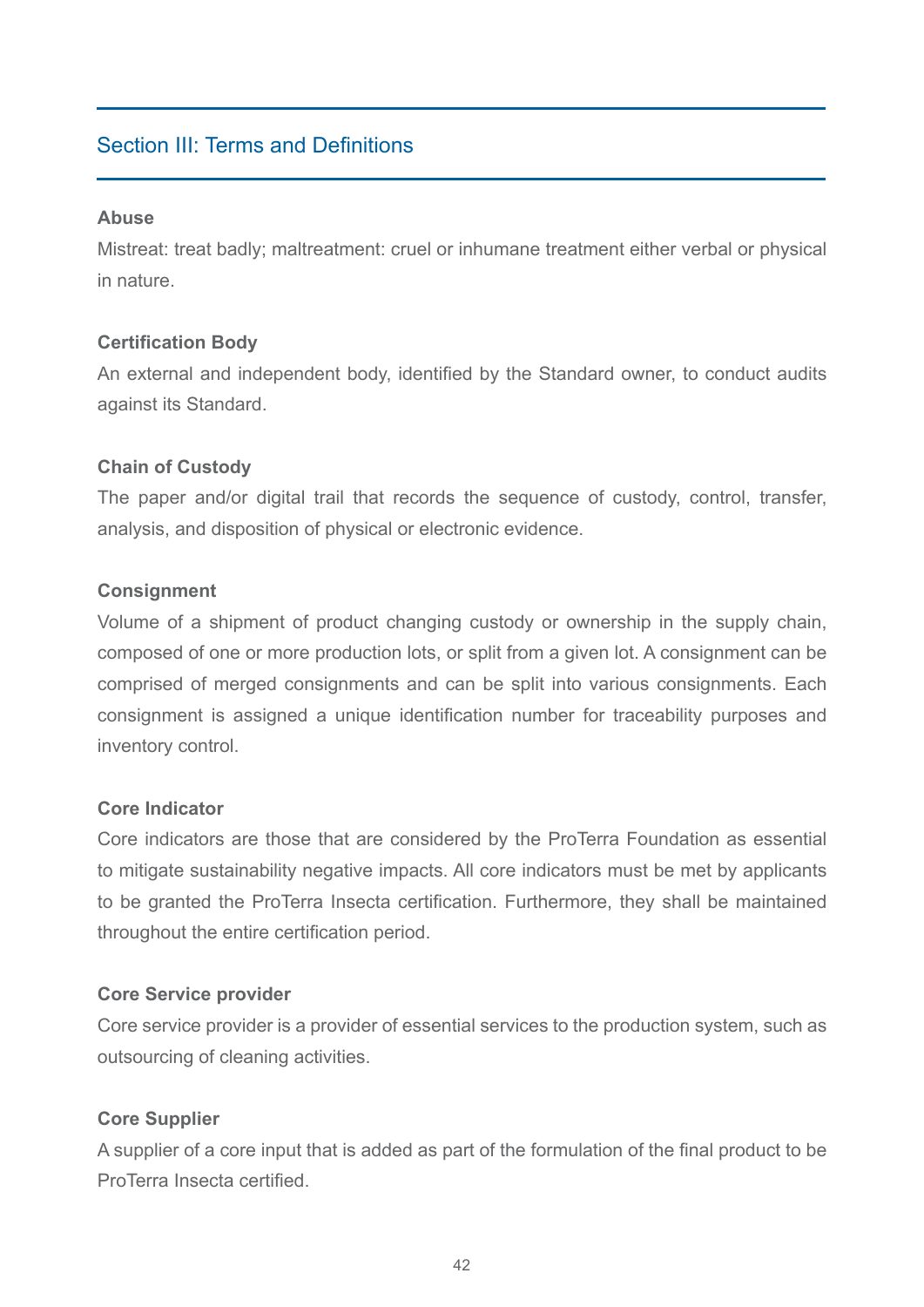#### **Dedicated**

Facilities, equipment or vehicles used only for the storage, handling, transport, distribution, production or processing of certified product.

# **Economic Operator**

Organisation or individual with legal ownership or physical control of insect farming activities, derived products, or products made with them. Economic operators may be in any node of the supply chain. In the context of this Standard, a certified organisation means the same as a certified economic operator.

# **Environmental and Social Impact Assessment (ESIA)**

A structured and technically based process for predicting and assessing the potential environmental and social impacts of a proposed project, and the designating of appropriate compensation, mitigation, management and monitoring measures to deal with negative impacts.

# **GM (Genetically Modified or Genetic Modification)**

Products or processes employing gene splicing, gene modification, DNA editing, recombinant DNA technology, or transgenic technology. Also refers to products produced using one or more GM inputs or process elements. Cloned animals and their progeny are also considered GMOs under this Standard.

# **GMO (Genetically Modified Organism)**

A plant, animal, or other organism whose genetic makeup has been modified using recombinant DNA (gene splicing) or DNA editing methods or food/feed products derived from such an organism. Refers to products derived from a species of which GM varieties have been commercialized somewhere in the global production system.

#### **Greenhouse Gases or Emissions**

Gases, such as carbon dioxide, nitrous oxide, and methane, transparent to solar radiation but opaque to longwave radiation.

#### **Guidance**

Each indicator that is accompanied by guidance expands on the specific topic and offers practical information about how to meet the indicator's requirements.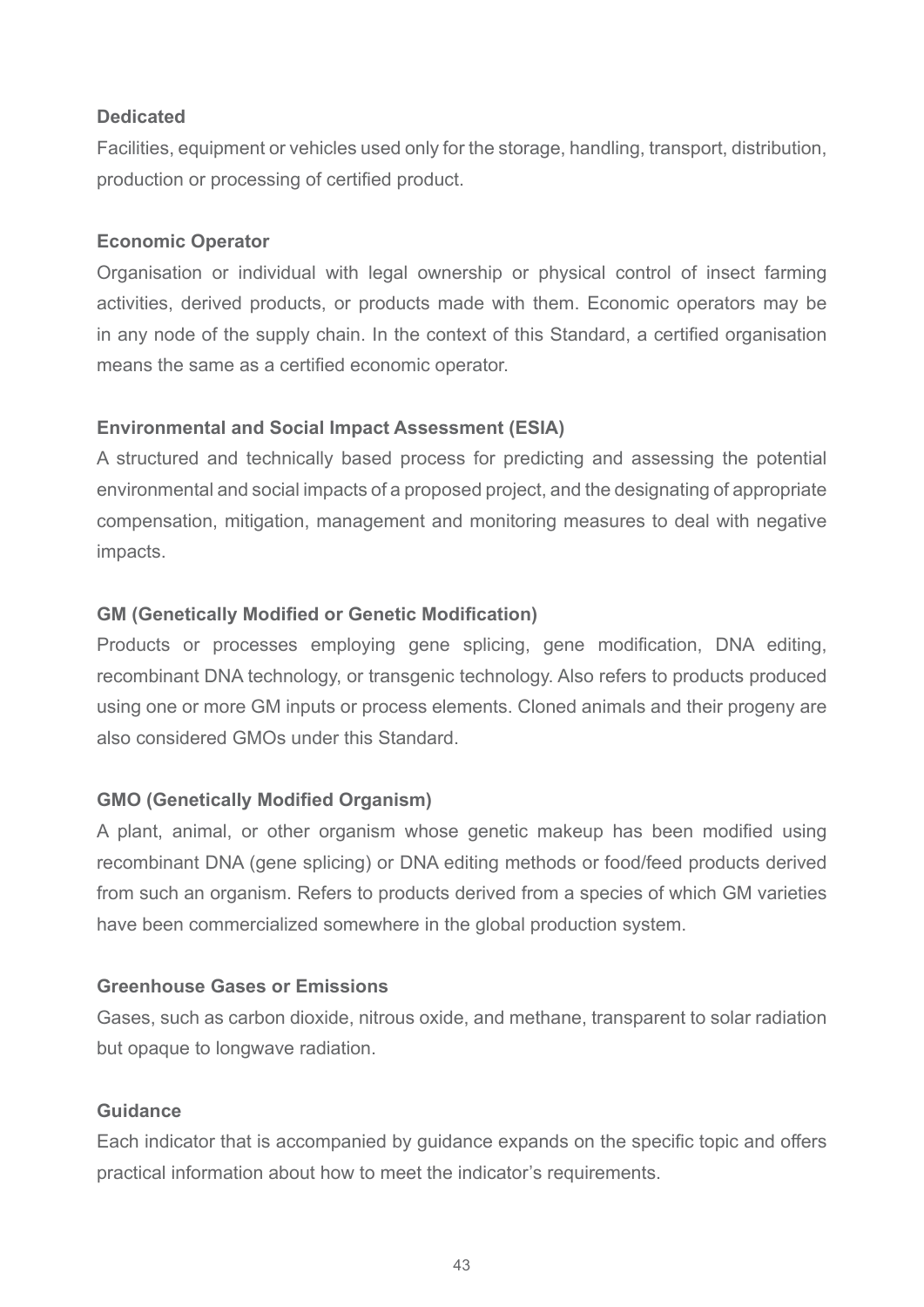#### **Identity Preservation/Identity Preserved (IP)**

Use of segregation and traceability procedures to maintain the identity of specific lots of products or processed products throughout all stages of production, maintenance, transportation, storage and processing. IP is primarily used to preserve the authenticity of defined traits or characteristics of products, one of which is the non-GMO status of the product.

#### **Indentured Servant**

A labourer under contract to work for an employer for a specific amount of time to pay off a debt. Typically, in cases of indentured servitude, the employers provide little if any monetary remuneration; however, they are responsible for accommodation, food, other essentials, and training.

#### **Inputs**

Any material or substance that becomes a part of the final product, or a component of which becomes a part of the product.

These include, but are not limited, the following:

- Unprocessed agricultural products, such as vegetables, grains, fruit, greens, herbs, forage plants, vitamins, enzymes, minerals and other fresh insect feed etc.
- Manufacturing and processing inputs, including ingredients, flavourings, seasonings colourings, additives, and all other substances present in final, manufactured products, such as residues of processing aids.

#### **Legal Minimum Wage**

The lowest wage, determined by law or collective agreement that an employer has to pay to a worker for a specified job. This excludes overtime premium.

#### **Local Community**

A group of interacting people living in and sharing a specific environment and place, and sharing common concerns around local facilities, services, and environment and which may at times depart from traditional or State definitions. Such communities may attach a particular meaning to land and natural resources as sources of culture, customs, history,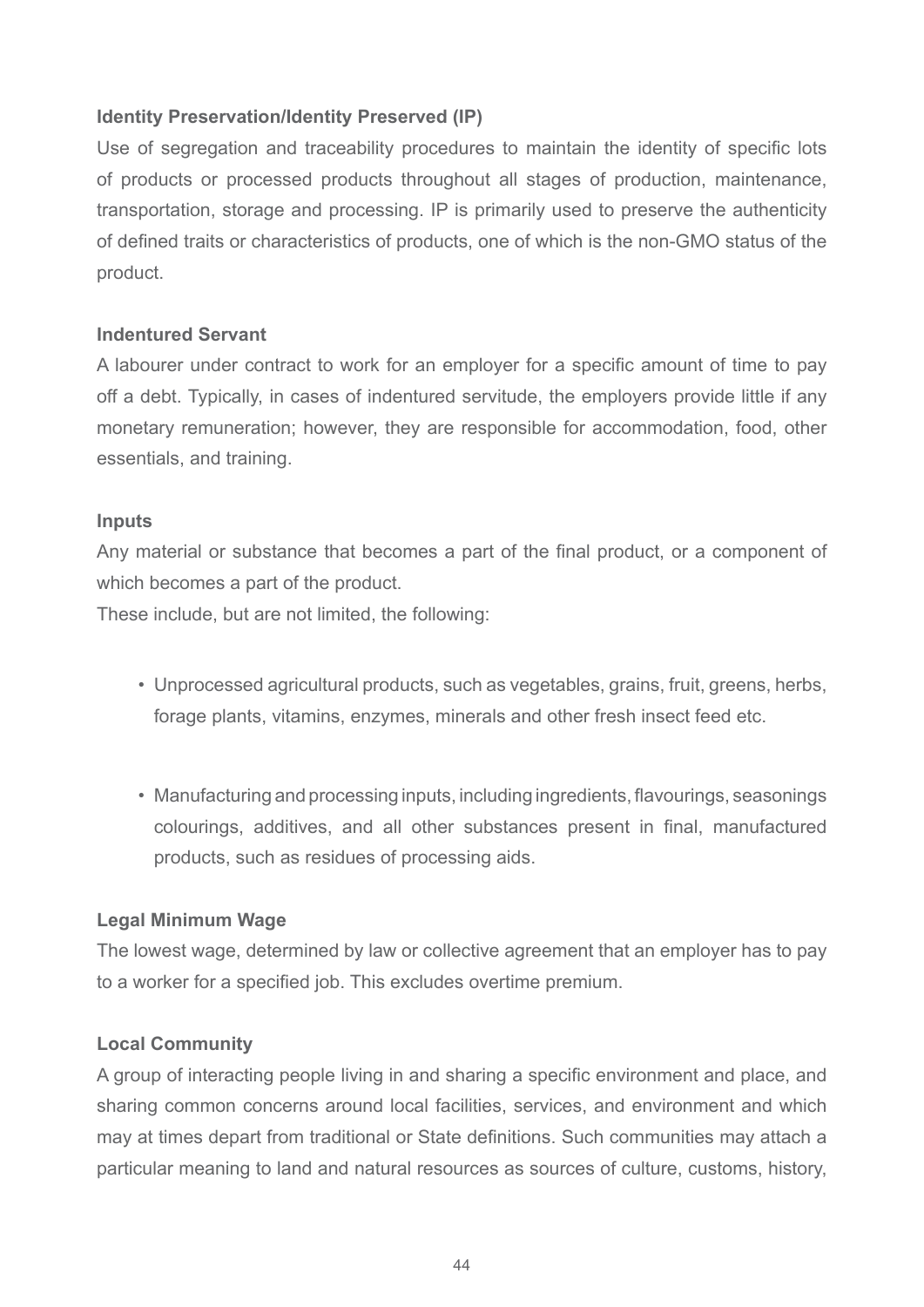and identity, and/or depend on them to sustain their livelihoods, social organisation, culture, traditions, and beliefs. Local communities may be legally or customarily known or designated using various terms, such as "traditional communities." As indigenous peoples, they may use and manage land in accordance with customary tenure systems and associated rights and may depend on their land for cultural and physical survival.

#### **Lot**

The volume of product originated in agriculture or industrial processing assigned a unique identification number linking that production volume to a given period.

#### **Non-GMO or Non-GM**

A plant, animal, or other organism or derivative of such an organism whose genetic structure has not been altered by gene splicing, gene modification, recombinant DNA technology, transgenic technology, DNA editing, or by a process or product whose production utilises GM processes or inputs.

#### **PCR analyses**

Biochemistry and molecular biology techniques for isolating and exponentially amplifying a fragment or sequence of interest of DNA, via polymerase replication, without using a living organism.

#### **Product**

Materials or goods that are assessed as part of the ProTerra Insecta Standard certification process, which the certified organisation offers to the market, at whatever stage of the production chain (i.e., as a final consumer product, an ingredient for further manufacturing, a raw agricultural crop or commodity, etc.).

#### **Segregation**

The system of facilities, equipment, and procedures through which an Economic Operator keeps material bound to ProTerra Insecta certification physically separated from GMO material; and ProTerra Insecta certified product physically separated from non-ProTerra Insecta certified material from the point of receipt to the point of transfer to the next Economic Operator in the chain of custody.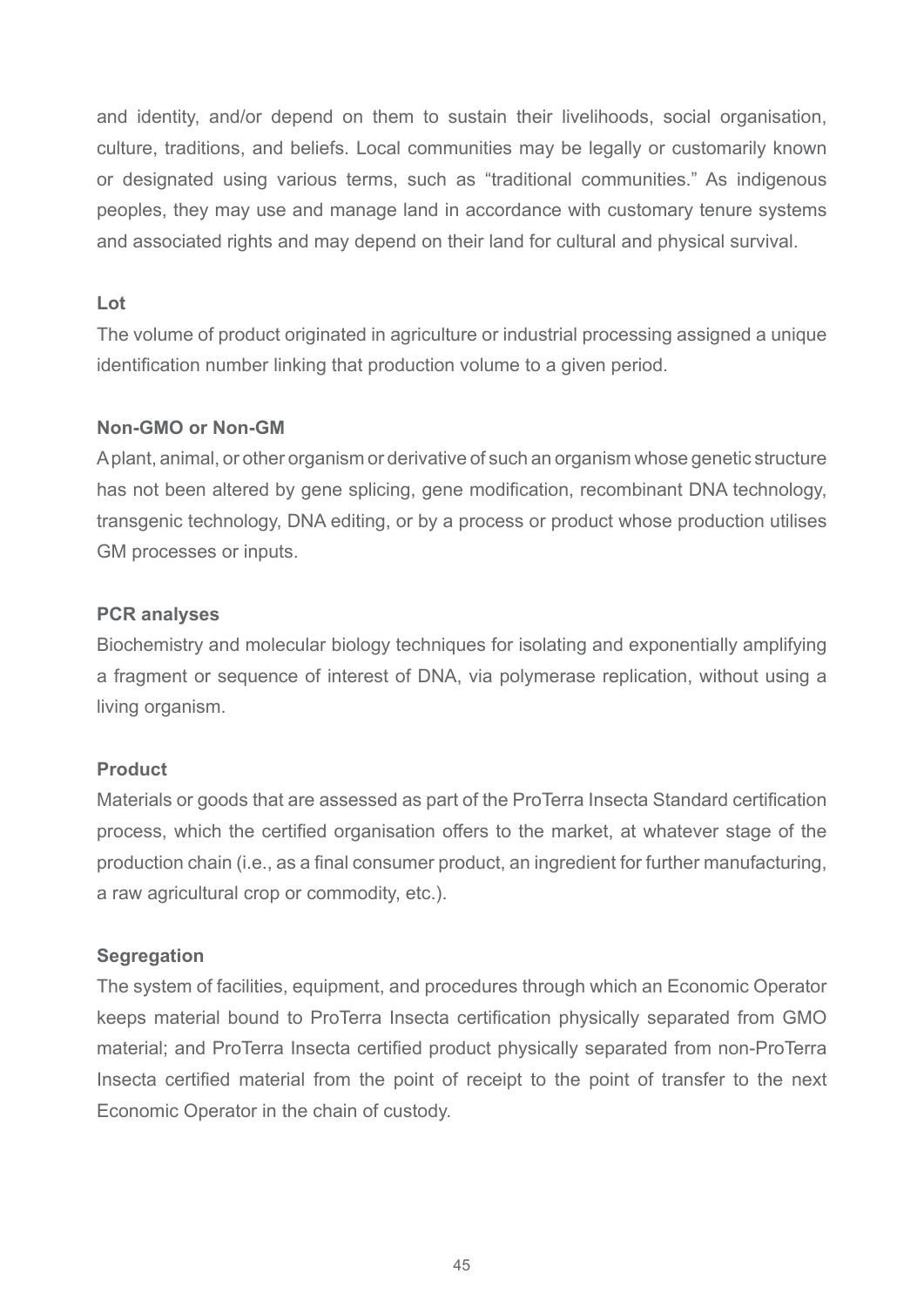#### **Smallholder**

A farm where most labour is provided by family members and the property and its operations are not owned by a company.

#### **Stakeholder**

A party with an interest or concern in a given programme, event, supply chain or system.

# **Strip test**

Immunologically based screen-testing strip devices, that analyse the protein expressed by the DNA, and are used as a rapid and on-site method for identification of GM seeds or crops.

# **Supplier**

Any party from whom an input or service is obtained.

# **Traceability**

The system of documentation that enables any economic operator in the supply chain to trace the product or raw material or a derivative thereof back through the supply chain.

#### **Trade Unions**

An organisation of individuals associated through type of employment, or labour. These organisations may be comprised of individual workers, professionals, past workers, or the unemployed. The most common, but by no means only, purpose of these organisations is "maintaining or improving the conditions of their employment."

#### **Worker**

This term refers to direct employees of an organisation, subcontractors working at or for the organiszation at the organisation's premises. It also includes all permanent and temporary members of the organisation´s labour force.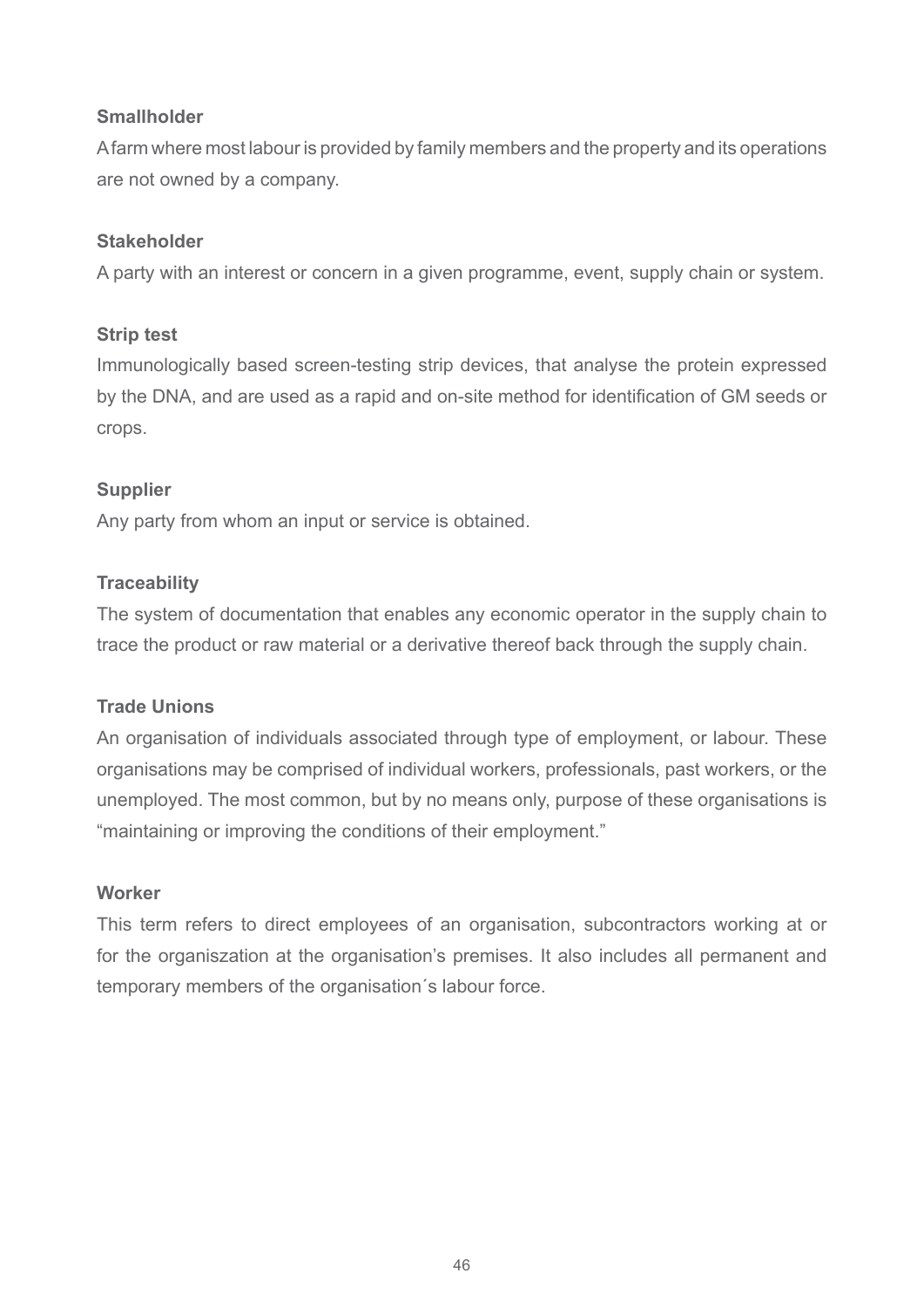# **ANNEX A - Certification Protocol exceptions**

- The valid version of ProTerra Certification Protocol (available at ProTerra website) is fully applicable to ProTerra INSECTA with exception to:
- a) Qualifications of Scheme Manager, Auditors and Lead Auditor item 4.4 that should read:

# **4.4 Qualifications of Scheme Manager, Auditors and Lead Auditor**

In this section are described the minimum qualification requirements in terms of training and experience to ensure that auditors and scheme managers working for Certification Bodies recognized by ProTerra consistently possess the knowledge, skills and experience to consistently, comprehensively, and transparently implement the ProTerra Certification System and carry out evaluations against the ProTerra Insecta Standard.

#### **4.4.1 Scheme Manager**

The Scheme Manager is the person within the Certification Body that is responsible for:

- a) Implementation of the ProTerra requirements specified in the ProTerra Certification Protocol;
- b) Ensuring and supervising that all auditors meet the qualification requirements of ProTerra and conduct the audits as specified in the ProTerra Certification Protocol;
- c) Making the final certification decision and ensuring that the final certification decision, certificate and audit report are handled according to the requirements as specified in the Protocol;
- d) Attending ProTerra training when necessary and remaining up to date with ProTerra Certification System procedures, requirements, and documentation.

The Scheme Manager has to be competent in the auditing process of the ProTerra Standard. This includes the following minimum qualification requirements:

a) Advanced post-high school education degree in the area of agriculture, chemical technology, or food-related disciplines;

 b) Successful completion of an ISO 9001/14001 lead auditor course or other training/ experience deemed equivalent and acceptable by the ProTerra Foundation;

c) Demonstrable knowledge and experience of food/feed production and processing systems including food/feed safety requirements: Hazard Analysis and Critical Control Points (HACCP) and good hygiene practices;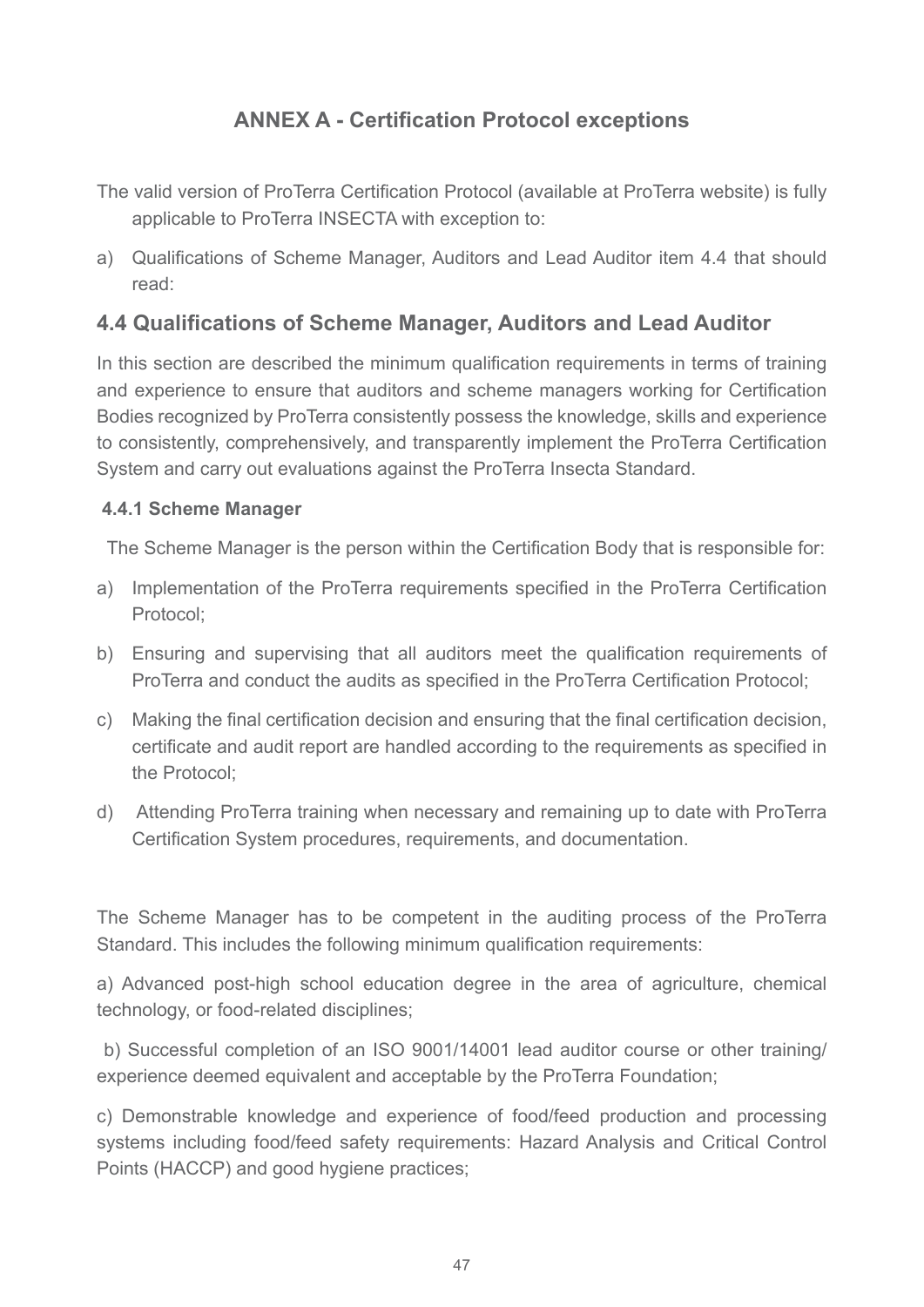d) Completion of the ProTerra training on the practical application of the ProTerra Standard, ProTerra Insecta and ProTerra Certification Protocol;

e) Working language skills in English for verbal and written communication to ProTerra, and working language skills suitable for verbal and written communication with the auditee and the auditee´s relevant stakeholder groups;

 f) The technical manager shall have audit skills and audit experience with certification in the food and feed industrial areas covering the following issues:

- Labour Conditions and social aspects
- Health and Safety;
- Environmental protection and management;
- Non-GMO production, if applicable;
- Legal Framework for production of the commodity being certified;
- Traceability / Chain of Custody systems, and
- Food/feed safety requirements: Hazard Analysis and Critical Control Points (HACCP) and good hygiene practices;

The proof of the qualification requirements for scheme managers needs to be handled as part of the Certification Body approval process. Exceptions to any of these requirements must be approved and registered in advance by the ProTerra Certification and Standard Committee.

#### **4.4.2 Auditor**

The Auditor is the person within the Certification Body that performs the on-site audit. As such the Auditor is responsible for:

a) Performing audits of producers and/or producer groups in compliance with the ProTerra Standard;

- b) Performing audits of organisations in compliance with the ProTerra Insecta;
- c) Producing accurate and timely audit reports as specified in the ProTerra Protocol;

d) Staying up to date with the ProTerra Certification System procedures, requirements, and documentation.

The auditor has to be competent in the audit of the ProTerra Standard and ProTerra Insecta. This includes the following minimum qualification requirements: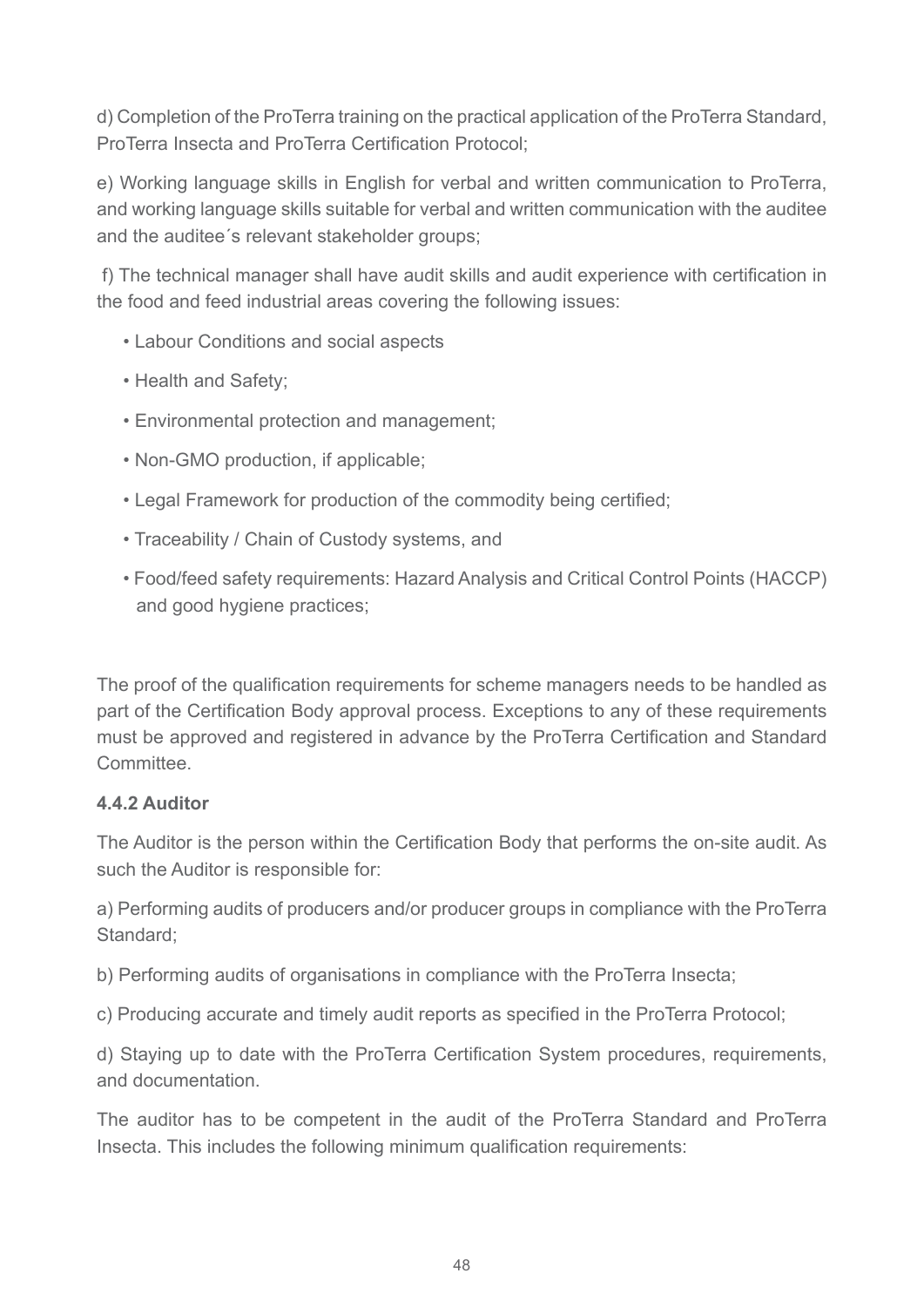a) Post high school education degree in the area agriculture, chemical technology, or food/feed-related disciplines;

b) Proof of participation and completion of the ProTerra auditor training, including training on ProTerra Insecta, on the practical application of the ProTerra Standard and Certification Protocol;

c) Working language skills in English for verbal and written communication to ProTerra, and working language skills suitable for verbal and written communication with the auditee and the auditee´s relevant stakeholder groups;

d) Demonstrable knowledge and experience of food/feed production and processing systems including aspects related to food safety and to the legal framework for production of the commodity being certified;

e) Supervised period of training in practical auditing by a qualified lead auditor with at least 15 days' audit experience achieving a minimum of 2 (two) audits at different organisations;

f) Have work experience and solid knowledge on the reality of the country where the audit is to take place;

g) Contract with a ProTerra approved Certification Body.

# **4.4.3 Lead Auditor**

The Lead Auditor is the person within the Certification Body that is the leader of the audit team. The Lead Auditor has to be competent in the audit of the ProTerra Standard, ProTerra Insecta and ProTerra Certification Protocol. In addition to the required qualification of an auditor (see Auditor section), the lead auditor fulfils the following extra requirements and qualifications:

a) Demonstrable experience in the auditing processes operating with Mass Balance Tracking and Tracing;

b) Successful completion of an ISO 9000/9001 lead auditor course;

c)Food/feed safety requirements: Hazard Analysis and Critical Control Points (HACCP) and good hygiene practices;

d) Non-GMO production, if applicable; and

e) The lead auditor should have performed a minimum of 5 (five) audits as a team member and is witnessed in his position as a team leader by the Scheme Manager or another Lead Auditor of the Certification Body during a ProTerra audit before qualification as lead auditor in the ProTerra scheme.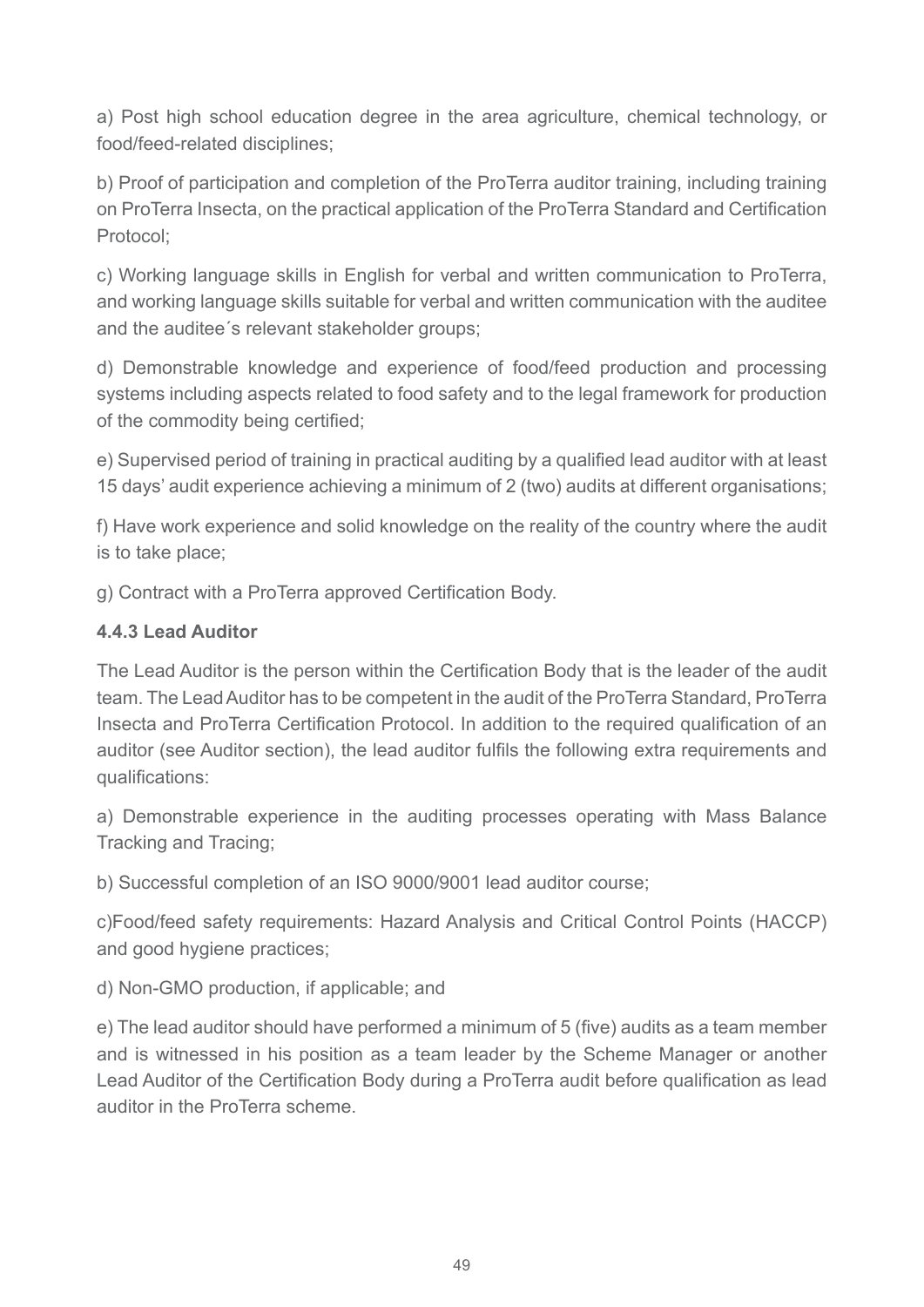In addition to the above and in the understanding that not all of the above qualifications maybe with one auditor, the audit team shall be a multi-disciplinary team composed under the responsibility of the lead auditor and approved by the Scheme Manager. The team as a whole needs to be qualified in each of the individual fields of experience as specified below. The audit team shall have audit skills and audit experience with certification in food and feed and/or industrial areas covering the following issues:

- Labour Conditions and social aspects;
- Health and Safety;
- Environmental protection and management;
- Non-GMO production, if applicable;
- Legal Frame for production of the commodity being certified;
- Traceability / Chain of Custody systems, and

• Food/feed safety requirements including Hazard Analysis and Critical Control Points (HACCP) and good hygiene practices;

Exceptions to any of these requirements must be approved and registered in advance by the ProTerra Certification and Standard Committee.